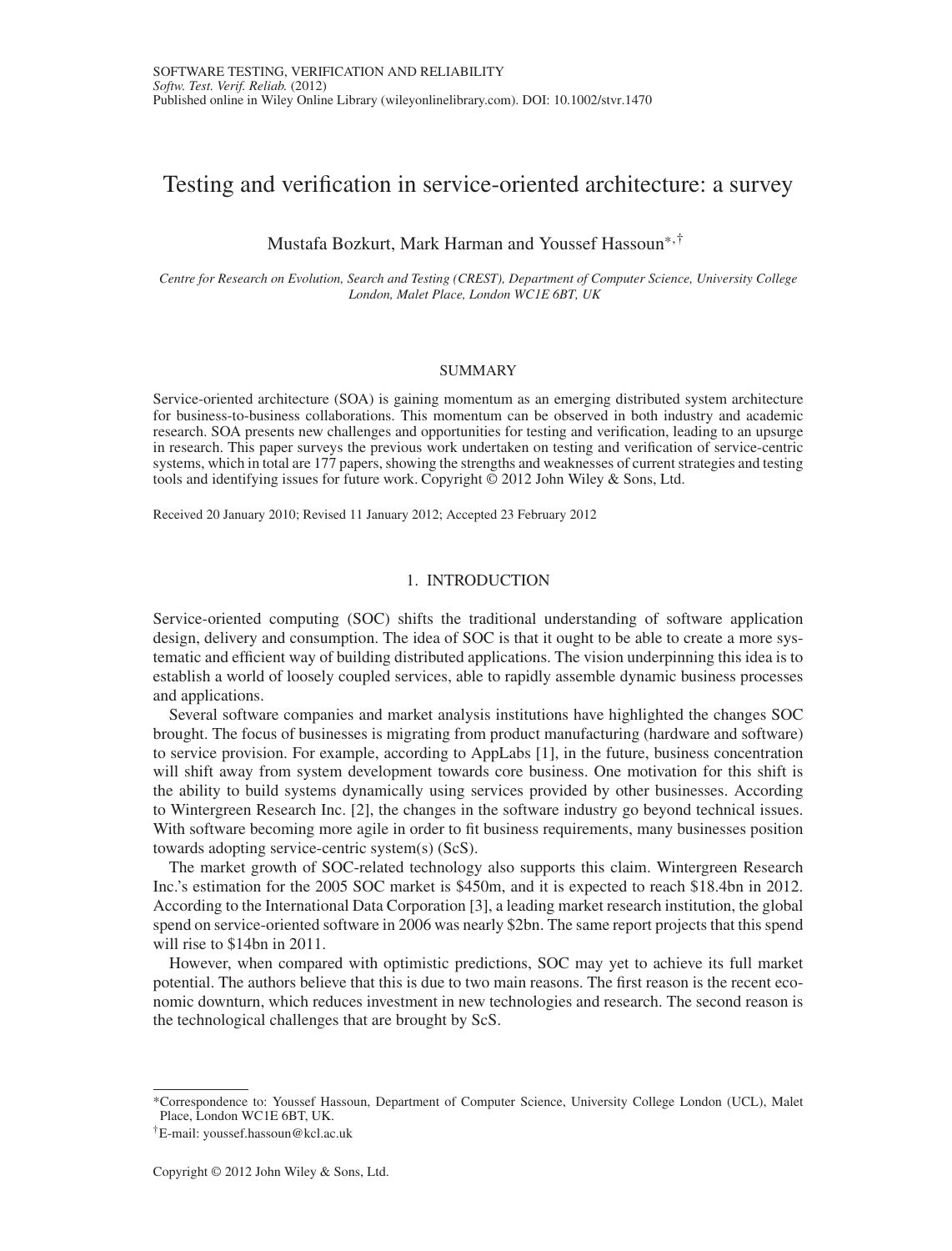Web services are not yet widely used because of security concerns. But there's an even bigger roadblock waiting just down the road — **it's called trust**. The big issue is 'Will the service work correctly every time when I need it?' As yet few are thinking about the issues of testing and certification. We suggest that testing and certification of Web services is not business as usual and that new solutions are needed to provide assurance that services can really be trusted [4].

As stated by CDBI Forum [4], one of the main technological barriers to enterprises' transition to ScS is denoted by the heightened importance of the issue of trust. Web services are introduced into systems that require high reliability and security. Using services in these system raises the importance of establishing trust between the service provider and the consumer. The trust issue is not just about correct functioning of a service. It has many other dimensions such as service security and quality of service (QoS).

Testing provides one potential solution to the issue of establishing trust. Testing is important to assure the correct functioning of ScS, which, by nature, has the ability to dynamically select and use services. In order to confirm the correct functioning of an ScS, interoperability among all its components and integration of these components must be adequately tested.

Service-centric systems may also require more frequent testing than traditional software. The possibility of changes to an ScS increases with the number of services involved. With every change to an invoked service, an ScS might need testing. Testing ScS for changes presents other challenges, such as identifying the right time to test and operations that are affected by the changes made. These problems occur especially when changes are made to services provided by third parties.

Service-centric systems also need to be tested and monitored for QoS to ensure that they perform at expected levels. In order to compose a service-level agreement (SLA), an agreement between the service provider and the consumer on service operation, QoS parameters have to be measured and subsequently monitored for their compliance. This process is well-known practice in other fields such as Web hosting and network services. Because of the number of stakeholders involved and dynamic late binding in service-oriented architecture (SOA), establishing an SLA might not be as straightforward as those used in other fields. These problems also effect testing and monitoring for QoS in SOA.

As a result, ScS require more effective and efficient testing/monitoring than traditional software systems. Unfortunately, most of the existing testing approaches for distributed and agent-based systems are insufficient for SOA. According to Canfora and Di Penta [5], the issues that limit the testability of ScS are the following:

- 1. limitations in observability of service code and structure due to users having access to service's interface only;
- 2. lack of control due to independent infrastructure on which services run and due to provider being the only control mechanism over service evolution;
- 3. dynamicity and adaptiveness that limit the ability of the tester to determine the web services that are invoked during the execution of a workflow; and
- 4. cost of testing:
	- (a) the cost of using a service (for services with access quotas or per-use basis);
	- (b) service disruptions that might be caused by massive testing; and
	- (c) effects of testing in some systems, such as stock exchange systems, where each usage of the service means a business transaction.

In order to overcome these limitations, existing testing approaches have to be adapted to become sufficient for SOA. To help the need for efficient testing and monitoring specific test beds are also required in SOA. These test beds must be able to perform as many of the required testing methods as possible, and they also must be easy to deploy. Ease of deployment is an important feature because it usually takes a long time to set up a testing environment for a distributed system. However, such delays may not be acceptable in ScS testing (ScST) because of increased testing frequency.

The present publication presents a comprehensive survey of existing work in ScST. ScS present important challenges to software testers. The stated challenges in SOA have led to much work on techniques that are adapted for ScST.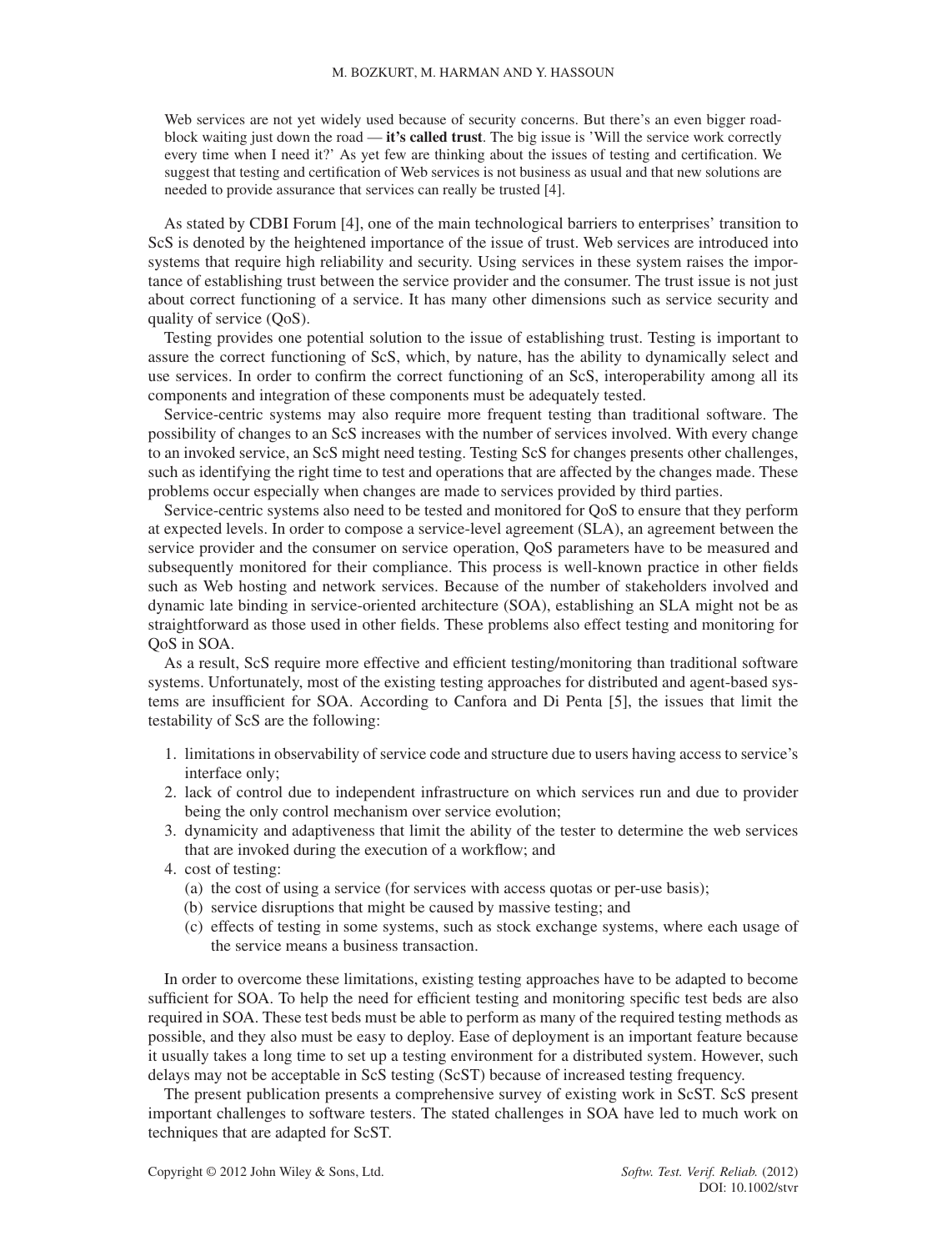A recent overview survey by Canfora and Di Penta [6] summarizes ScST and categorizes the research undertaken into four categories: functional, regression, integration and nonfunctional testing. The current survey extends Canfora and Di Penta's survey by classifying research undertaken in ScST according to the testing techniques used and by including research areas not covered in Canfora and Di Penta's survey such as formal verification of web services and other more recent work.

The present survey follows an organizational flow that seeks to shadow the life cycle of ScS from development to publishing and versioning. The remainder of this survey is organized as follows. Section 2 explains perspectives in ScST. Section 3 discusses issues in ScST. Section 4 discusses the current trends in ScST. Section 5 explains test case generation techniques applied to web services. Section 6 discusses the issues related to unit testing of ScS and proposed solutions to these issues. Section 7 discusses fault-based testing of ScS. Section 8 examines model-based testing (MBT) and formal verification of ScS. Section 9 discusses interoperability testing of ScS. Section 10 discusses integration testing of ScS. Section 11 introduces the collaborative testing concept and describes approaches that use this concept. Section 12 discusses testing for QoS violations. Section 13 discusses regression testing of ScS. Section 14 discusses the current problems that require solutions. Section 15 concludes the survey.

# 2. SERVICE-CENTRIC SYSTEM TESTING PERSPECTIVES

As expected from a distributed environment, SOA has multiple stakeholders involved. Canfora and Di Penta [7] have specified five stakeholder in SOA. These stakeholders are the developer, the provider, the integrator, the third-party certifier and the user.

**Developer**: The developer is the stakeholder who implements the service and has the sole responsibility for the service evolution.

**Provider**: The provider is the stakeholder who deals with QoS in the SOA. The provider ensures that the service operates within the conditions defined by the SLA.

**Integrator**: The integrator is the stakeholder who uses existing services in a composition or an application.

**Third-party certifier**: The third-party certifier (the certifier in rest of this survey) is the stakeholder who provides testing services to the other stakeholders.

**End-user**: The end-user is the stakeholder who uses the service through an application or platform.

# 3. SERVICE-CENTRIC SYSTEM TESTING CHALLENGES

Service-centric system testing includes testing of the basic service functionality, service interoperability, some of the SOA functionalities, QoS and load/stress testing [8]. Canfora and Di Penta [7] discussed the challenges involved in testing different aspects of Web services and categorized these challenges.

Service-centric system testing is generally accepted to be more challenging compared with testing of traditional systems. It has been claimed that services bring new challenges to software testing [5, 9, 10]. These challenges include the following:

- 1. specification-based testing using all or some of the Web service specifications such as Web Service Description Language (WSDL) [11], Ontology Web Language for Services (OWL-S) [12] and Web Service Modeling Ontology (WSMO) [13];
- 2. run-time testing of SOA activities (discovery, binding and publishing) due to the dynamic nature of ScS;
- 3. testing in collaboration due to the multiple stakeholders involved in SOA activities; and
- 4. testing for web service selection, which requires testing services with same specifications but different implementations.

Service-centric system testing is challenging not because of the testing issues it brings that did not exist for traditional software but because of the limitations that the testers face in ScST. ScST is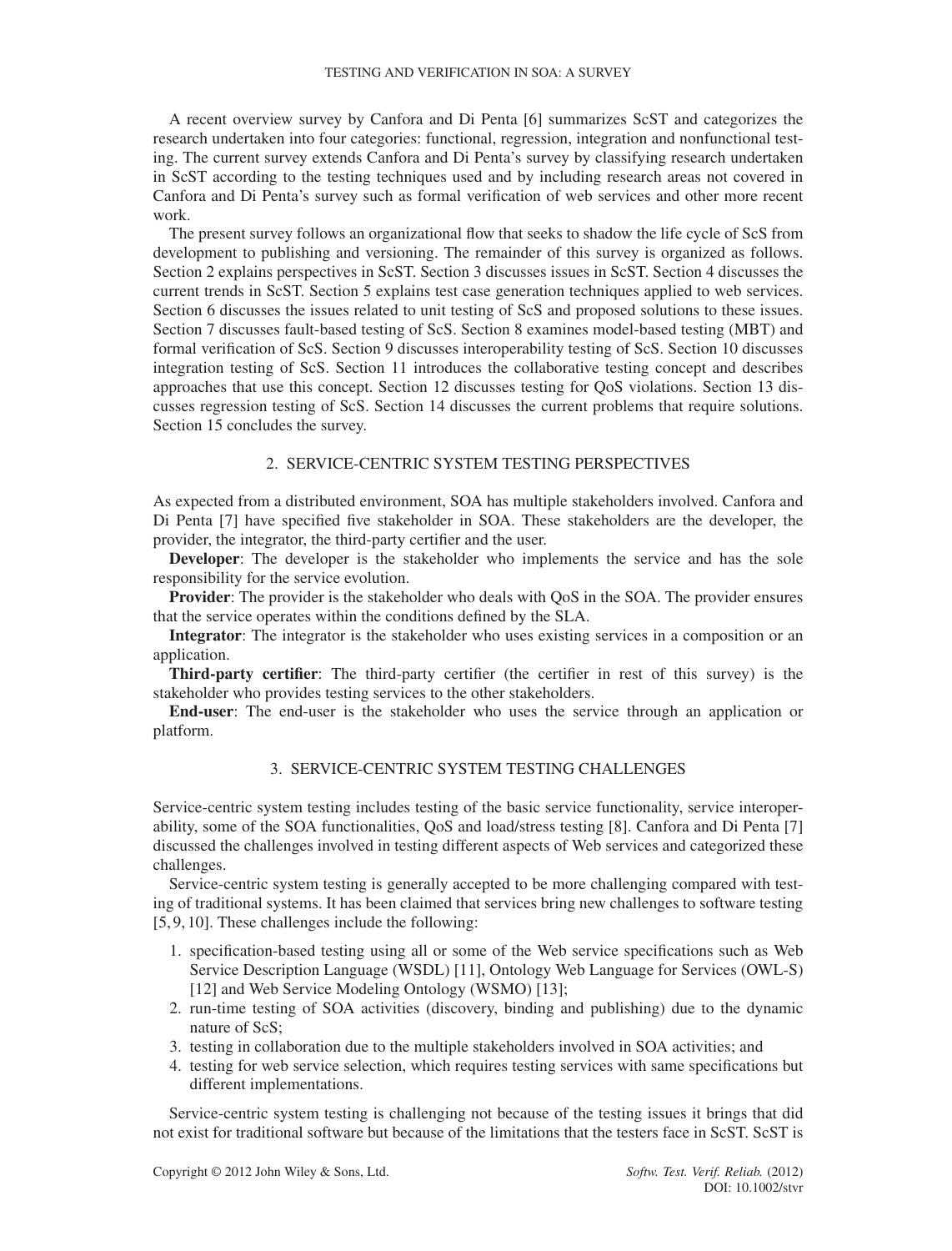#### M. BOZKURT, M. HARMAN AND Y. HASSOUN

more challenging compared with traditional systems for two primary reasons: the complex nature of Web services and the limitations that occur because of the nature of SOA. It has been argued [9, 14] that the distributed nature of Web services based on multiple protocols such as Universal Description Discovery and Integration (UDDI) [15] and Simple Object Access Protocol (SOAP) [16], together with the limited system information provided with WSDL specifications, makes ScST challenging. A similar but more comprehensive discussion to the issues that limit the testability of ScS was presented in Section 1. Issues such as limited control and ability to observe contribute to the testing challenge by reducing the effectiveness of existing testing approaches or by rendering those approaches infeasible or inapplicable.

Despite the challenges that services bring to software testing, some existing testing techniques can be adapted to ScST [17]. Adaptation is mainly needed to overcome the factors that limit the capability of testing techniques. The degree of adaptation required varies according to the level of control and observation the testing technique requires. In some cases where the testing technique can be directly applied such as black-box unit testing, no adaptation is required. On the other hand, for testing techniques such as regression testing and fault-based testing, only a few of the existing approaches can be used in ScST, and these approaches must be adapted to SOA.

# 4. SERVICE-CENTRIC SYSTEM TESTING TRENDS

In order to understand the trends in ScST, all the existing work in this field will be analysed from several different perspectives. To give better idea about the different aspects of this field, comparisons with different research fields are also presented.

The first and one of the most important aspects that proves the significance of a research field is the number of research publications. Figure 1 shows the total number of publications from 2002 to 2010. Total number of publications in 2010 might not reflect the actual number because of its recency.

Analysis of the research publications on the subject revealed its rapid growth. The trend line plotted on Figure 1 with coefficient determination value  $(R^2)$  0.995 is very assuring to make future predictions. The trend line suggests that, if this trend continues until 2012, the number of publications will be around 250, close to twice the number of publications in 2009.



Figure 1. Total number of publications from 2002 to 2010.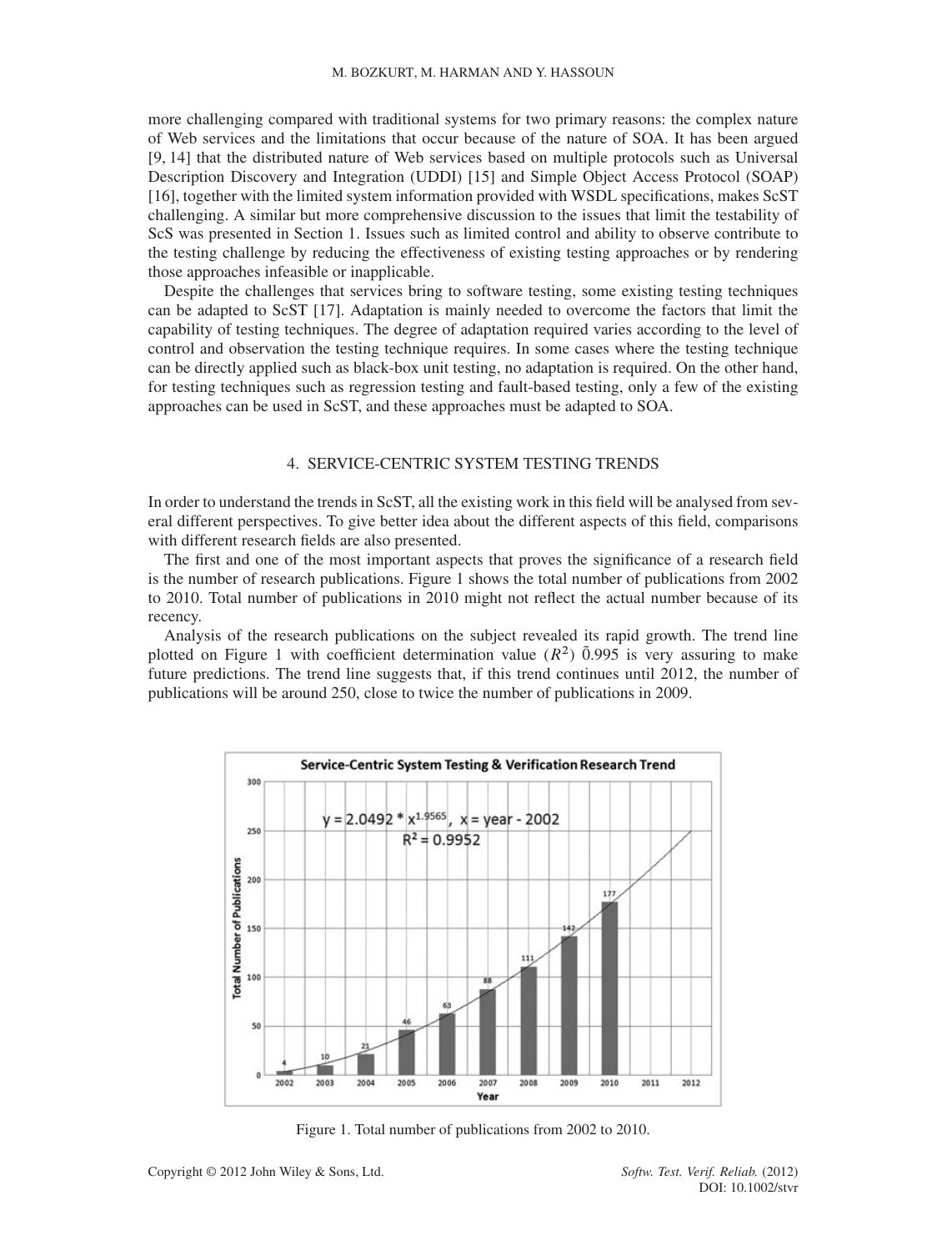Furthermore, the present survey only focusses on functional ScST. The total number of research publications in ScST can be much higher than that stated because the present survey does not include other important testing areas such as security testing and performance testing.

Analysis of the publication volume for the testing techniques and methodologies used in ScST is presented in Figures 2 and 3. Formal verification, MBT and fault-based testing are the three on which the larger volumes are noted.

Existing information on the application of ScST in industry allows for some comparison of the evolution of ScST in industry and academia. According to Bloomberg [18], the history of Web service testing is divided into three phases, on the basis of the functionalities that are added to ScST tools during these periods:

- 1. During phase one (2002–2003), Web services were considered to be units, and testing was performed in a unit testing fashion using Web service specifications.
- 2. During phase two (2003–2005), testing of SOA and its capabilities emerged. The testing in this phase included testing the publishing, finding and binding capabilities of SOA, the asynchronous service messaging capability and the SOAP intermediary capability of SOA. Testing for QoS also emerged as a topic of interest during this period.
- 3. During phase three (2004 and beyond), the dynamic run-time capabilities of web services were tested. Testing web service compositions and service versioning testing emerged during this period.



Figure 2. Publication trends of testing techniques applied to Service-centric system testing.



Figure 3. Publication trends of testing methodologies applied to Service-centric system testing.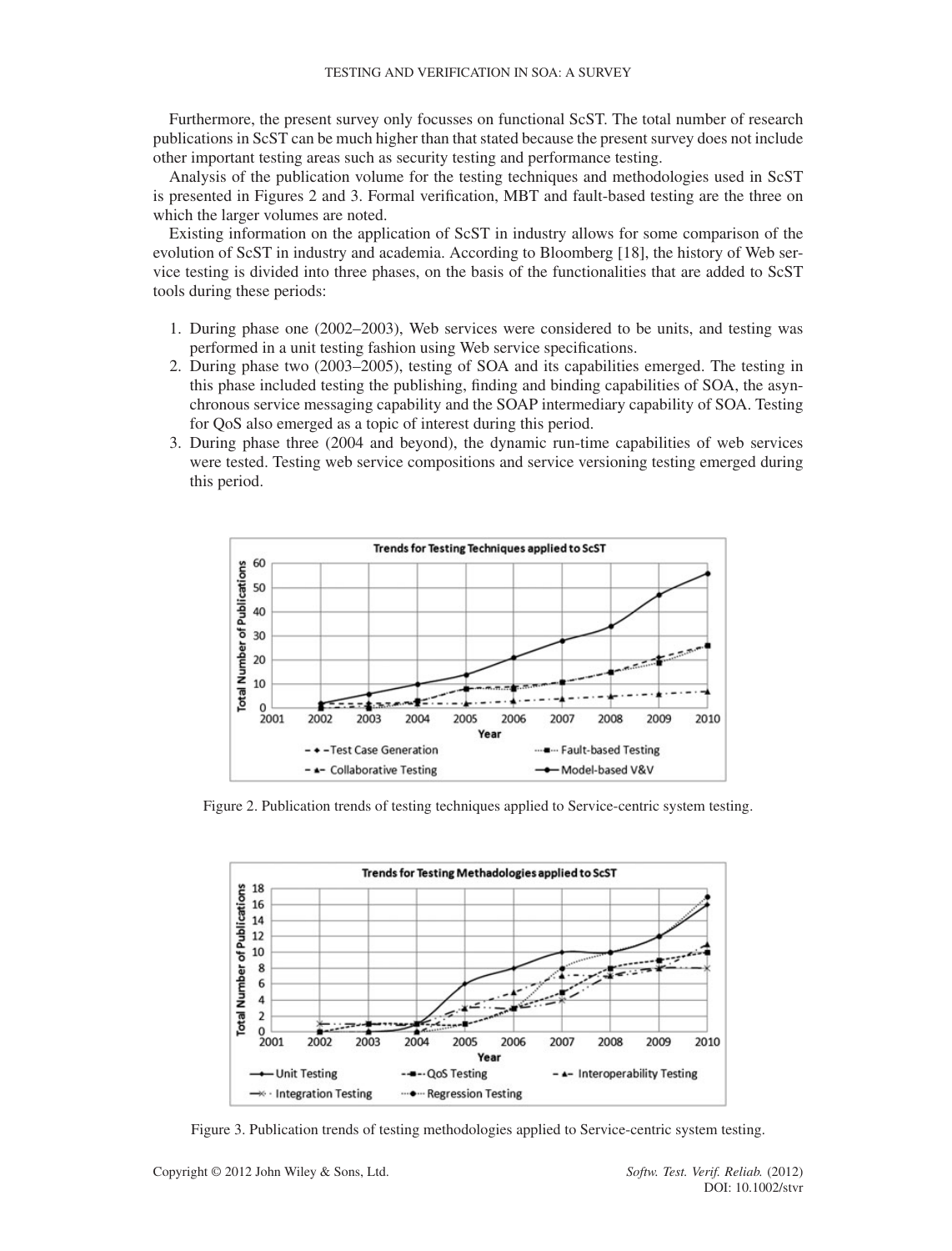#### M. BOZKURT, M. HARMAN AND Y. HASSOUN

Analysis of the academic work in Figures 2 and 3 do not yield results similar to Bloomberg's analysis. For example, in the 2002–2003 period, five publications on formal verification, one on test data generation, one on integration, one on QoS and one on collaborative testing were published. In academic research, the first work using unit testing appeared in 2005. Analysis for the remaining periods also shows a relatively small apparent correlation between the industry and academia.

The final analysis on existing research covers the experiments performed in the publications to validate the applicability and the effectiveness of the proposed approaches. This analysis gives an idea of the case studies used by others. Figure 4 presents the type of case studies used by the researchers.

This figure highlights one of the great problems in ScST research: lack of real-world case studies. Unfortunately, 71% of the research publications provide no experimental results. The synthetic service portion of the graph mainly includes approaches for testing Business Process Execution Language (BPEL) compositions. The most common examples are the loan approval and the travel agency (travel booking) systems that are provided with BPEL engines. There are also experiments on existing Java code that are turned into services such as javaDNS, JNFS and Haboob. The real services used in experiments are generally existing small public services that can be found on the Internet. There are four experiments performed on existing projects such as government projects, Mars communication service and a human resources (HR) system.

# 5. TEST CASE GENERATION FOR WEB SERVICES

According to IEEE standards, a test case is 'a documentation specifying inputs, predicted results, and a set of execution conditions for a test item'. As the definition states, there are three required elements in a test case: test inputs also referred to as test data, predicted results and conditions of execution. IEEE's definition also clarifies the difference between test data and test case.

In order to generate test cases, test data must first be generated. Test data can be generated using different sources that describe the system/service under test (SUT), SUT's behaviour or how SUT will be used, such as source code, system specifications, system requirements, business scenarios and use cases. Test case generation techniques are usually named after the source that test cases are derived from, such as specification-based or model-based. This section focusses on the specification-based test data generation, and model-based approaches are discussed in Section 8.



Figure 4. Distribution of case study types used in experimental validation. Number within the circle indicates absolute number of papers.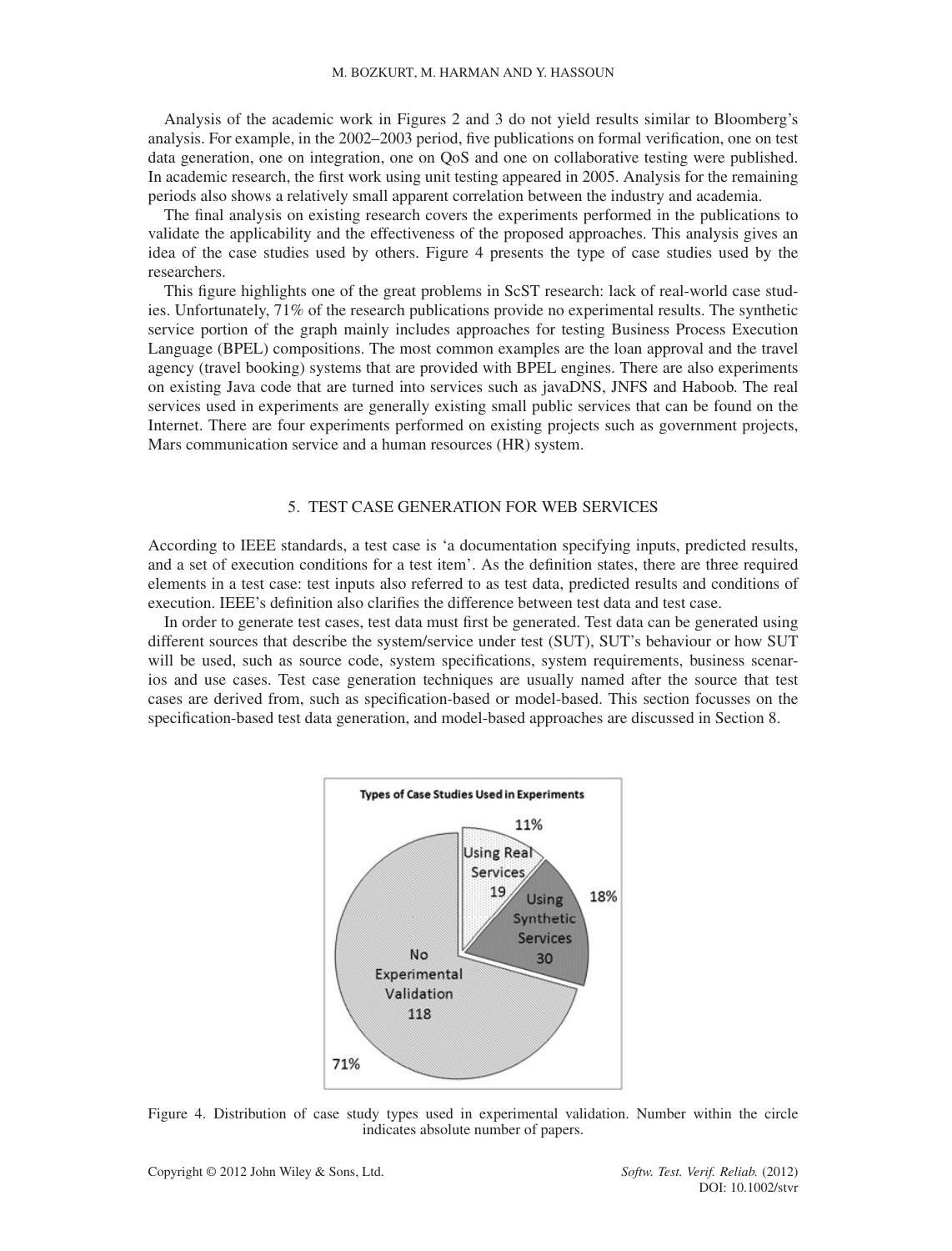Test cases are not only used for detecting the faults in system behaviour but are also used for proving the nonexistence of known errors. Fault-based test data generation aims to prove the absence of prescribed faults in services. Unlike in regular test data generation, in fault-based test data generation, erroneous test data is generated intentionally. Test data generation for fault-based testing is discussed in detail in Section 7.

In order to retain clear separation between testing strategies that only involve Web services and the ScST strategies that aim to test various aspects of SOA (including services), we introduce the term Web service testing (WST). WST is a subset of ScST.

Work on generating test cases for WST can be grouped into three categories: specification-based test case generation, contract-based test case generation and partition testing. The approaches that use these techniques are presented separately in order to provide the reader a clearer comparison among the approaches using the same technique. However, they are discussed together in order to highlight their contributions to test case generation in WST.

## *5.1. Perspectives in test case generation*

Test data generation is usually classified into two categories black-box (functional) and white-box (structural) testing. Black-box approaches are mainly used by the users of a software system who does not have the source code, whereas white-box approaches are used by the developer.

In SOA, as explained in Section 2, the developer is the only stakeholder who has access to the source code at the service level and can generate test cases by using white-box approaches. The rest of the stakeholders have only access to the service specifications and can only use black-box approaches. If the testing is performed at the composition level, the integrator is the only stakeholder who can generate structural tests. Test case generation approaches for the integrator are discussed in Section 8.

The aim of contracts in software testing is to increase testability. Contracts can help increase the effectiveness of the testing process for the tester by providing more information on the SUT's expected behaviour. Contract-based testing can be especially useful to the integrator and the certifier. In contract-based testing, it is expected that the developer provides the required contracts. As a result, contracts increase the cost of service development because of the time and effort it takes to create them.

Partition testing can be performed by any of the SOA stakeholders. Because the aim of the partition testing is to reduce the cost of testing by reducing the number of test cases, it might be especially useful for the integrator and the certifier.

#### *5.2. Test case generation approaches*

This section is divided into three groups on the basis of the test data generation method used.

*5.2.1. Specification-based test case generation.* Specification-based testing is the verification of the SUT against a reference document such as a user interface description, a design specification, a requirements list or a user manual. Naturally, in specification-based testing, test cases are generated using the available system specifications.

In SOA, the first information the tester receives about a service is its specification. In this situation, specification-based testing becomes a natural choice. Test case generation for web services, as expected, is based on the service specifications. For traditional Web services, the provided WSDL specifications include abstract information on the available operations and their parameters. Information from WSDL specification allows generation of test cases for boundary value analysis, equivalence class testing or random testing using the XML schema data type information.

Many proposed approaches [9, 19–25] for WSDL-based test case generation are based on the XML schema information. Test cases for each service operation are generated on the basis of different coverage criteria such as operation coverage, message coverage and operation flow coverage.

Input data for the test cases can also be generated using schema information. The data type information with various constraints for each data type allows generation of test data for each simple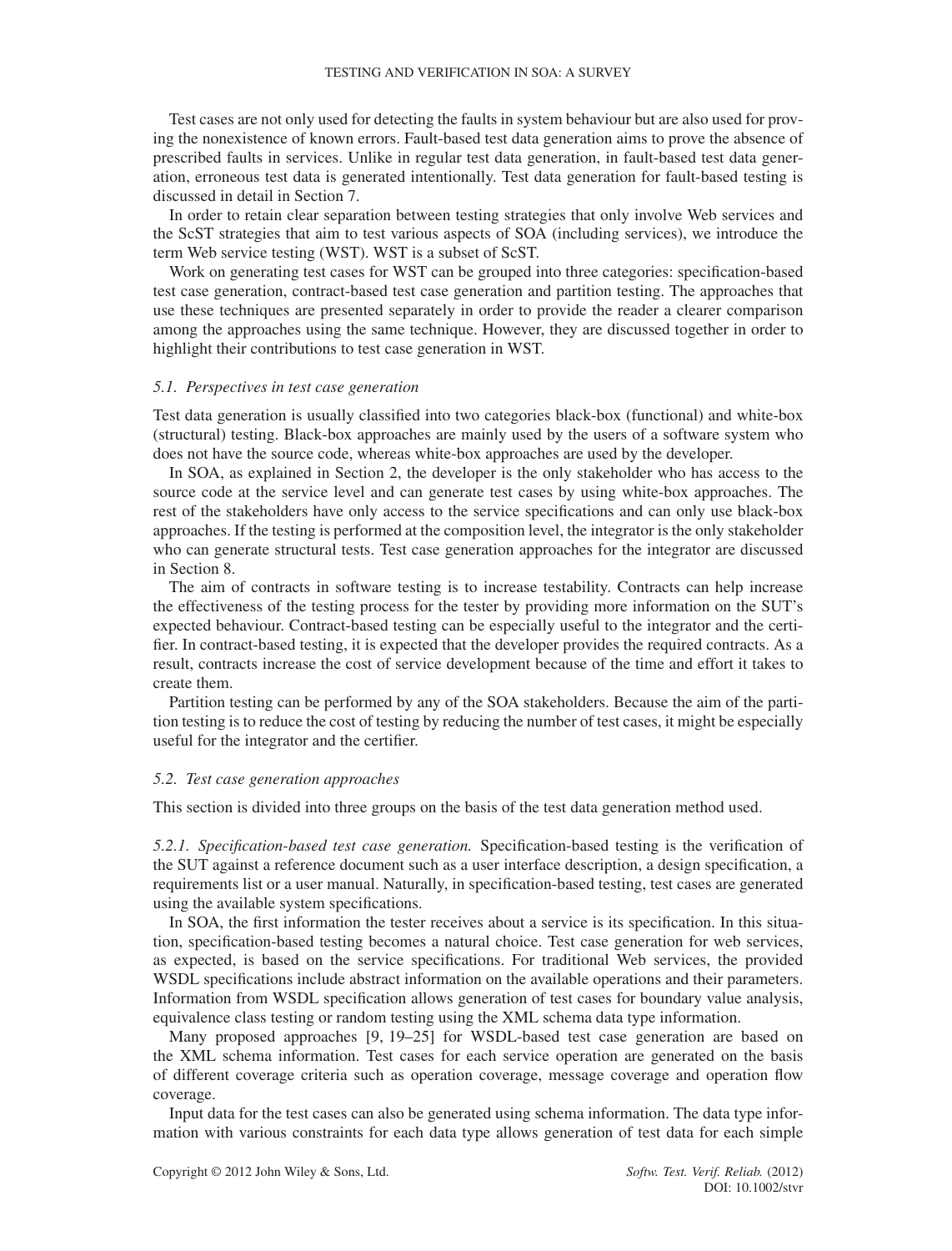type. In XML, complex data types can also be defined. Test data generation for complex data types simply requires decomposition of the complex type into simple types. Test data is generated for each of these simple types and the combined data is used as complex test data.

Li *et al.* [22] proposed a test case generation method that combines information from WSDL specifications and user knowledge. Li *et al.* introduced a tool called WSTD-Gen that supports this method. The tool allows users to customize data types and select test generation rules for each data type.

Chakrabarti and Kumar [26] proposed an approach that aims to generate test cases for testing RESTful Web services. The authors also introduced a prototype tool that supports this approach.

Proposed approaches [23–25] for WSDL-based test data generation tend to generate test cases for testing a single web service operation. Test cases that test a single operation might work for testing most services; however, there are cases that might require test cases that run multiple methods. An example of this situation is an operation that requires the execution of another operation, such as login, as a precondition. Bai *et al.* [9] addressed this problem by using data dependencies among the provided operations. The mapping of dependencies is based on the input and output messages of different methods.

Test data generation using WSDL definitions is limited to input data types because of the lack of behavioural information about the service. As a result, many researchers look for other alternative specifications that can provide additional behavioural information, such as contracts and semantic service specifications. For this, Semantic Web Service (SWS) specifications are often used, because they contain more information compared with WSDL. The use of semantic model OWL-S for test data generation is proposed [27–30] not only because of the behavioural information it contains but also because of the semantic information concerning the data types on which the service operates. This semantic information in the form of ontology allows ontology-based test data generation [30].

Ye *et al.* [31] introduced a static BPEL defect analysis system focussing on WSDL-related faults. The authors defined defect patterns related to WSDL elements (partnerLinkType, role, portType, operation, message and property) that help reveal defects related to these elements.

One of the main problems in ScST and testing online systems is the type of test data required [32]. Bozkurt and Harman [32] categorized the test data required by online systems as 'realistic test data' (RTD) and defined it as *data that are both structurally and semantically valid*. The authors discussed the importance of using RTD in ScST and claimed that most of the existing approaches fail to generate RTD or fail to automate the test data generation process.

One of the earliest approaches that aims to address this issue was proposed by Conroy *et al.* The approach by Conroy *et al.* [33] generates test data by using applications with graphical user interfaces (GUIs). This approach harnesses user input data from GUI elements and uses the harnessed data to generate test cases for ScS.

An automated solution was proposed by Bozkurt and Harman [32, 34]. The proposed approach is capable of generating RTD while providing a high level of automation. The authors also presented a framework that supports the approach called ATAM service-oriented test data generator. The approach exploits existing web services as sources of RTD and automatically forms service compositions that are likely to provide the required test data as output. The framework uses data ontologies for composition, and, as a result, it can generate test data for any semantic system. The proposed approach is also capable of generating test data on the basis of user-specified constraints. Bozkurt and Harman [35] also proposed the use of multiobjective optimization and QoS parameters within their approach in order to reduce the cost of test data generation and testing and to increase the reliability of the testing process.

*5.2.2. Contract-based test case generation approaches.* Design by Contract (DbC) [36] is a software development approach where contracts define the conditions (preconditions) for a component to be accessed and the conditions (postconditions) that need to hold after the execution of methods of that component with the specified preconditions. With the use of contracts, some unexpected behaviour of the SUT can be detected, and the information from contracts can also be used to enhance the testing process itself. Software testing using contracts has been applied to traditional software by many researchers [37–40].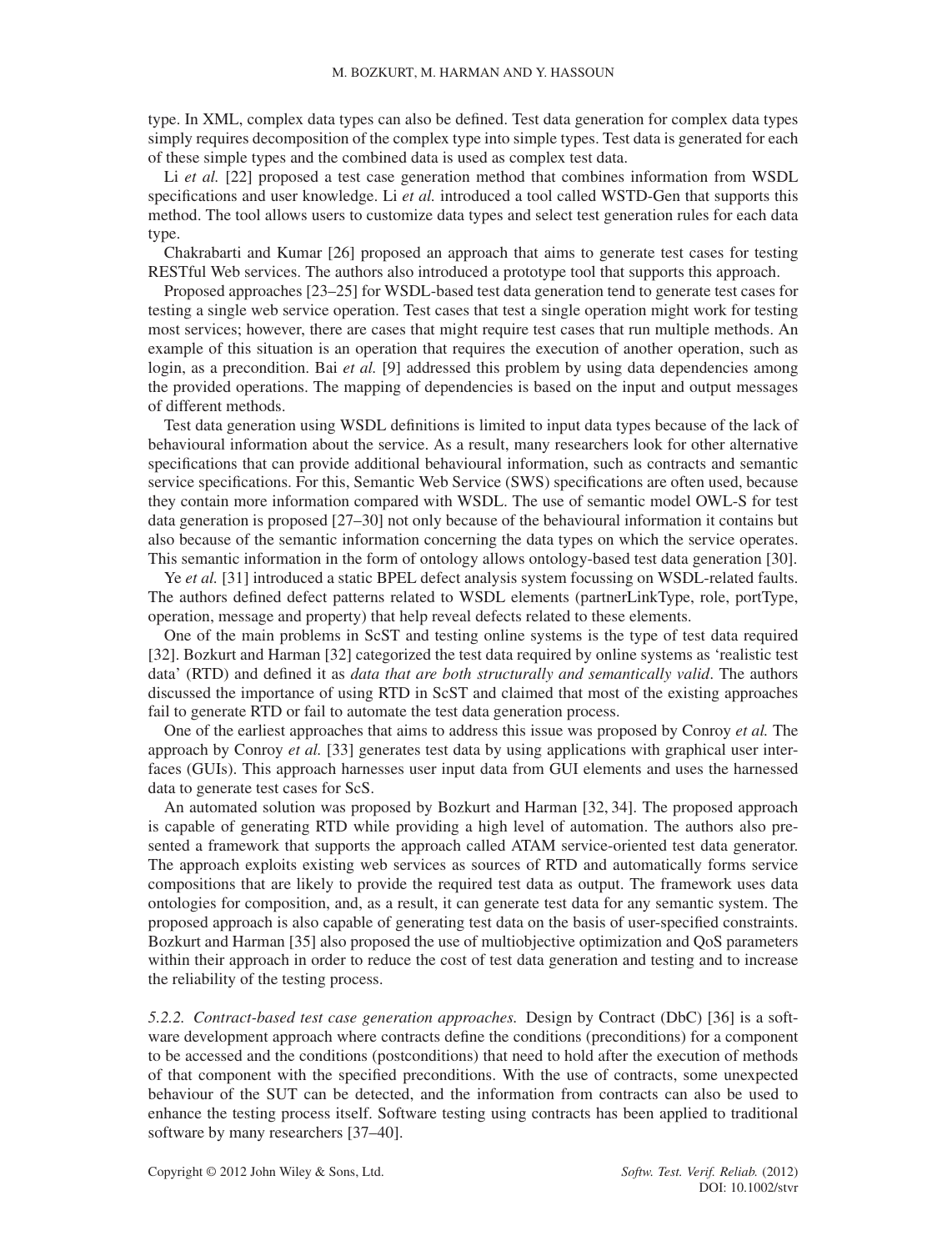Because traditional Web services only provide interface information, researchers have proposed contracts for several aspects of SOA, such as service selection, service composition and service verification. These contracts carry information on different aspects of SOA such as behaviour of services and QoS. This extra information on the behaviour of a service such as preconditions and postconditions of operations increases the testability of services.

Heckel and Lochmann [41] proposed the use of the DbC approach for services and discussed the reasons for contracts being implemented at different levels such as implementation level, XML level and model level. The contracts defined at model level are derived from model-level specifications, and the reason for this is to minimize the effort required to generate contracts. The created contracts are later used in unit testing of services to check if the service conforms to its specifications. Using contracts, the proposed testing approach enables automated creation of test cases and test oracles.

Atkinson *et al.* [42, 43] proposed using a technique called test sheets in order to generate unit test cases and test oracles. Test sheets contain contract information that identifies the relation among the operations of a service. The included relations define the effects of each operation from the clients' perspective in order to help validation.

Web Service Description Language extensions proposed to allow WSDL files to accommodate contract information such as preconditions and postconditions. For example, Tsai *et al.* [44] discussed the reasons for an extension to WSDL in order to perform black-box testing and proposed an extended WSDL that carries additional information such as input–output dependency, invocation sequence, hierarchical functional description and sequence specifications. Similarly, Mei and Zhang [45] proposed an extended WSDL that includes contract information for the service and also a framework that uses this extended WSDL to test services. Heckel and Lochmann's [41] XML-level contracts also require an extension to WSDL.

Noikajana and Suwannasart [46] proposed the use of a pair-wise testing (PWT) technique to facilitate contract-based test case generation. In the proposed approach preconditions and postconditions are included in Web Service Semantics (WSDL-S) specifications using the Object Constraint Language (OCL).

Askarunisa *et al.* [47] proposed the use of PWT and orthogonal array testing (OAT) in test case generation for semantic services. The authors also compared these two approaches in order to determine which approach performs better in different testing scenarios. The authors used the same contract specifications (OCL and WSDL-S) as Noikajana and Suwannasart.

Liu *et al.* [48] also proposed the use of OCL-based constraint systems. The constraints are included in the SAWDSL semantic service annotations. The proposed approach generates test cases by performing boundary analysis and class division.

Mani *et al.* [49] propose the inclusion of contract information in service stubs. These semantically extended stubs carry contract-like information such as preconditions and postconditions.

Dai *et al.* [28] proposed contracts that can be contained in OWL-S process models. Proposed contracts carry information such as preconditions and postconditions between a service user and a service. Dai *et al.* also presented a framework that is capable of generating test cases and oracles, monitoring test execution and verifying the SUT. Bai *et al.* [27] proposed a testing ontology model that describes test relations, concepts and semantics, which can serve as a contract among test participants.

Saleh *et al.* [50] proposed contracts for data-centric services. The proposed contracts consist of logical assertions and expose data-related business rules. The approach combines DbC and formal methods to prove the correctness of service compositions.

*5.2.3. Partition testing approaches.* Partition testing is a testing technique that aims to find subsets of the test cases that can adequately test a system. The aim of partition testing is to divide the input domain of the SUT into subdomains, so that selecting or generating a number of test cases from each subdomain will be sufficient for testing the entire domain. In essence, partition testing is much like mutation testing, or sometimes, mutation testing is considered a partition testing technique [51]. In mutation testing, faults are introduced into every subdomain that is known to function correctly in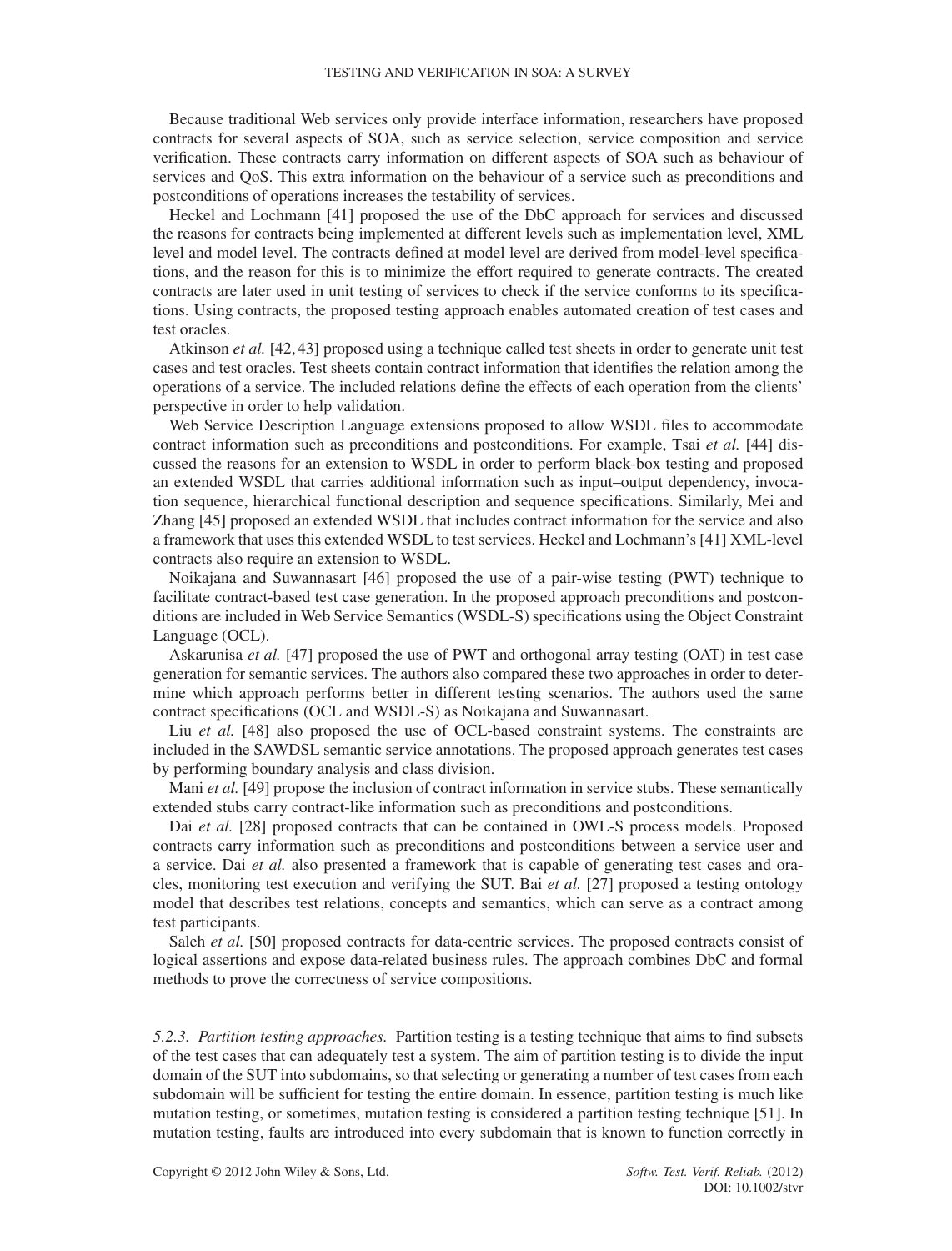order to measure the effectiveness of the test suite. With the introduction of a fault into a subdomain, it is possible to identify the test cases that belong to that subdomain during test executions.

Heckel and Mariani [52] claimed that  $\Delta$ -Grammars are more suitable for testing web services than UML diagrams because of their ability to describe the evolution of services. Heckel and Mariani suggested a partition-testing approach based on WSDL definitions and  $\Delta$ -Grammars. Similarly, Park *et al.* [53] also applied this approach to service selection.

The application of partition testing to Web services is proposed at two different levels. Bertolino *et al.* [20] proposed the use of the category-partition method [51] with XML schemas in order to perform XML-based partition testing. This approach automates the generation of test data by using XML schemas. Bertolino *et al.* introduced a tool that supports this approach called TAXI. Another approach was proposed by Bai *et al.* [27] for OWL-S semantic services. Bai *et al.* introduced a test ontology model that specifies the test concepts and serves as a test contract. The data partitions used by this approach are created using the ontology information.

#### *5.3. Experimental results*

This section also follows the classification from the previous section.

*5.3.1. Experimental results of specification-based approaches.* Bartolini *et al.* [19] ran their experiment on a real service called PICO and performed mutation analysis to observe the effectiveness of their approach. WS-TAXI achieved 72.55% mutation score, and it managed to kill 63% more mutants than a manually generated test suite using an enterprise testing software.

The constraint-based test data generation approach of Ma *et al.* [23] is validated using three versions of a synthetic web service. In this context, synthetic web service means a service implemented to test the testing approach. During the experiments, 4096 different test data was generated for a complex data type and revealed two bugs in two different services.

Bai *et al.* [9] experimented on 356 real services with 2050 operations in total. For the 2050 operations, they generated 8200 test cases to cover all operations and valid messages. Test cases were generated to perform two analysis, constraint analysis and boundary analysis, on data types and operation dependency analysis. According to the results by the authors, 7500 of the generated test cases were exercised successfully on 1800 operations. The authors' explanation for the unsuccessful test cases is the mistakes in WSDL documents.

Conroy *et al.* [33] experimented on the web services of two real applications: Accenture People Directory and University Data. The authors compared the effort it takes to write a parser that extracts information from data files with their approach. According to the authors, it took 2 h to write a parser and 10 min for their approach to generate test cases.

Bozkurt and Harman [32] experimented on 17 existing commercial web services in two different case studies. Testing is performed on four of these services, whereas the rest are used in the test data generation process. The authors compared their approach against random test data generation (state-of-the-art automated test data generation method for ScST). In generating structurally valid test data, the random test data generation method achieved 8% success rate in case study 1 and 24% success rate in case study 2, whereas the proposed approach achieved 94% and 100% success rates in the same case studies. In generating semantically valid data, random testing achieved 0% and 34% success rates, whereas the proposed approach achieved 99% and 100% success rates. The authors also evaluated the approach's ability to generate test data on the basis of tester constraints, and the approach achieved 100% success rate for all of the given constraints in both of the case studies.

*5.3.2. Experimental results of contract-based approaches.* Mei and Zhang [45] experimented on two synthetic web services: triType and mMiddle. The test suite created by this approach achieved 95% mutation score and 96% and 81.5% reduction in test cases while maintaining the test coverage.

Askarunisa *et al.* [47] experimented on two real and two synthetic web services. In their experiments, PWT managed to reveal 18 faults, whereas OAT only revealed 13 faults. In terms of test case reduction performance, PWT and OAT were compared with random test data generation. Both PWT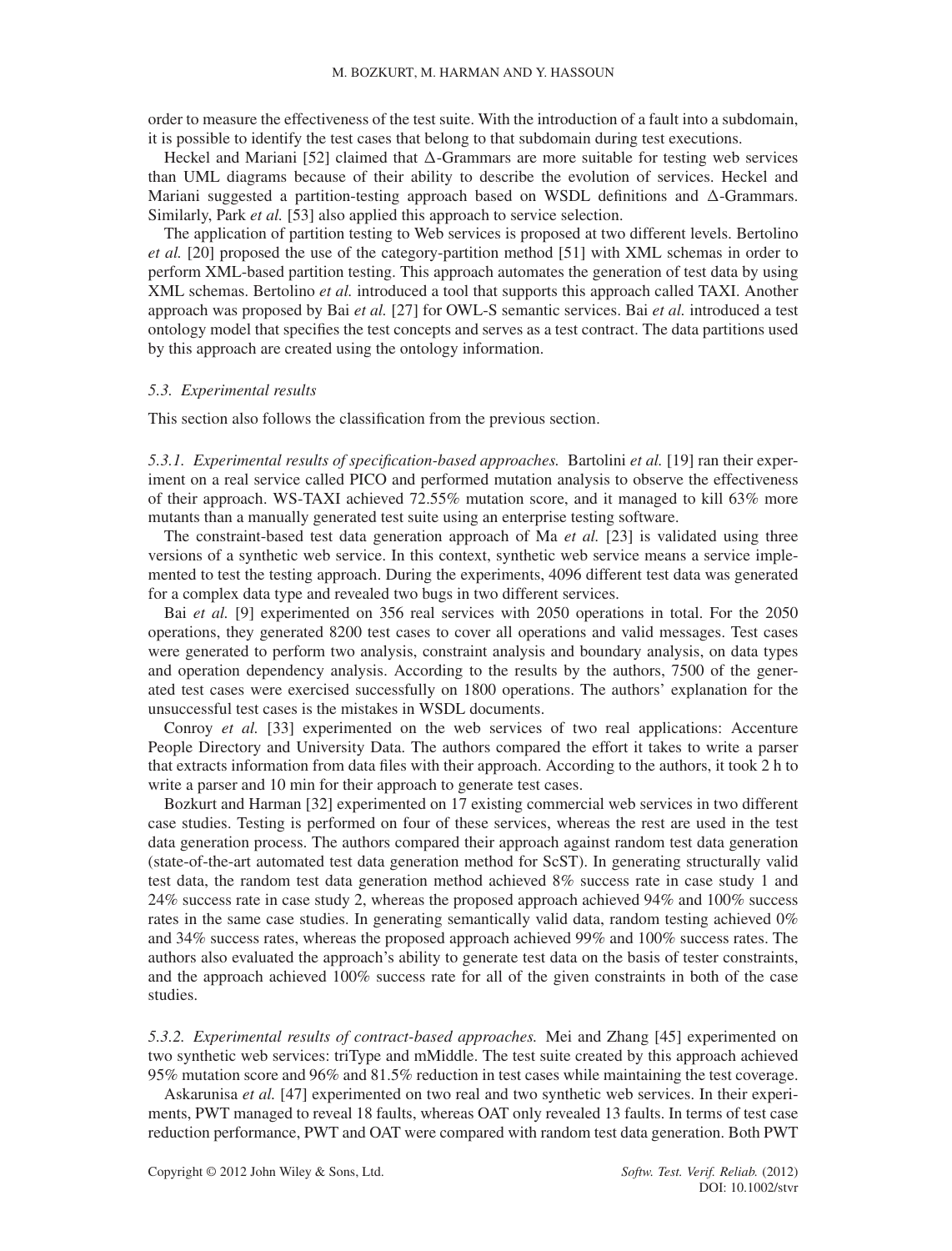and OAT have shown significant ability to reduce the number of required test cases (up to 99.76% reduction by using PWT and 99.84% reduction by using OAT).

Mani *et al.* [49] experimented on a set of services from an IBM project, and their approach achieved 37% reduction in test suite size.

Noikajana and Suwannasart [46] experimented on two example services: RectangleType and IncreaseDate. The authors compared the effectiveness of their test cases generation approach against test cases generated using a decision table by performing mutation testing. The test suit generated by this approach achieved 63% (RectangleType) and 100% (IncreaseDate) mutation score, whereas test suit from decision table achieved 85% and 56% mutation score. This approach also outperformed the decision table-based approach in multiple condition coverage (achieved 100% coverage).

*5.3.3. Experimental results of partition testing approaches.* According to the experiments of Bai *et al.*, with the use of partitioning, a 76% reduction is achieved, reducing 1413 randomly generated tests for 17 partitions to 344. Comparing the partition technique of Bai *et al.* against random generation also shows the effectiveness of this approach. In order to cover the 1550 lines of code used in experiments, 60 randomly generated test cases are needed, but the 20 test cases that were selected using partitioning achieved the same coverage.

## *5.4. Discussion*

The effort for specification-based test case generation for WST is divided into two categories: generating valid test data with the aim of revealing faults and generating invalid test data with the aim of measuring the robustness of services. The approaches aiming to test the robustness services are discusses in detail in Section 7.

Specification-based test data generation approaches focus on generating test data to perform boundary analysis or constraint-based tests. These tests can be very valuable and useful to all the SOA stakeholders. Most of the publications highlight the fact that they generate high numbers of test cases with minimal effort, thereby supporting the claim that they help reduce the manual labour of generating test cases.

A possible disadvantage of the test case generation approaches described previously is type of test data they are able to generate. Almost all the approaches use XML data type constraints and other constraints provided by either the tester or the provider and generate test cases by using these constraints. However, none of them aim to generate RTD except Conroy *et al.* [33] and Bozkurt and Harman [32].

Unfortunately, running a large number of test cases might be a problem in WST because of cost of invoking services or access limitations. For example, for the developer and the provider where testing cost is minimal, these approaches can be very useful. However, for the integrator and the certifier, running all the test cases generated by these approaches can be very expensive. This signifies the importance of test case selection/reduction techniques in WST.

The results from the experiments indicate that partition testing can help with selection. Selection approaches can be very effective when combined with an automated data generation method such as the approaches from Section 5.2.1. Partition testing can be very useful to the integrator and the certifier where cost of testing is high.

Contract-based WST can achieve better and more efficient testing than WSDL-based testing because of increased testability. One of the most important benefits of contracts, as was highlighted by the work in this section, is that they help with test case selection/reduction by enabling the application of test case generation techniques such as PWT and OAT. The experimental results provide evidence to the effectiveness of test case reduction using contracts. On the other hand, for the developer and the provider, contracts increase the cost of service creation. Regardless of the benefits that contracts provide, the cost of creating them makes DbC less widely practised. A similar problem is also faced by SWS where creating semantic specifications is laborious.

Currently, there is no DbC standard for SOA. Some of the approaches in this section [28, 41, 44, 45] propose extensions to standards such as WSDL and OWL-S in order to solve this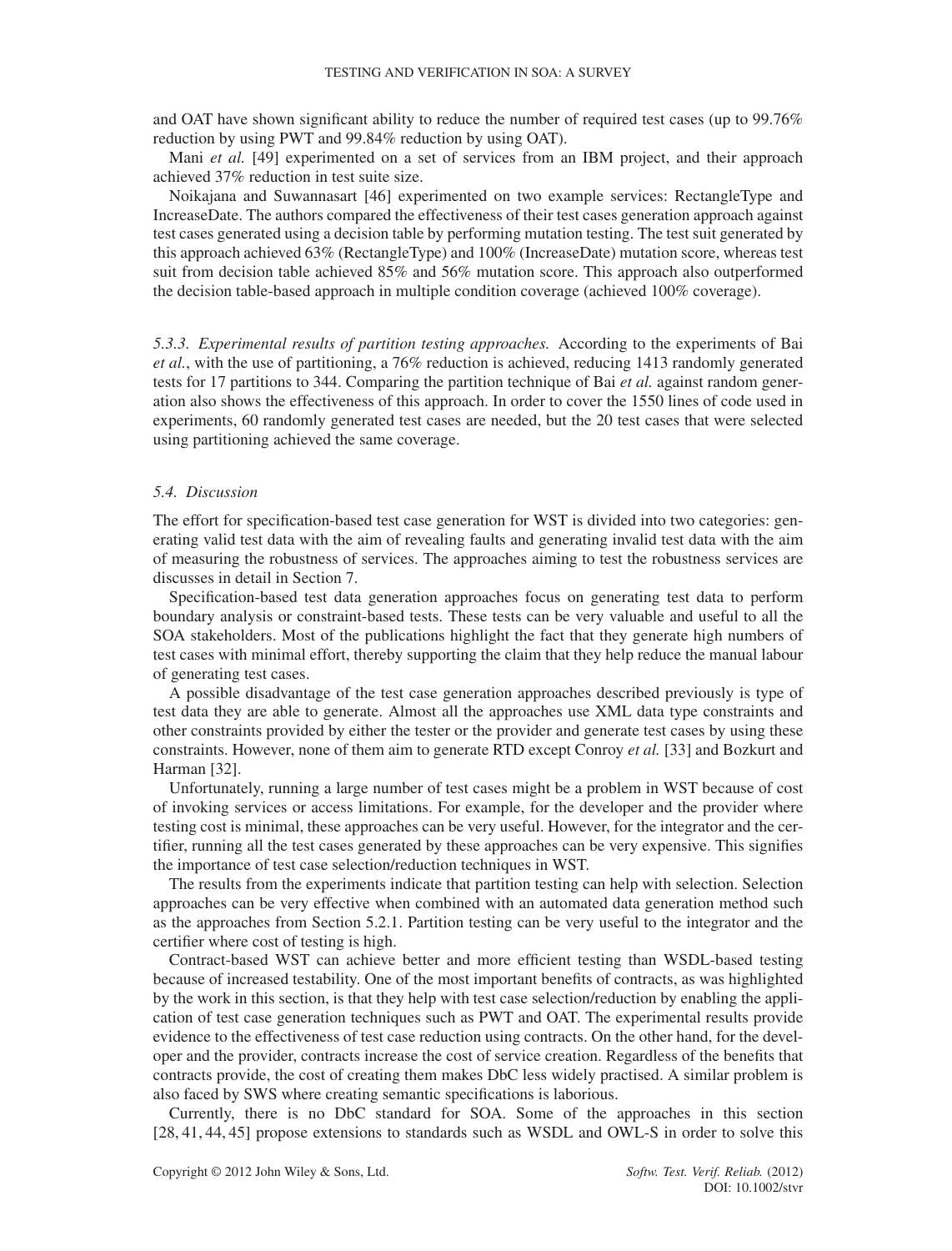problem. Many existing SWS proposals already include contract-like information such as preconditions and postconditions and their effects on execution. However, further additions to SWS may be required in order to improve testability.

## 6. UNIT TESTING OF SERVICE-CENTRIC SYSTEMS

Unit testing can be considered the most basic and natural testing technique applicable to any system. In unit testing, individual units of a system that can be independently executed are regarded to be units. In terms of web services, the operations provided by a service can be considered as units to be tested. A service composition or choreography may also be considered as a service unit.

Service-centric unit testing (SCUT) is generally performed by sending and receiving SOAP or Hypertext Transfer Protocol (HTTP) messages. The tester generates the SOAP/HTTP messages for the operation/application under test by using the information from the WSDL file. In this way, unit testing can be used to verify both the correctness of the WSDL and the correct functioning of the SUT.

There are industrial tools that provide some level of automation to SCUT such as Parasoft SOAtest [54], SOAP Sonar [55], HP Service Test [56] and the Oracle Application Testing Suite [57]. Even though these tools help reduce the manual labour required for test case generation and reporting, they do not fully automate the testing process. In using all these tools, test cases are generated by the tester, and the tool generates the SOAP/HTTP requests for each test case. In some of these tools, even verification of test results has to be performed manually such as in SOAtest. Automated SCUT remains at a similarly immature and consequently labour-intensive state as more general test automation.

#### *6.1. Perspectives in unit testing*

Service-centric unit testing can be performed in a white-box manner as well as a black-box manner depending on the access to the service implementation. In SOA, the developer is the only stakeholder who can perform structural tests. Unit testing at the service level using specifications (including contracts) is commonly performed by stakeholders other than the developer.

Unit testing of stateless Web services might be performed differently than stateful services. While testing stateless services, each operation of a service can be accepted as a unit. As a result, the integrator or the certifier tests the necessary operations separately for these services. However, for stateful services, operations can be tested together and, for some tests, it has to be so-tested to capture and test stateful behaviour. For such services, the developer has the ability to manipulate the service state during testing.

Unit testing of service compositions can be performed in two different ways: real-world testing and simulation. Real-world testing of service compositions can be performed by the integrator using existing services. The integrator may also perform simulations by using stub or mock services to test the business process.

#### *6.2. Unit testing approaches*

The need for tools that can automate unit testing has been addressed by the research community. For example, Sneed and Huang [25] introduced a tool called WSDLTest for automated unit testing. WSDLTest is capable of generating random requests from WSDL schemata. WSDLTest is also capable of verifying the results of test cases. This capability is achieved by inserting preconditions and assertions in test scripts that are manually generated by the tester. The provided verification method requires the tester to be familiar with the SUT in order to generate the necessary assertions.

Lenz *et al.* [58] proposed a model-driven testing framework that can perform unit tests. In this approach, JUnit tests are generated using requirement specifications and platform-independent test specifications, based on the UML 2 Testing Platform. Both of these required specifications are provided by the service provider.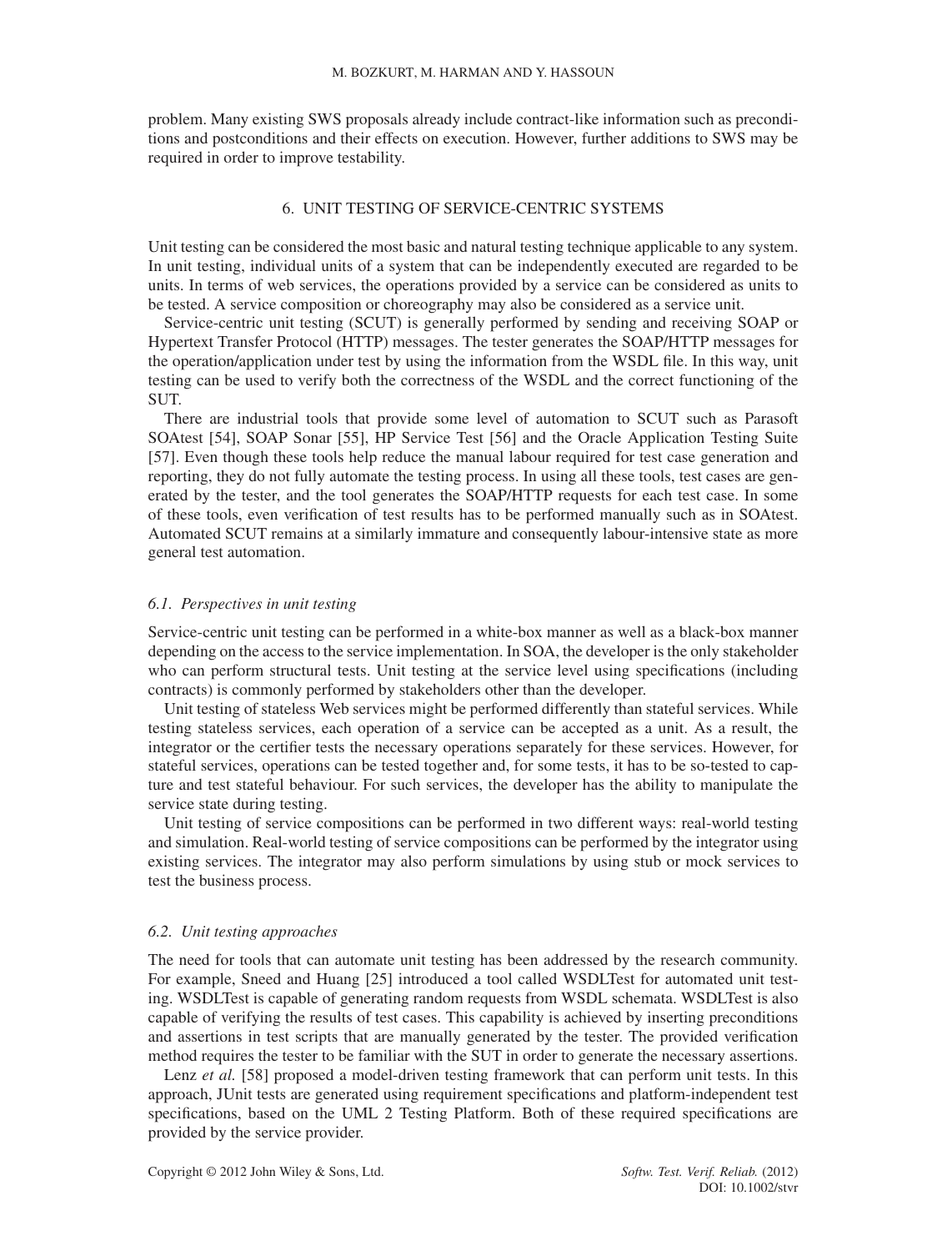Zhang *et al.* [59] presented a framework based on Haskell modules that is capable of generating and executing test cases from WSDL specifications. The HUnit component organizes the test plans and provides unit test execution.

One of the main problems of software testing is the oracle problem [60, 61]. After the generation of test cases in order to complete the verification process, often a test oracle is needed. An oracle is a mechanism that is used for determining the expected output associated with each test input. In ScST, the tester often does not have any reliable test oracles available to support testing. The lack of a test oracle is one of the challenges of automated ScST.

Test oracle generation was addressed by Chan *et al.* [62]. Chan *et al.* proposed a metamorphic testing framework that is capable of performing unit testing. Metamorphic testing [63] can potentially solve the test oracle problem by using metamorphic relations. These relations are defined by the tester for each test suit. Chan *et al.* also proposed the use of metamorphic services that encapsulate a service and imitates its functionality. Verification for the SUT is provided by the encapsulating metamorphic service that verifies the input and the output messages against the metamorphic relations. The framework of Chen *et al.* enables service users to determine the expected results but requires the use of relations that can be costly for the provider.

Similarly, Heckel and Lochmann [41] generated test oracles by using pregenerated contracts. The contracts, created using the DbC approach, are supplied by the provider and carry information such as preconditions and postconditions.

Atkinson *et al.* [43] proposed the use of a technique called *test sheets* in order to generate unit test cases and test oracles. The test sheets approach uses tables that define test cases similar to the Framework for Integrated Test [64], a framework for writing acceptance tests. Two types of test sheets are used in this approach: an input test sheet that contains specifications defining a set of test cases and a result test sheet that contains outputs from SUT for the test cases in the test sheets. Atkinson *et al.* also included contract information that identifies the relation between the operations of a service, defining their effects from the clients' perspective in order to help validation.

An automated solution to the oracle problem was proposed by Tsai *et al.* [65]. Tsai *et al.* proposed the adaptation of blood group testing to Web services and called this technique Adaptive Service Testing and Ranking with Automated Oracle Generation and Test Case Ranking (ASTRAR) [10, 66]. ASTRAR is similar to n-version testing where multiple services that have the same business logic, internal states and input data are tested together with the same test suite. Even though the main goal of group testing is to test multiple services at one time (to reduce the cost of testing and increase the efficiency), it also helps in solving the reliable test oracle problem within its testing process.

Yue *et al.* [67, 68] proposed a message-based debugging model for Web services. The authors presented an operational model and a context inspection method for message-based debugging. The proposed approach is able to trace service behaviours, dump debugging information and manage states and behavioural breakpoints of debugged services.

Unit testing of service compositions using BPEL has also been addressed in the literature. According to Mayer and Lübke [69], BPEL unit testing is performed in two ways: simulated testing and real-world testing. In simulated testing, as opposed to real-world testing, BPEL processes are run on an engine and contacted through a test API. This mechanism replaces regular deployment and invocation. In BPEL testing, service stubs or mocks can be used instead of the services that participate in the process. Mayer and Lübke [69] proposed a framework that is capable of performing real-world unit testing. This framework can replace participating services with service mocks. The framework also provides a mechanism for asynchronous messaging by providing an implementation of WS-Addressing [70]. Li *et al.* [71] adopted a different approach for unit testing in which BPEL processes are represented as a composition model. Similar to Mayer and Lübke's framework, the framework of Li *et al.* uses stub processes to simulate the parts that are under development or inaccessible during the testing process.

Mani *et al.* [49] proposed the idea of semantic stubs. Semantic stubs carry additional information such as preconditions and postconditions. Semantic stubs enable input message verification, expected output generation and exception message generation for the simulated services. The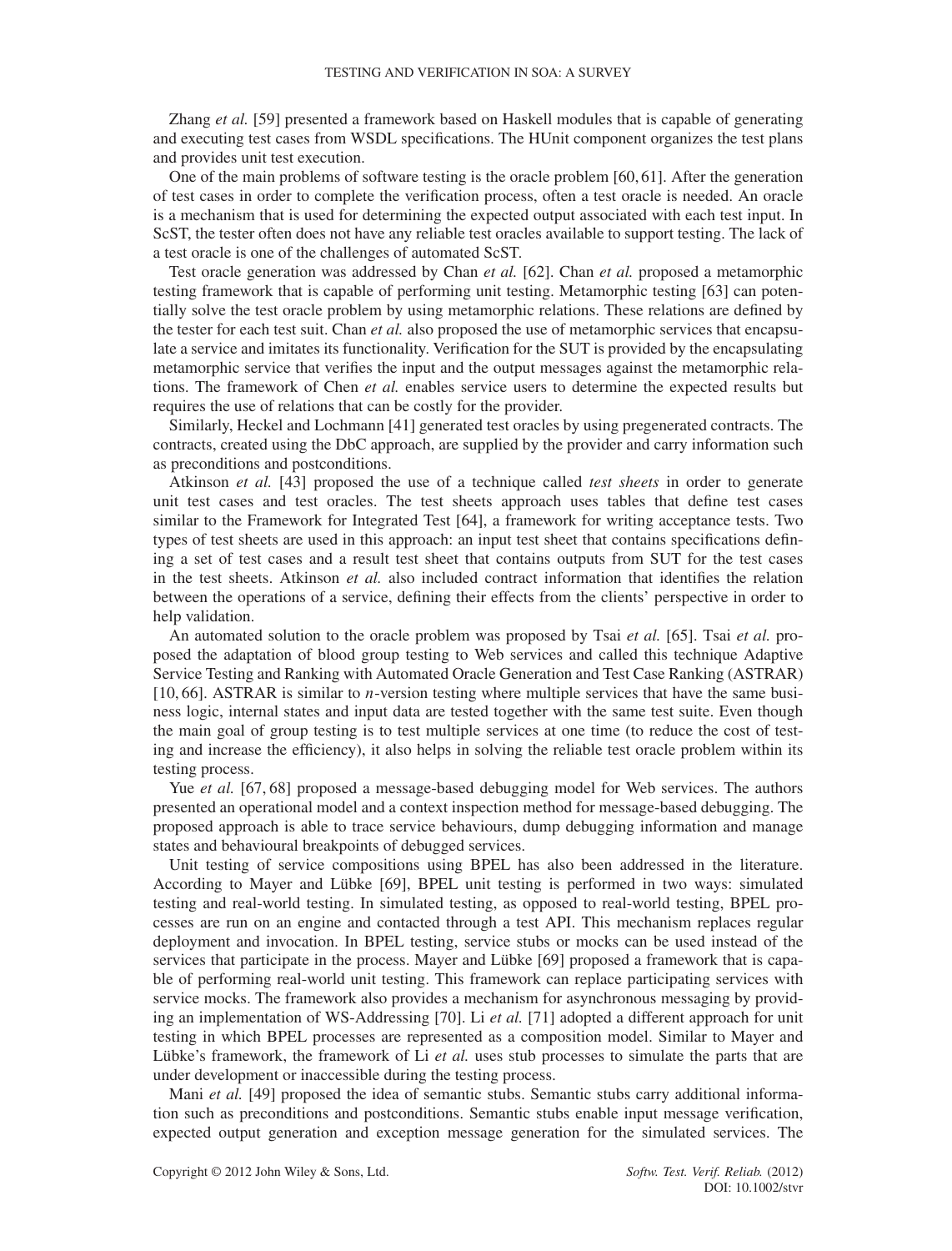authors also presented a framework that automatically generates stubs from semantically annotated WSDL descriptions.

Palomo-Duarte *et al.* [72] introduced a tool that dynamically generates invariants for BPEL processes. The proposed invariants reflect the internal logic of BPEL processes and are generated from the execution of tester-provided test cases. Takuan assists in discovering bugs and missing test cases in a test suite.

Ilieva *et al.* [73] introduced a tool for end-to-end testing of BPEL processes called TASSA. The TASSA framework is built according to SOA principles and is a platform-independent and composable system. The tool provides simulated testing and offers an injection tool, a data dependency analysis tool, a test case generation tool and a value generation tool. Reza and Van Gilst [74] introduced a framework that is aimed at simulating RESTful Web services. Li *et al.* [75] introduced a toolkit called SOArMetrics for evaluating SOA middleware performance and application testing.

## *6.3. Experimental results*

Sneed and Huang [25] experimented on an eGovernment project with nine services. They generated 22 requests per service, and 19 out of 47 verified responses contained errors. They have revealed 450 total errors in the whole project, which 25 of them caused by the services.

Tsai *et al.* [10] experimented on 60 different versions of a synthetic real-time service. The approach achieved a 98% probability of establishing a correct oracle and a 75% probability in ranking the test cases correctly according to their potency. The authors claimed that the high scores in these parameters should lead to a better service ranking by detecting faulty services faster within the process.

Mani *et al.* [49] experimented on a set of services from an IBM project. The authors evaluated two different abilities of their approach test suite reduction and execution efficiency. The approach achieved a 37% reduction in test cases while maintaining the effectiveness. The results also provide evidence to support the authors' claim that semantic stubs provide faster executions compared with remote services.

# *6.4. Discussion*

Unit testing is one of the most important testing techniques that every system must undergo. The main challenge faced in SCUT is the high cost of testing due to manual test case generation and test execution. This cost can be minimized by automating the testing process. Most of the testing approaches explained in this section provide automated test data generation and test execution, although they lack automated test oracle generation.

Tsai *et al.* [65], Chen *et al.* [76] and Heckel and Lochmann [41] addressed the oracle problem. The approach of Tsai *et al.* provides fully automated test oracle generation without the need of any extra information from the provider. However, the approach needs to discover services with similar business logic, and it must meet any costs associated with the use of other services.

At the composition level, increased cost of testing due to invoked services can be reduced by introducing service stubs. Approaches such as those of Mayer and Lübke [69], Mani *et al.* [49], Van Gilst [74], Ilieva *et al.* [73] and Li *et al.* [71] address this issue by providing functionality for generating and using stubs. Using stubs also help in reducing the cost of invoking services that perform business transactions. Unfortunately, using stubs does not overcome the need to test with real services (run-time testing). As a result, this problem still remains as an open problem and needs more effective solutions.

# 7. FAULT-BASED TESTING OF SERVICE-CENTRIC SYSTEMS

According to Morell [77], fault-based testing aims to prove that the SUT does not contain any prescribed faults. The difference between fault-based test cases and regular test cases is that the fault-based test cases seek to prove the nonexistence of known faults rather than trying to find unknown faults that do exist.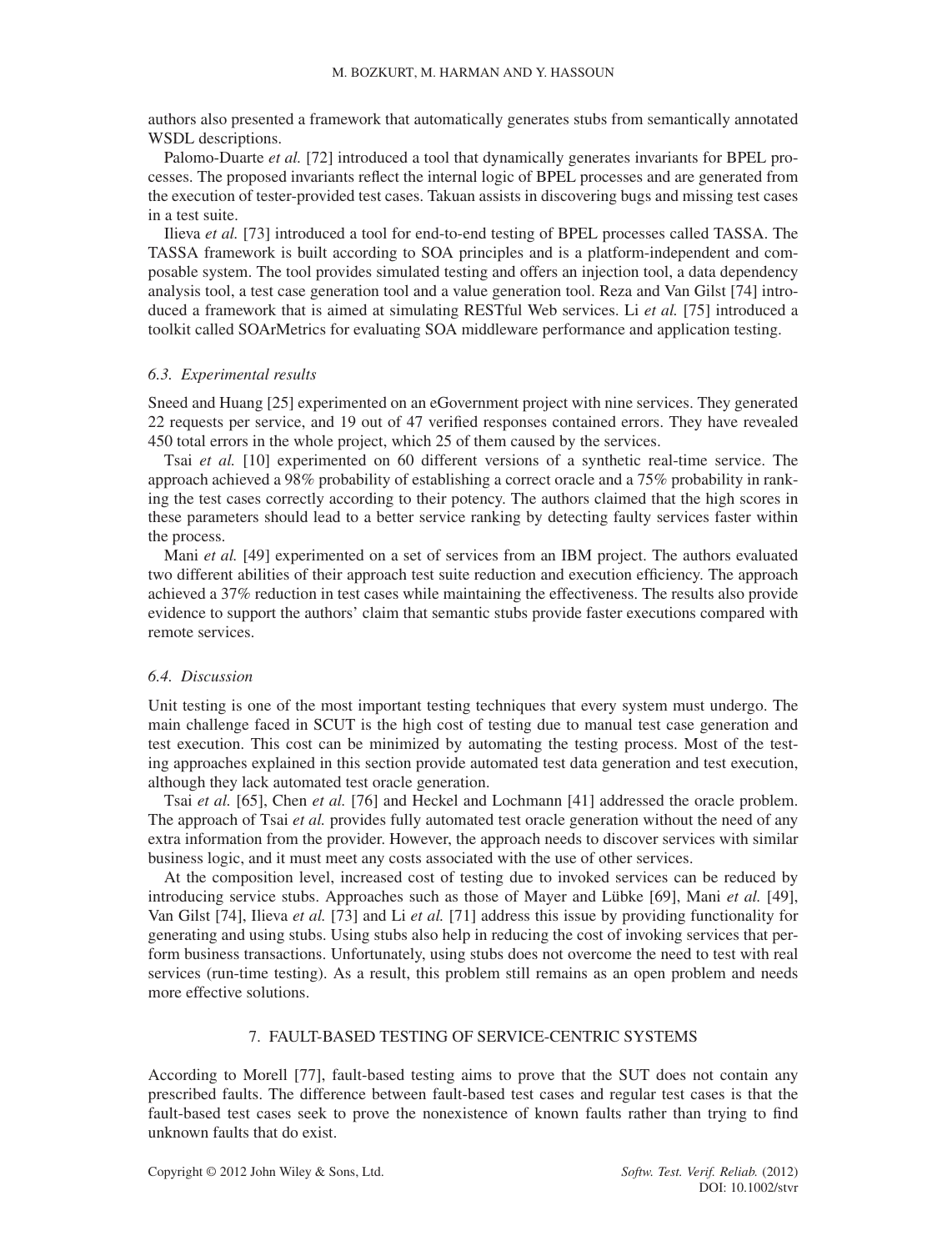In SOA, fault-based testing is extremely important for the stakeholders who have to test services for their robustness. The provider and the certifier must test services by using fault-based approaches during reliability measurement. Fault-based testing can also help the integrator to observe how service composition and individual services behave in unexpected conditions.

Hanna and Munro [21] classified test data generation for different testing techniques and also surveyed fault-based testing research in the Web services domain. These testing techniques are the following:

- 1. *interface propagation analysis*, which is performed by randomly perturbing the input to a software component;
- 2. *boundary value-based robustness testing*, where test data is chosen around the boundaries of the input parameter;
- 3. *syntax testing* with invalid input, where the rules of the specification of the input parameter are violated; and
- 4. *equivalence partitioning with invalid partition class*, where the input space or domain is partitioned into a finite number of equivalent classes with invalid data.

In the present survey, the research undertaken in fault-based ScST is categorized according to the level that faults are generated. Fault-based testing of ScS can be grouped into three different categories according to the level that faults are applied to: XML/SOAP message perturbations, network-level fault injection and mutation of Web service specifications.

# *7.1. Perspectives in fault-based testing*

Fault-based testing can be useful to all the stakeholders of SOA, but each stakeholder performs it in a different manner according to their level of observability and control. For example, fault-based testing using SOAP and XML perturbation, where messages among services are captured, can only be performed by the integrator, whereas the other approaches where faulty messages are generated from service specifications can be performed by the remaining stakeholders in SOA. In mutation testing, the developer has also the advantage of being able to perform standard mutation analysis by introducing faults into the workflow. The integrator has a similar advantage when performing mutation testing on compositions. On the other hand, the provider and the certifier can only perform specification mutation on service specifications.

One important problem in fault-based testing is its cost. Performing fault-based testing can be costly especially at the integrator and the certifier side. For example, approaches using mutation testing can increase the cost greatly because they require generation of many mutants and running each mutant with many test cases to kill it.

# *7.2. Fault-based testing approaches*

The approaches in this section are divided into three categories on the basis of the abstraction level at which faults are injected.

*7.2.1. XML/Simple Object Access Protocol perturbation.* XML/SOAP perturbations are performed by using faulty SOAP messages. Faulty messages are generated from the captured messages (between services or a user) by injecting faults before sending them or just by sending a faulty SOAP message to the service. After perturbations, the service's behaviour with the faulty message is observed for verification.

One of the earliest examples of SOAP perturbation was proposed by Offutt and Xu [24]. Offutt and Xu proposed three different types of perturbations:

- 1. *Data value perturbation*, which is performed by modifying the values in a SOAP message.
- 2. *Remote procedure calls communication perturbations*, which is performed by modifying the arguments of the remote procedures. Offutt and Xu proposed the application of mutation analysis to syntactic objects and data perturbation to SQL code. SQL code perturbation also facilitates SQL injection testing.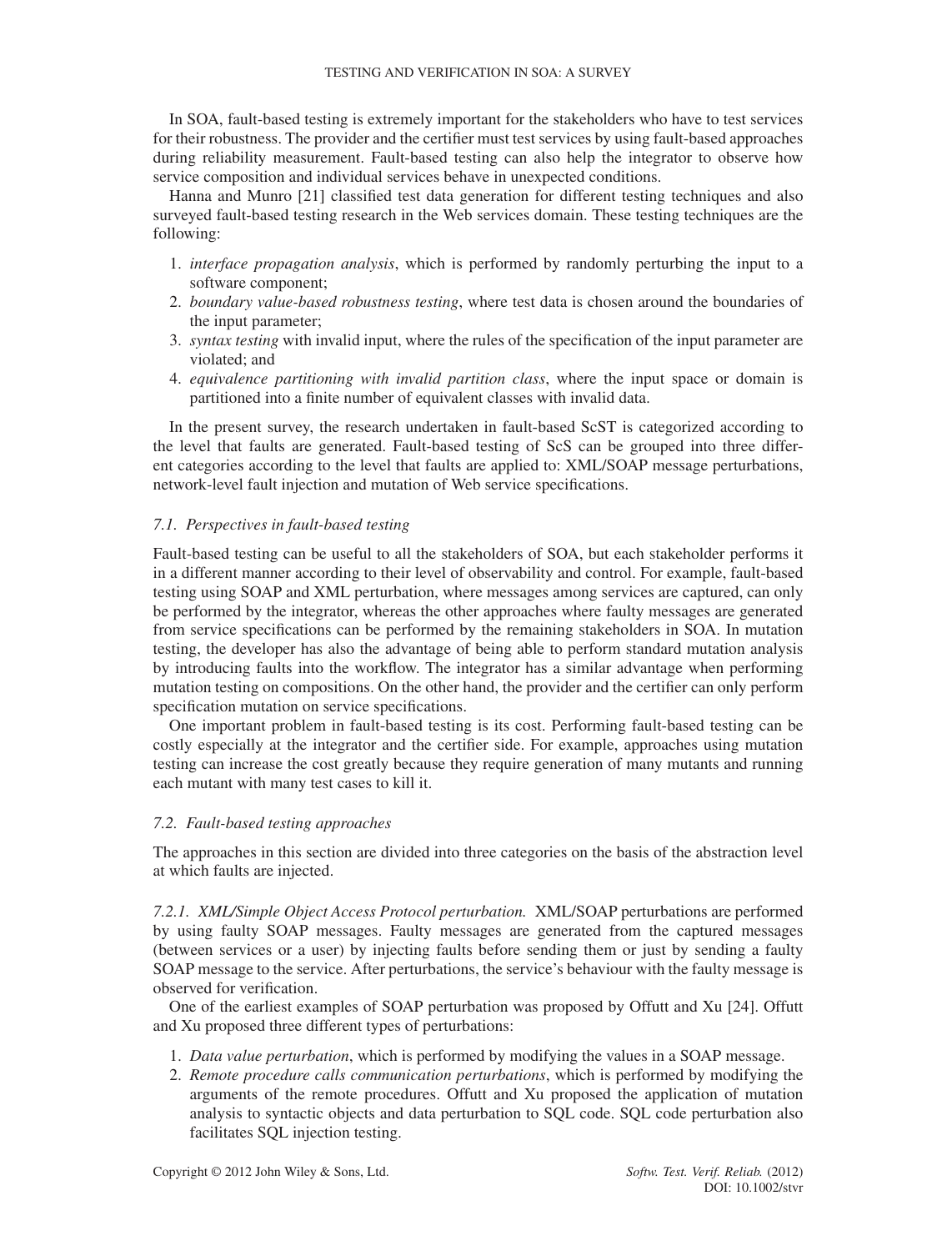3. *Data communication perturbations*, which is used for testing messages that include database relationships and constraints.

Xu *et al.* [78] proposed an approach where perturbation is applied to XML schemas in order to generate test cases. Xu *et al.* defined XML schema perturbation operators for creating invalid XML messages by inserting or deleting data fields. Almedia and Vergilio [79] also adopted the same approach and proposed a tool called SMAT-WS that automates the testing process. Almedia and Vergilio also introduced some new perturbation operators for XML perturbation. Hanna and Munro [21] tested robustness of services by violating the input parameter specifications from WSDL files. Hanna and Munro's approach can test both the service itself and the platform the service resides in. Zhang and Zhang [80] proposed boundary value fault injection testing in order to help with selecting the reliable services. Similarly, Vieira *et al.* [81] proposed a framework that applies fault injection to the captured SOAP messages. Martin *et al.* [82] proposed a framework called WebSob that tests services for robustness. WebSob tests service methods with extreme or special parameters.

Salva and Rabhi [83] proposed an approach aimed at testing the robustness of stateful Web services. The authors performed an analysis on SOAP service observability in order to distinguish between the types of perturbations that generate SOAP faults at the SOAP processor level and at the service level. The approach uses the only two perturbation methods that are handled at the service level: SOAP value perturbations and operation name perturbations. According to the authors, the other proposed perturbation methods on parameter types such as deleting, adding and inverting are handled at the SOAP processor level and thus does not test the service itself.

Tsai *et al.* addressed the problems of test data ranking and fault-based testing within a single approach. Tsai *et al.* [29] proposed an approach based on Boolean expression analysis that can generate both true and false test cases. The proposed approach is supported by a framework that can rank test cases according to the test cases' likeliness to reveal errors.

Wang *et al.* [84] proposed a fault injection method for BPEL processes using service stubs. The proposed stubs can generate business semantics-oriented faults by mimicking unexpected behaviours of real services. The stubs are generated automatically from WSDL definitions, but the code that causes the faults needs to be implemented and inserted manually.

*7.2.2. Network-level fault injection.* Network-level fault injection is a fault injection approach in which faults are injected by corrupting, dropping and reordering the network packages. Looker *et al.* [85] proposed the use of this technique along with a framework called the Web Service Fault Injection Tool. At the network level, latency injection can be performed along with SOAP perturbation. Web Service Fault Injection Tool can perform both SOAP perturbations and latency injections. Looker *et al.* also proposed another fault injection approach that simulates a faulty service. Faulty service injection is performed by replacing the values in SOAP messages with wrong values that are within the specified range of the parameter. Looker *et al.* also proposed an extended fault model ontology that is used for generating faults and a failure modes ontology identifies the type of faults (seeded or natural fault).

Juszczyk and Dustdar [86, 87] introduced a SOA test bed based on the Genesis2 framework for testing ScS. The test bed is capable of simulating QoS of the participating services and also of generating issues such as packet loss and delay and service availability.

*7.2.3. Mutation of Web service specifications.* One of the first examples of web service mutation testing (WSMT) was applied to WSDL specifications. Siblini and Mansour [88] proposed the use of WSDL mutation for detecting interface errors in web services.

Mei and Zhang [45] defined mutation operators for contracts. The contracts in this approach are included in the extended WSDL specifications that were proposed by the authors.

The next step in WSMT was to take the mutation into the SWS. The amount of information provided by OWL-S allows for the application of mutation operators at different levels compared with WSDL mutation. For example, Lee *et al.* [89] proposed an ontology-based mutation to measure semantic test adequacy for composite services and for semantic fault detection.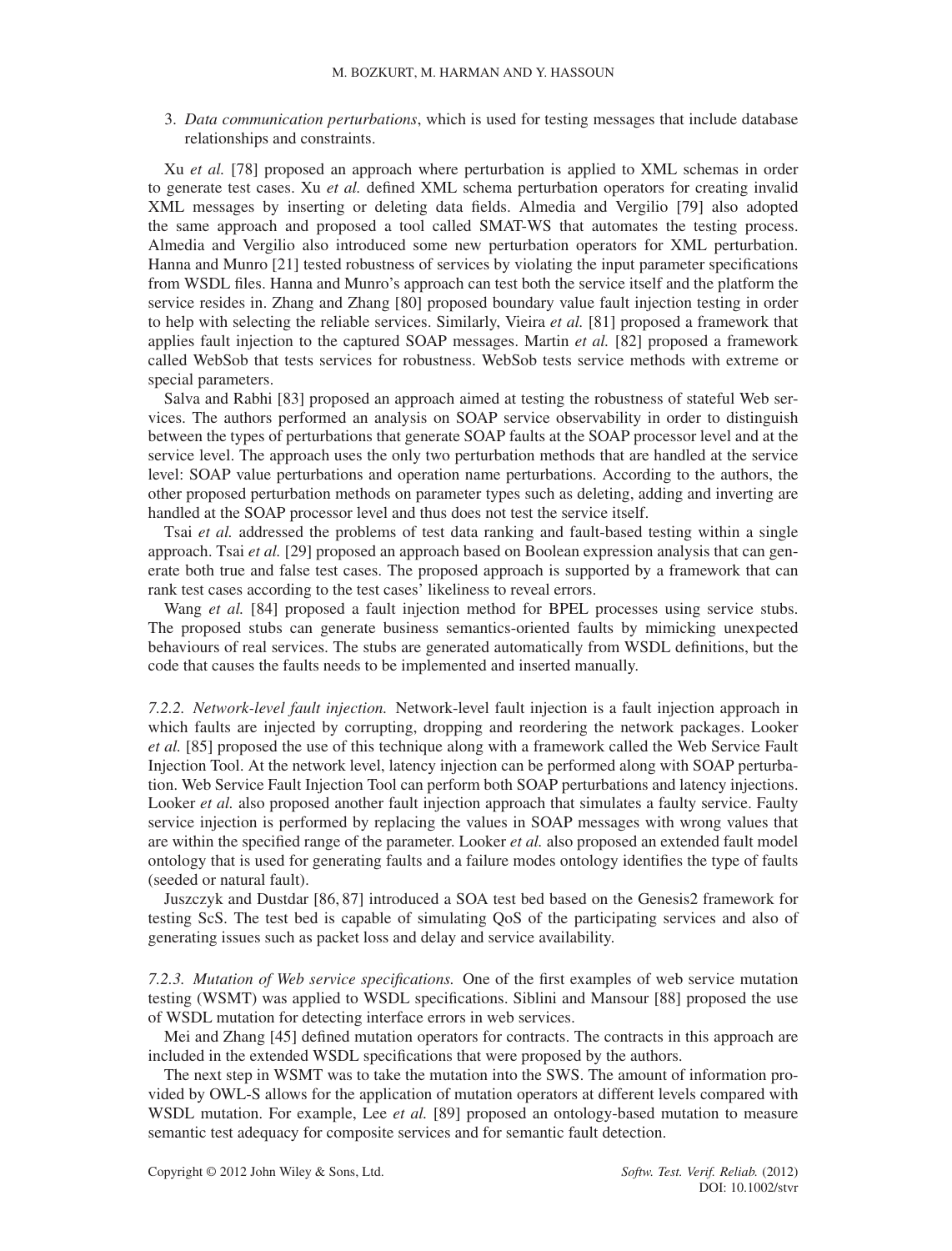Similarly, Wang and Huang [90, 91] proposed another ontology-based mutation testing approach that uses OWL-S requirement model. Wang and Huang suggested a modified version of the requirement model enforced with Semantic Web Rule Language [92] in order to help with mutant generation. The proposed approach uses the enforced constraints in this model to generate mutants using aspect-oriented programming approach.

Apilli [93] and Watkins [94] proposed the use of combinatorial testing approaches for fault-based testing of Web services. The proposed approaches focus on known faults in order to avoid possible combinatorial explosion. The reduction in combinations is achieved by restricting input conditions.

The fault injection approach of Fu *et al.* [95] differs from other work at the level that the faults are injected. Fu *et al.* propose a fault-injection framework that is capable of performing white-box coverage testing of error codes in Java web services using compiler-directed fault injection. The fault injection is performed with the guidance of the compiler around try and catch blocks during run-time.

As for all the testing methodologies, automation is important for fault-based testing. Several tools for fault-based ScST are also introduced. Laranjeiro *et al.* [96, 97] presented a public web service robustness assessment tool called wsrbench [98]. wsrbench provides an interface for sending SOAP messages with invalid service call parameters. wsrbench is also capable of providing the tester with detailed test results for a service. Laranjeiro *et al.* [99] also proposed the use of text classification algorithms to automate the classification of the robustness test results.

Bessayah *et al.* [100] presented a fault injection tool for SOAP services called WSInject. WSInject is capable of testing both atomic services and service compositions and combining several faults into a single injection.

Domínguez-Jiménez *et al.* [101] introduced an automated mutant generator for BPEL processes called GAmera. GAmera uses a genetic algorithm (GA) to minimize the number of mutants without losing relevant information. GAmera is also able to detect potentially equivalent mutants.

#### *7.3. Experimental results and discussion*

Fault-based ScST at the service level can be very effective when the tester wants to check for common errors such as interface errors, semantic errors and errors that can be caused by the Web services platform. Similar to the boundary and constraint-based analyses, the results from the experiments show that fault-based testing can reveal more faults than positive test cases.

The results of SOAP perturbations prove the effectiveness of this approach in the rate of faults revealed during experiments. For example, during Offutt and Xu's experiments, 18 faults were inserted into the Mars Robot Communication System and 100 data value perturbation, 15 remote procedure calls communication perturbations and 27 data communication perturbations tests were generated. The generated tests achieved 78% fault detection rate in seeded faults (14 out of 18) and also revealed two natural faults. Xu *et al.* also experimented on Mars Robot Communication System and additionally on the supply chain management application from Web Services Interoperability Organization (WS-I) and achieved 33% fault detection. Almedia and Vergilio ran their experiments on a system consisting of nine web services and revealed 49 faults of which 18 of them are seeded by SMAT-WS. Vieira *et al.* experimented on 21 public web services and observed a large number of failures; however, seven of these services showed no robustness problems. Vieira *et al.* also highlighted that a significant number of the revealed errors are related to database accesses. Tsai *et al.* experimented on 60 best buy stock web services with 32 test cases and in these experiments negative test cases revealed more faults than positive test cases. Salva and Rabhi [83] experimented on the Amazon E-Commerce Service. 30% of the test cases generated using their approach caused unexpected results.

Looker *et al.* [85] experimented on a simulated stock market trading system that contains three services. Baseline tests showed that latency injection caused the system to produce unexpected results 63% of the time. Faulty service injection results showed that the users do not encounter faults by the application of this injection method.

Domínguez-Jiménez *et al.* [101] experimented on the loan approval example. The authors tested GAmera with different configurations and mutant sizes ranging from 50% to 90% of the possible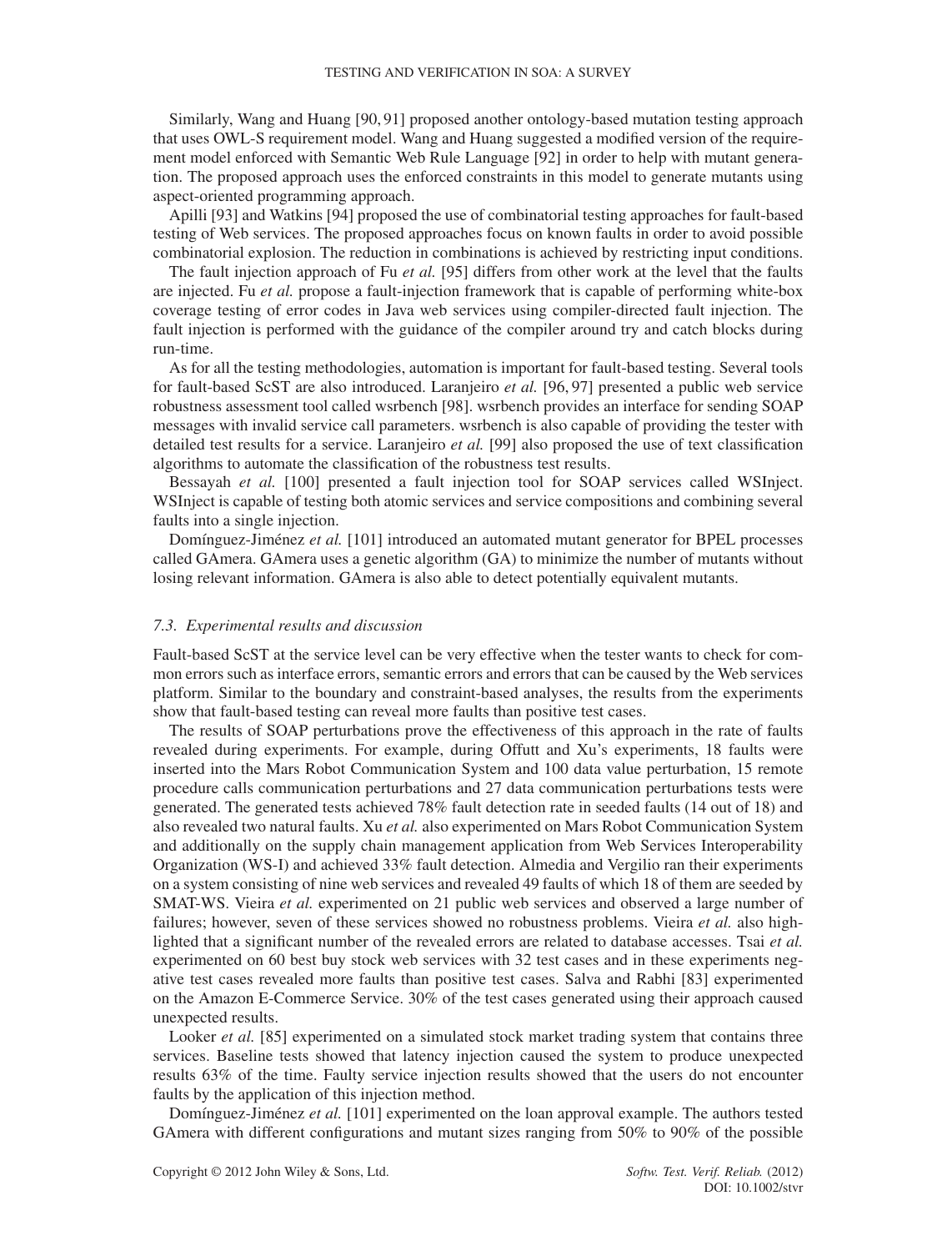22 mutants in order to discover the optimal subset of mutants. GAmera was able to reduce the size of the mutants for all subsets without losing relevant information. However, each mutant population included two equivalent mutants. In each population, between two and three of the generated mutants were not killed by the test suite.

Bessayah *et al.* [100] experimented on the travel reservation service (TRS is an example BPEL process) composed of three services. During the experiments, WSInject was able to reveal several interface errors by applying SOAP perturbation (invalid data) and two communication faults by applying network-level fault injection (SOAP message delay).

Laranjero *et al.* [99] experimented on 250 existing web services to evaluate their automated robustness test result classification method. The authors suggested the use of five text classification algorithms: Hyperpipes, Ibk, large linear classification, Naïve Bayes and symbolic model verifier. The algorithms successfully classified 96.63%, 98.89%, 98.75%, 90.31% and 96.55% of the detected robustness problems, respectively.

According to the results of the proposed approaches, mutation testing is effective for measuring test case adequacy in web services. Mei and Zhang's [45] WSDL mutation achieved 95%, Wang and Huang's [90] OWL-S mutation achieved 98.7% and the OWL-S mutation of Lee *et al.* [89] achieved 99.4% mutation score. Results also proved the effectiveness of mutation testing in test case selection. Mei and Zheng's approach achieved 96% and 81.5% reduction in test cases while maintaining the test coverage. The approach of Lee *et al.* also helped with equivalent mutant detection by detecting 25 equal mutants out of 686 generated mutants.

Because the aim of fault-based testing is to observe the behaviour of a system with faulty data, using fault-based testing error handling code can also be tested and verified. The information on the behaviour of a service under an unexpected situation is valuable to the integrator to implement a robust service composition.

Fu *et al.* experimented on four Java web services: the FTPD ftp server, the JNFS server application, the Haboob Web server and the Muffin proxy server. The approach achieved over 80% coverage on fault handling code during experiments. The approach by Fu *et al.* can only be applied to Java services and performed by the developer. This approach does not guarantee the execution of the error recovery code in the case of an error nor the correctness of the recovery action.

# 8. MODEL-BASED TESTING AND VERIFICATION OF SERVICE-CENTRIC SYSTEMS

Model-based testing is a testing technique where test cases are generated using a model that describes the behaviour of the SUT. Advantages of MBT, such as automating the test case generation process and the ability to analyse the quality of product statically, makes it a popular testing technique. The formal and precise nature of modelling also allows activities such as program proof, precondition analysis, model checking, and other forms of formal verification that increase the level of confidence in software [102].

Formal verification of service compositions is popular because of formal verification methods' ability to investigate behavioural properties. The earliest work on formal verification of service compositions dates back to 2002. The existing work that has been undertaken in formal verification of service compositions was compared by Yang *et al.* [103]. Morimoto [104] surveyed the work undertaken in formal verification of BPEL processes and categorized proposed approaches according to the formal model used. This survey categorizes the work undertaken after 2004 until 2009 in MBT (including formal verification) of ScS according to the testing technique used.

#### *8.1. Perspectives in model-based testing*

Perspectives in MBT of ScS are based on the source from which test models are created. The MBT approaches where models are created from service specifications, such as OWL-S or WSDL-S, and other where models are created from service composition languages, such as BPEL, can only be performed by the integrator.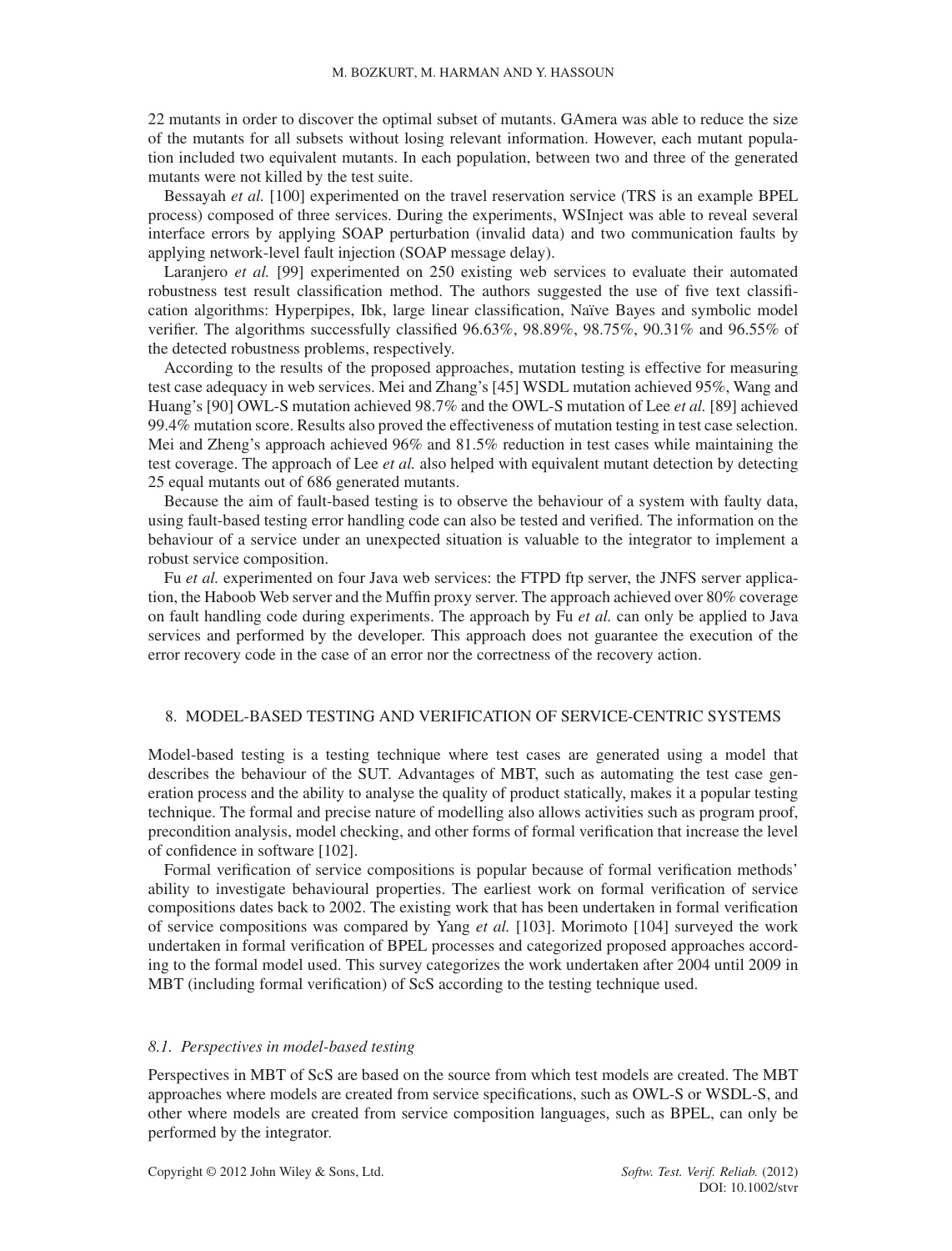#### *8.2. Model-based testing approaches*

This section is divided into four groups on the basis of the MBT method used.

*8.2.1. Model-based test case generation.* The application of MBT methods to ScS has been widely proposed, and the application of different MBT and verification methods such as symbolic execution and model checking are also proposed. Many of these proposed approaches are capable of generating test cases.

The use of graph search algorithm(s) (GSA) and path analysis (PA) (using constraint solving) is the earliest proposed MBT method for ScST. The generation of control flow graph(s) (CFG) from BPEL processes is widely adopted [105–107]. In these approaches, test cases are generated from test paths that are created by applying GSA to the CFG of the process. The difference between GSA and PA is the way that test data is generated. In PA, test data for each path is generated using constraint solvers, whereas in GSA, the algorithm itself generates the test data.

The approaches using the CFG method mainly propose extensions to standard CFG in order to provide a better representation of BPEL processes. For example, Yan *et al.* [106] proposed an automated test data generation framework that uses an extended CFG called extended control flow graph (XCFG) to represent BPEL processes. XCFG edges contain BPEL activities and also maintain the execution of activities. Similarly, Yuan *et al.* [107] proposed a graph-based test data generation by defining another extended CFG called BPEL flow graph (BFG). The BFG contains both the structural information (control and data flow) of a BPEL process that is used for test data generation and semantic information such as dead paths.

Lallai *et al.* [108, 109] proposed the use of an automaton called Web service time extended finite state machine (WS-TEFSM) and intermediate format (IF) in order to generate timed test cases that aim to exercise the time constraints in service compositions. An IF model, which enables modelling of time constraints in BPEL, is an instantiation of the WS-TEFSM. For IF model transformation from BPEL, Lallai *et al.* used a tool called BPEL2IF, and for test generation another tool called TESTGen-IF is used. TESTGen-IF is capable of generating test cases for the IF Language. The IF and WS-TEFSM can both model event and fault handlers and termination of BPEL process. Similarly, Cao *et al.* [110, 111] proposed the use of TEFSM for BPEL processes. The authors also introduced a tool that automates the proposed approach called Web Services, Online Testing Framework (WSOTF).

Endo *et al.* [105] proposed the use of the CFG approach in order to provide a coverage measure for the existing test sets. Endo *et al.* proposed a new graph called the parallel control flow graph that contains multiple CFG representing a service composition and communications among these CFG. They also presented a tool that supports the proposed technique called ValiBPEL.

Li and Chou [112] proposed the application of combinatorial testing to stateful services. The authors proposed a combinatorial approach that generates multisession test sequences from singlesession sequences using multiplexing. The proposed approach generates condition transition graphs, which are used with a random walk algorithm. The authors [113] also proposed an abstract guarded finite state machine (FSM) to address testability issues in conformance testing.

Belli and Linschulte [114] proposed an MBT approach for testing stateful services. The authors introduced a model that captures events with the corresponding request and response for each event called event sequence graph (ESG). In the proposed approach, ESGs are supported by contract information in the form of decision tables. The authors also introduced a tool that generates test cases from decision tables. Endo *et al.* [115] also proposed the use of ESG in order to perform a grey-box testing, focussing on code coverage.

Hou *et al.* [116] addressed the issues of message-sequence generation for BPEL compositions. In this approach, BPEL processes are modelled as a message sequence graph and test cases are generated using this message sequence graph.

Paradkar *et al.* [117] proposed a model-based test case generation for SWS. In this approach, test cases are generated using predefined fault models and input, output, preconditions and effects information from semantic specification.

Guangquan *et al.* [118] proposed the use of UML 2.0 activity diagram [119], a model used for modelling workflows in systems, to model BPEL processes. After modelling the BPEL process, a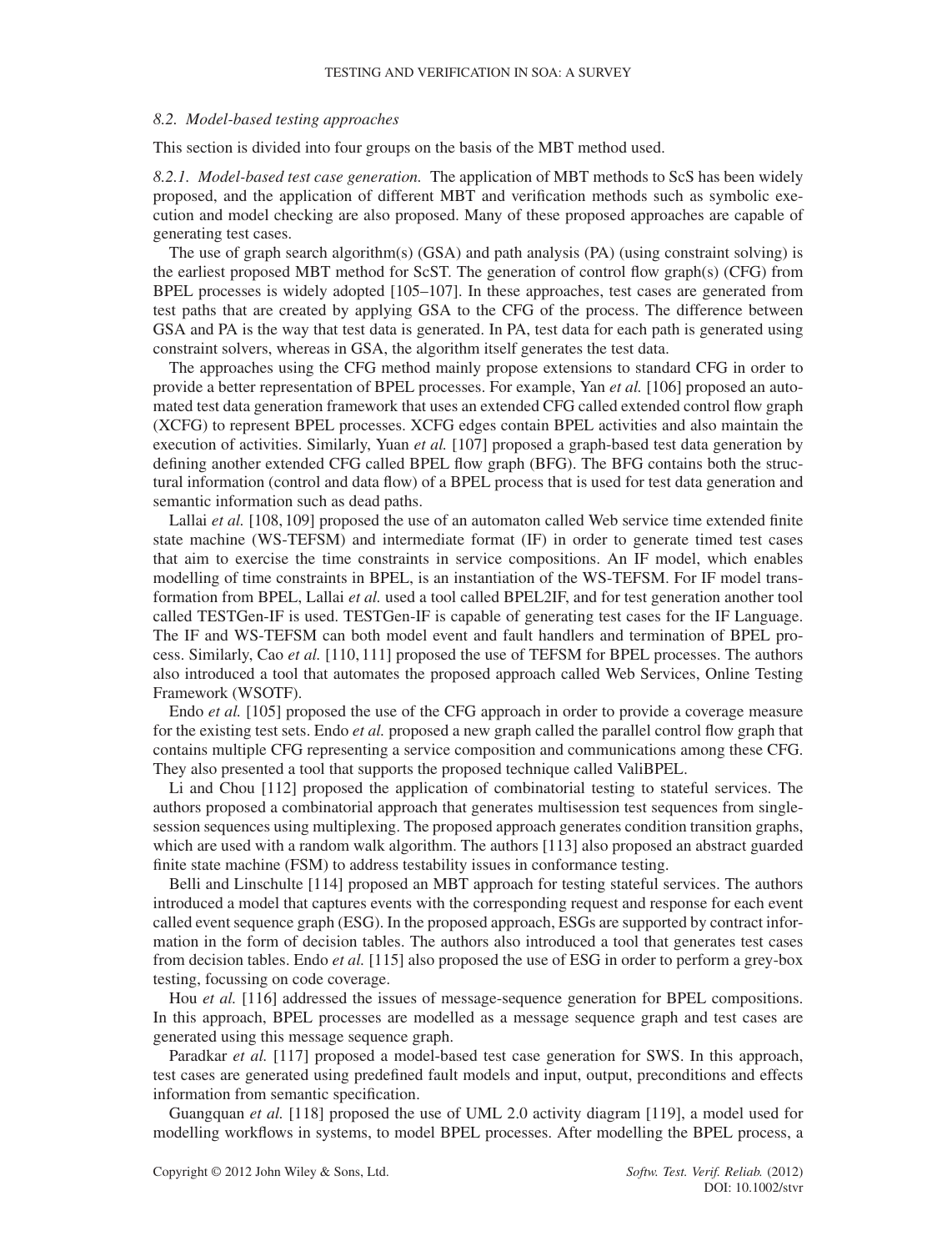depth-first search method combined with the test coverage criteria is performed on the model in order to generate test cases.

Ma *et al.* [120] proposed the application of Stream X-machine based testing techniques to BPEL. A stream X-machine [121] is an extended FSM (EFSM) that includes design-for-test properties. It can be used to model the data and the control of a system and to generate test cases.

Casado *et al.* [122] claimed that there is no practical approach to test long-lived web service transactions and proposed an approach that aims to generate test cases for testing web service transactions. The authors introduced a notation and system properties for testing the behaviour of service transactions that comply with Web Services Coordination (WC-COOR) and Web Services Business Activity (WS-BA). In this approach, test cases are generated using fault tree diagrams.

Search-based test data generation has attracted much recent attention [123–125]. Search-based test data generation techniques enable automation of the test generation process, thus reducing the cost of testing. Blanco *et al.* [126] proposed the use of scatter search, a metaheuristic technique, to generate test cases for BPEL compositions. In this approach, BPEL compositions are represented as state graphs and test cases generated according to transition coverage criterion. The global transition coverage goal is divided into subgoals that aim to find the test cases that reach the required transitions.

Tarhini *et al.* [127, 128] proposed two new models for describing composite services. In this approach, the SUT is represented by two abstract models: the task precedence graph (TPG) and the timed labelled transition system (TLTS). The TPG models the interaction between services, and the TLTS models the internal behaviour of the participating services. Tarhini *et al.* proposed three different sets of test case generation for testing different levels of service composition. Test cases in the first set aim to perform boundary value testing by using the specifications derived from the WSDL file. The second set is used for testing the behaviour of a selected service. The third set tests the interaction between all the participating services, and test cases for this set are generated using TPG and TLTS.

*8.2.2. Model-based testing and verification using symbolic execution.* Symbolic execution is used as a basis for a verification technique that lies between formal and informal verification according to King [129]. In symbolic testing, the SUT is executed symbolically using a set of classes of inputs instead of a set of test inputs. A class of inputs, represented as a symbol, represents a set of possible input values. The output of a symbolic execution is generated in the form of a function of the input symbols. An example method that generates test cases by using symbolic execution is the BZ-Testing-Tools (BZ-TT) method [130]. The BZ-TT method takes B, Z and statechart specifications as inputs and performs on them several testing strategies, such as partition analysis, cause–effect testing, boundary value testing and domain testing. It also performs several model coverage criteria testing, such as multiple condition boundary coverage and transition coverage. BZ-TT uses a custom constraint solver to perform symbolic execution on the input model.

Testing services by using symbolic execution was proposed by Sinha and Paradkar [131]. Sinha and Paradkar proposed an EFSM-based approach to test the functional conformance of services that operate on persistent data. In this approach, EFSMs are generated by transforming a WSDL-S model into an EFSM representation. Sinha and Paradkar proposed the use of four different test data generation techniques: full predicate coverage, mutation-based, projection coverage and the BZ-TT method. For full predicate coverage, each condition of the EFSM is transformed into disjunctive normal form [132], and test sequences covering each transition are generated. For mutation-based test data generation, the Boolean relational operator method is applied to the guard condition of each operation. For the projection coverage technique, the user specifies test objectives by including or excluding constraints. Sinha and Paradkar's approach is the only approach that performs testing using WSDL-S specifications.

Bentakouk *et al.* [133] proposed another approach that uses symbolic execution in order to test service compositions. In this approach, a service composition is first translated into a symbolic transition system (STS); then, a symbolic execution tree is created using STS of the composition. The approach of Bentakouk *et al.* takes coverage criteria from the tester and generates the set of execution paths on symbolic execution tree. These generated paths are executed using a test oracle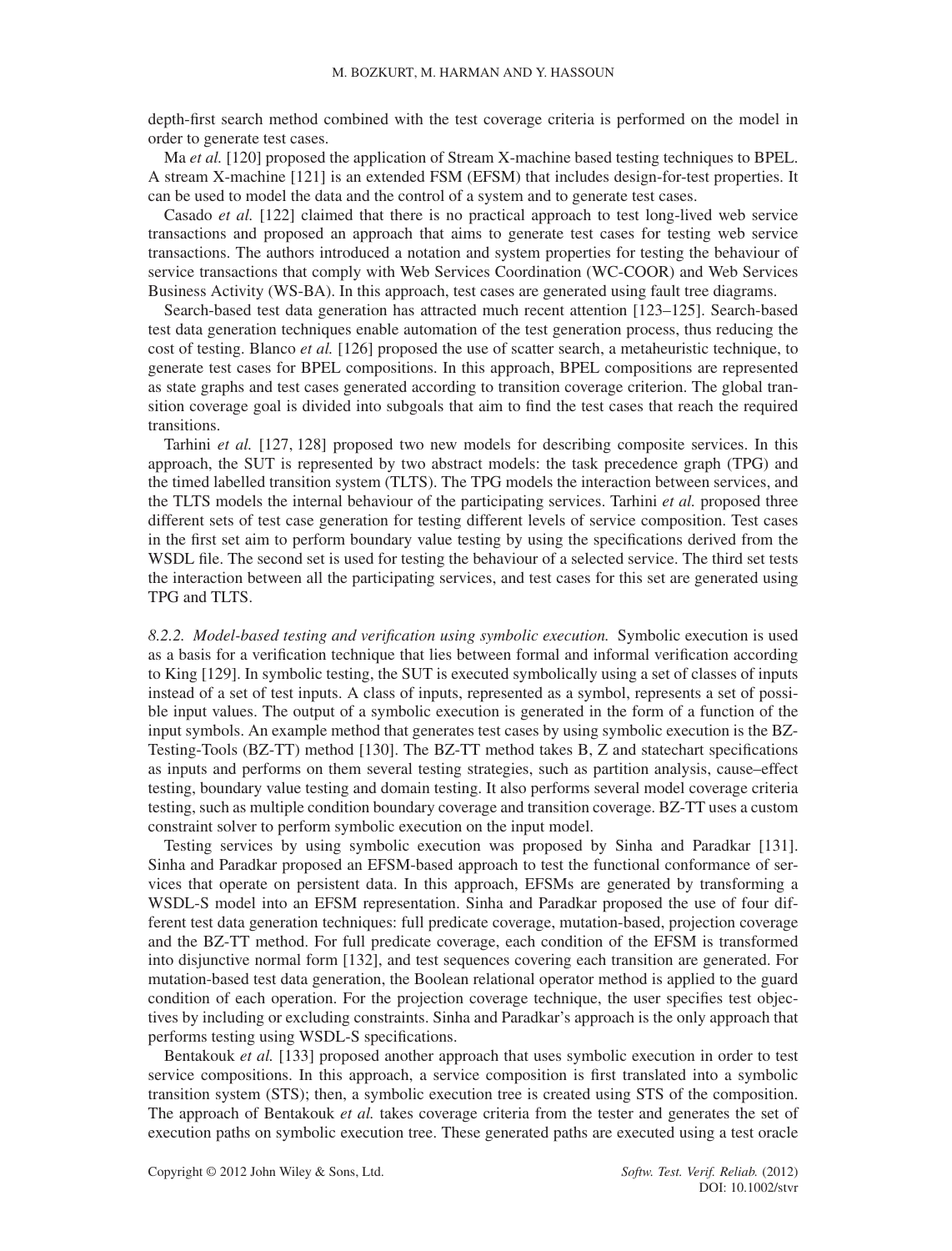over the service composition. Bentakouk *et al.* claimed that using symbolic execution helps avoid state explosion, overapproximation and unimplementable test case problems that are caused by labelled transition systems. As a result, the approach of Bentakouk *et al.* can handle rich XML-based data types.

Zhou *et al.* [134] proposed an approach aimed to test service compositions by using Web Service Choreography Description Language. The approach uses a dynamic symbolic execution method to generate test inputs. In this approach, assertions are used as test oracles. The approach uses an satisfiability modulo theory solver for generating inputs that satisfy path conditions.

Escobedo *et al.* [135] proposed an approach for testing BPEL processes by using a specialized labelled transition system called IOSTS. The approach is capable of performing both real-world testing and simulated testing. One important aspect of the approach is that it assumes that Web service specifications are not available. If the behaviour of the services can be simulated, the approach performs simulated model-based unit testing. In real-world testing, the approach is also capable of coping with problems of service observability.

*8.2.3. Model-based testing and verification using model checking.* Model checking is a formal verification method and is described as a technique for verifying finite state concurrent systems by Clarke *et al.* [136]. Model checking verifies whether the system model can satisfy the given properties in the form of temporal logic. During the proofing process, the model checker detects witnesses and counterexamples for the properties of interest. Witnesses and counterexamples are paths in the execution model. A witness is a path where the property is satisfied, whereas a counterexample is a path (sequence of inputs) that takes the finite state system from its initial state to the state where the property is violated. Counterexamples are used for test case generation.

Automata, either finite state automata [137] or FSMs [138], are often used to represent finite state systems. In BPEL testing, automata are often the target of transformation. BPEL processes are first transformed into automata models; these models can subsequently be transformed into the input languages of model checking tools such as Simple Promela Interpreter (SPIN) [139], NuSMV [140] or Berkeley Lazy Abstraction Software Verification Tool (BLAST) [141].

Fu *et al.* [142] proposed a method that uses the SPIN model checking tool. The proposed framework translates BPEL into an XPath-based guarded automata model (guards represented as XPath expressions [143]) enhanced with unbounded queues for incoming messages. After this transformation, the generated automata model can be transformed into Promela (Process or Protocol Meta Language) specifications [144] with bounded queues (directly) or with synchronous communication on the basis of the result of the synchronizability analysis. The SPIN tool takes Promela as the input language and verifies its linear temporal logic (LTL) [145] properties. Interactions of the peers (participating individual services) of a composite web service are modelled as conversations, and LTL is used for expressing the properties of these conversations.

García-Fanjul *et al.* [146] used a similar method to that of Fu *et al.* [142] in order to generate test cases. The approach of García-Fanjul *et al.* differs from the approach of Fu *et al.* in transforming BPEL directly to Promela. The approach of García-Fanjul *et al.* generates test cases by using the test case specifications created from counterexamples that are obtained from model checking. LTL properties are generated for these test case specifications, aiming to cover the transitions identified in the input. Transition coverage for a test suite is achieved by repeatedly executing the SPIN tool with a different LTL formula that is constructed to cover a transition in each execution.

Zheng *et al.* [147] proposed another test case generation method using model checking for service compositions. Test coverage criteria such as state coverage, transition coverage and alldu-path coverage are included in the temporal logic in order to perform control-flow and data-flow testing on BPEL. Zheng *et al.* also proposed an automaton called Web service automaton [148] that is used to transform BPEL into Promela for SPIN or symbolic model verifier (SMV) for NuSMV model checker. Web service automaton aims to include BPEL data dependencies that cannot be represented in other automata-based formalisms. This approach generates test cases by using counterexamples to perform conformance tests on BPEL and by using WSDL to test web service operations.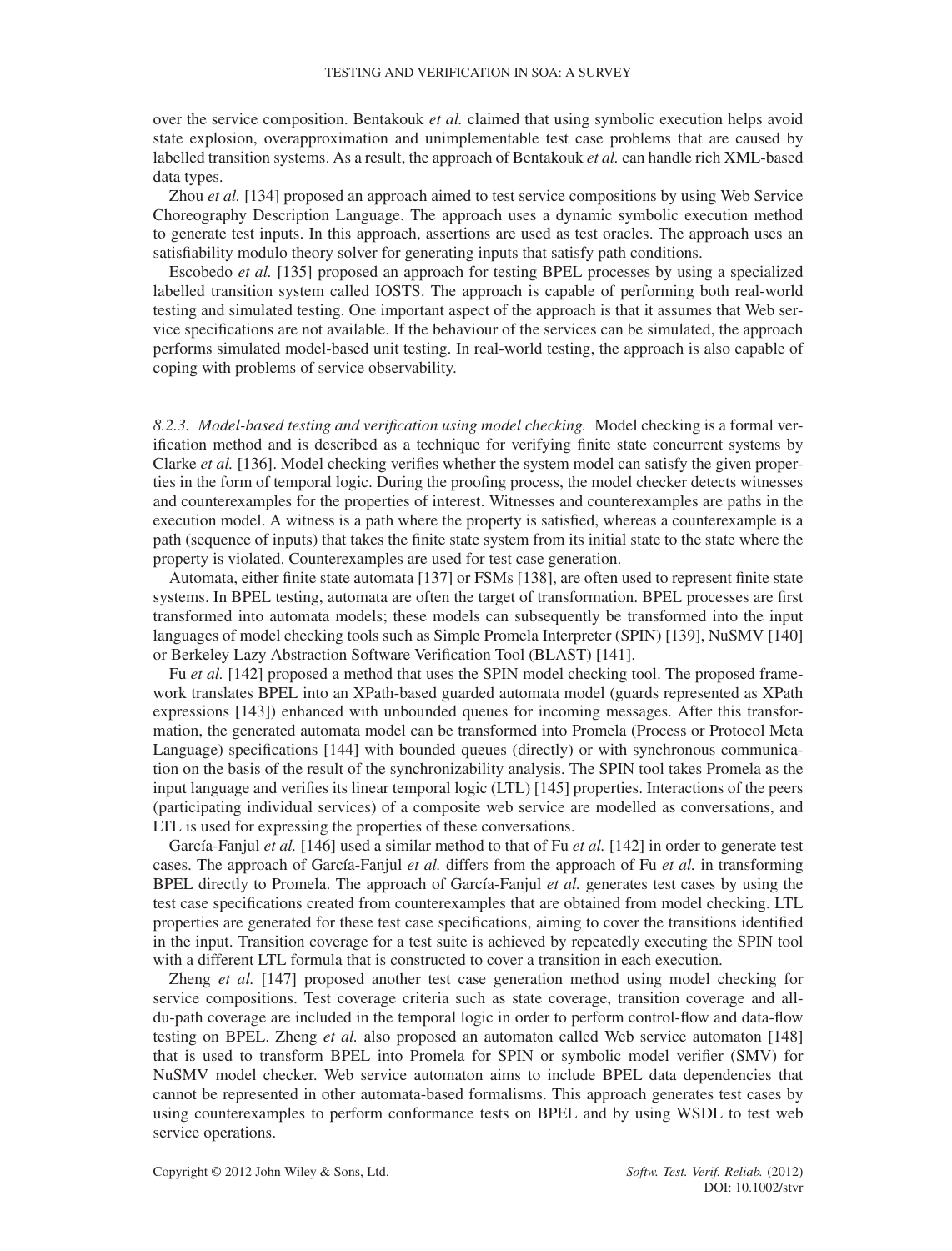Huang *et al.* [149] proposed the application of model checking to SWS compositions using OWL-S. The proposed approach converts OWL-S specifications into a C-like language and the Planning Domain Definition Language for use with the BLAST model checker. With the use of BLAST, negative and positive test cases can also be generated. Huang *et al.* proposed an extension to the OWL-S specifications and the Planning Domain Definition Language in order to support this approach and used a modified version of the BLAST tool.

Jokhio *et al.* [150] proposed the application of model checking to the WSMO goal specifications. The approach translates the goal specifications to B abstract state machine, which is used to generate test cases by using the assertion violation property of the ProB model checker.

Qi *et al.* [151] claimed that existing software model checkers cannot verify liveness in real code and proposed an approach that aims to find safety and liveliness violations in ScS. The approach uses the Finite Trace LTL Model Checking tool to determine whether an SUT satisfies a set of safety and liveness properties. The authors also claimed that this is the first approach for C++ web services.

Betin-Can and Bultan [152] proposed the use of model checking to verify the interoperability of Web services. In this approach, it is assumed that the peers of a composite web service are modelled using a hierarchical state machine (HSM) model. Betin-Can and Bultan proposed a modular verification approach using Java PathFinder (JPF) [153], a Java model checker, to perform interface verification, SPIN for behaviour verification and synchronizability analysis.

Ramsokul and Sowmya [154] proposed the modelling and verification of Web service protocols via model checking. Ramsokul and Sowmya proposed a distributed modelling language based on the novel Asynchronous Extended Hierarchical Automata (ASEHA), which is designed for modelling functional aspects of the service protocols. ASEHA model of service protocols are translated into Promela, and correctness of the protocol is verified by the SPIN tool.

Guermouche and Godart [155] proposed a model checking approach for verifying service interoperability. The approach uses the UPPAAL model checker and includes timed properties in order to check for timed conflicts among services. The approach is capable of handling asynchronous timed communications.

Yuan *et al.* [156] proposed an approach for verifying multibusiness interactions. In the approach, business processes are formalized as pi-calculus expressions, which are then translated into SMV input code in order to use with SMV model checker.

*8.2.4. Model-based testing and verification using Petri nets.* Petri nets are widely used for specifying and analysing concurrent, asynchronous, distributed, parallel, nondeterministic and/or stochastic systems [157]. Petri nets allow different analyses on the model such as reachability, boundedness, deadlock, liveness, reversibility, fairness and conservation analyses. Petri nets can also be used for measuring test case coverage.

Petri nets have also been used in MBT of Web services. For example, Dong and Yu [158] proposed a Petri net-based testing approach where high-level Petri nets (HPNs) are constructed from WSDL files. This approach uses the generated HPNs for high fault coverage. Test cases are generated using HPNs and constraint-based test data generation. User-defined constraints for XML data types and policy-based constraints specified by the tester provide the necessary constraints for test data generation.

Wang *et al.* [30] proposed the generation of test cases using Petri nets and ontology reasoning. In this approach, Petri net models that are used to describe the operational semantics of a web service are generated from the OWL-S process model, and test data is generated using ontology reasoning.

Formal verification of BPEL processes using Petri nets has been investigated by Ouyang *et al.* [159], who proposed a method for transforming BPEL processes into Petri nets with formal analysis of BPEL processes using Petri net models. Two tools are used to automate the transformation and analysis: BPEL2PNML [160] and WofBPEL [160]. BPEL2PNML is a tool that generates the Petri net model, and WofBPEL is a tool that performs static analysis on Petri net models. WofBPEL is capable of checking for unreachable BPEL activities and competition problems for inbound messages.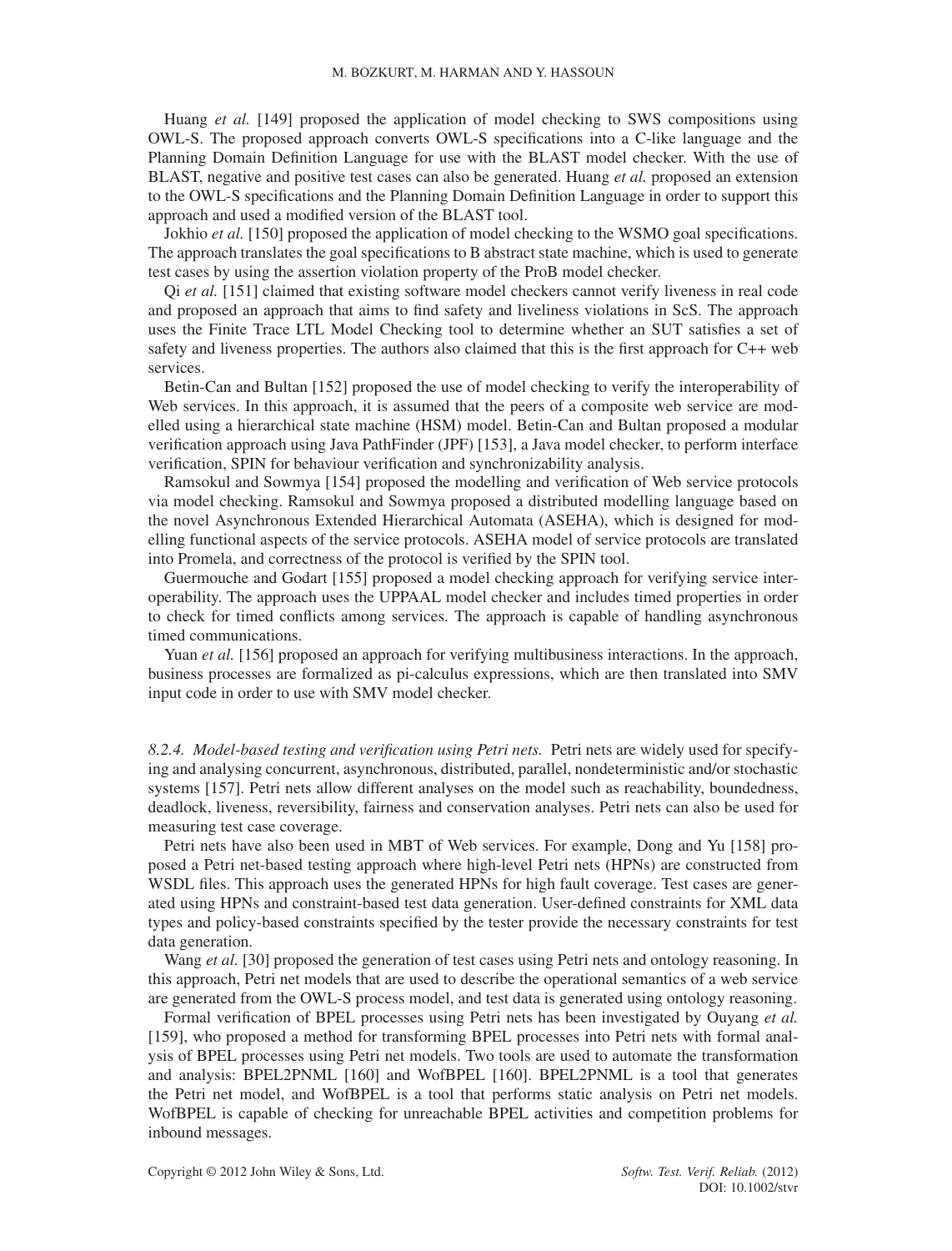Schlingloff *et al.* [161] proposed a Petri net-based model checking approach using the LoLA model checking tool [162] to verify BPEL processes. Schlingloff *et al.* introduced a usability analysis to verify the expected behaviour of participating services.

Lohmann *et al.* [163] addressed the problem of analysing the interaction between BPEL processes by using a special class of Petri nets called open workflow net (oWFN). Lohmann *et al.* introduced two tools that support this approach called BPEL2oWFN, which transforms BPEL to oWFN or Petri net. oWFN model is used by another tool called Fiona that analyses the interaction behaviour of oWFNs. Petri net models are used with model checkers to verify the internal behaviour of a BPEL process.

Moser *et al.* [164] proposed a method that increases the precision of Petri net-based verification techniques. The authors claimed that most of the existing verification methods neglect data aspects of BPEL processes. The authors highlighted that their approach incorporates data dependencies into analysis. Data flow is extracted from BPEL by creating a concurrent single static assignment form. Important data items in concurrent single static assignment form are identified and mapped into the Petri net model.

Different flavours of Petri nets are also used in modelling BPEL because of their more expressive nature. For example, the approach of Yang *et al.* [103] is one of the earliest works that proposes the use of coloured Petri nets (CP-Nets) [165], an extended Petri net formalism, for modelling BPEL processes. Yang *et al.* listed the capabilities of CP-Nets that allow different levels of verifications of BPEL processes such as reachability, boundness, dead transition, dead marking, liveness, home, fairness and conservation analysis. The proposed framework uses CPNTools [166] for CP-Nets analysis and can also verify the BPEL to CP-Nets transformation.

Yi *et al.* [167] also proposed a BPEL verification framework that uses CP-Nets. Yi *et al.* claimed that CP-Nets are more expressive than FSM and Petri nets and proposed the use of CP-Nets in order to model the specifications of the Web service conversation protocols. The proposed framework can also help with composition of new BPEL processes and verify the existing processes.

Dong *et al.* [168] proposed the use of HPNs. The proposed approach uses a modified version of a tool called Poses++, which was also developed by Dong *et al.* The tool is used for automated translation from BPEL to HPN and is also capable of generating test cases.

Dai *et al.* [169] proposed the use of timed predicate Petri nets with annotated BPEL processes. The proposed annotations are not included in the BPEL itself, but they are introduced in annotation layers. These annotations include constraints on the properties of the BPEL process. Dai *et al.* claimed that these annotations can be used in verification of nonfunctional properties of BPEL as well. This is supported by a tool called MCT4WS that allows automated verifications for service compositions.

Xu *et al.* [170] proposed the use of the synchronized net model, a model based on Petri nets. For this approach, Xu *et al.* used a transformation tool called BPEL2PNML, capable of transforming BPEL into Petri Net Markup Language (PNML) [171]. PNML is used as the input to the synchronized net verification tool.

Similar to Petri nets, other models are also used for coverage analysis in MBT and verification. For example, Li *et al.* [172] proposed a model-based approach for test coverage analysis. The proposed approach uses Resource Description Framework [173], a language for representing information about resources in the World Wide Web, for specifying the preconditions and effects of each method in WSDL specifications. The preconditions and effects specify, respectively, the state of the service before and after invoking a method.

Yang *et al.* [174] proposed an approach that increases the effectiveness of static defect detection for BPEL processes. The approach uses a CFG representation of BPEL processes in order to perform static analysis. The authors claimed that incorporating the effects of the BPEL's dead path elimination into static defect analysis reduces both false positives and negatives.

Felderer *et al.* [175, 176] proposed a model-driven testing framework called Telling Test Stories (TTS). TTS enables test-driven requirements and testing for ScS. Felderer *et al.* introduced a domain-specific language that allows formalization of system requirements and test model and test cases to be specified on the basis of the concepts of the requirements. Two models are defined in the TTS framework: the system model that describes system requirements at business level and the test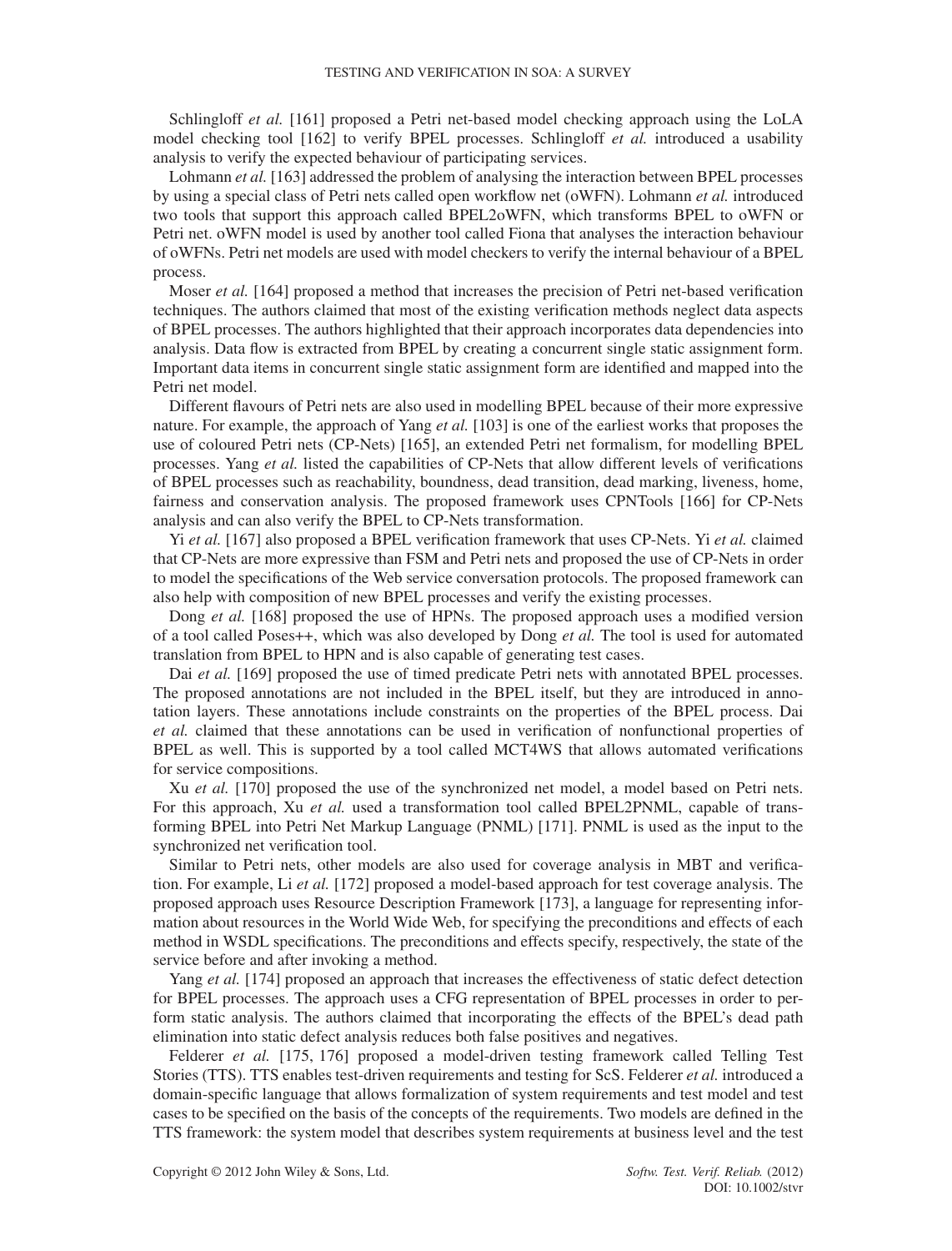model that contains test case specifications. The TTS framework can also ensure the quality of the test artefacts.

Frantzen *et al.* [177] proposed a model-driven development and testing platform called PLASTIC [178]. PLASTIC is supported by two tools that help MBT called Jambition and Minerva. These two tools provide support for offline functional validation for services. In this approach, an STS representation of services is provided by the provider. Jambition can automatically test services by using the provided STS. The authors claimed that Jambition is the only tool that can provide automated on-the-fly testing.

# *8.3. Experimental results*

Huang *et al.* [149] experimented on a synthetic online shopping system. The authors generated seven positive test cases using BLAST and nine negative test cases using the so-called Swiss cheese approach [29] with 100% pass rate.

Jokhio *et al.* [150] experimented on the WSMO example of the Amazon E-Commerce service. The authors were able to generate test cases from two types of trap properties: boundary coverage (three test cases) and modified condition/decision coverage (30 test cases).

The automated conformance test generation approach of Paradkar *et al.* [117] is validated using a real industrial application with 4 services and 84 operations. The authors achieved 100% requirement coverage during their experiments with a stable version of the application. During experiments, they revealed four functional bugs out of seven bugs known to be present. The authors also compared the effort and efficiency of the approach, and the results showed that the approach reduced the cost around 50% compared with manual testing used by the testing team of the company.

Endo *et al.* [105] experimented on three different examples: great common divisor process, loan approval and Nice Journey. The authors presented results of required test cases to cover all executable elements in order to prove the applicability of the used criteria. The required number of test cases for different criteria varies between 1 and 10 test cases.

Li et al. [112] experimented with a real service that wraps query function of a call centre. They have generated test cases for 23 out of 128 input fields of the selected service. The authors' approach generated 514 test cases within 10 min using data type constraints and boundary information. The authors highlighted the fact that this approach reduces cost vastly compared with manual test case generation. They compared their results against manual test case generation, which took 3 days to generate 293 test cases.

Belli and Linschulte [114] experimented on a real-world ISETTA service. In the experiments, 120 test cases (4 positive and 116 negative) executed and 1 of positive and 65 of negative test cases revealed a fault. Six of the revealed faults were found to be severe.

Endo *et al.* [115] experimented on an example banking system. The proposed approach achieved 100% coverage using six positive test cases in all requirements (all nodes, all edges, all uses and all Pot uses). Nineteen negative test cases are needed in order to achieve 100% coverage on the faulty pairs of ESG. Test case minimization capability of the proposed approach is also evaluated, and the approach achieved between 74% and 64% reduction in test suit size.

Yan *et al.* [106] experimented on three loan approval examples from ActiveBPEL engine. The authors performed mutation testing by introducing a bug pattern into the process and observing if any of the generated test paths covered the pattern. During the experiments, all their test path generation methods killed the mutant.

Hou *et al.* [116] performed mutation analysis on six different BPEL programs: two versions of loan approval, automated teller machine (ATM), market place, gymlocker, BPEL (1–5) in order to prove the effectiveness of their approach. In these experiments, they achieved over 98% effectiveness in test case generation and average 90% mutation score for all six programs.

Chakrabarti and Kumar [26] experimented on a real RESTful service. The authors performed daily testing routine, which took 5 min to execute the 300 test cases. Out of 300 cases, 5–10 test cases failed daily. The authors also automatically generated a test suite with 42,767 test cases, covering all possible input parameters. There were 38,016 test cases that initially failed, and in the second attempt, after bug fixes, 1781 test cases still failed.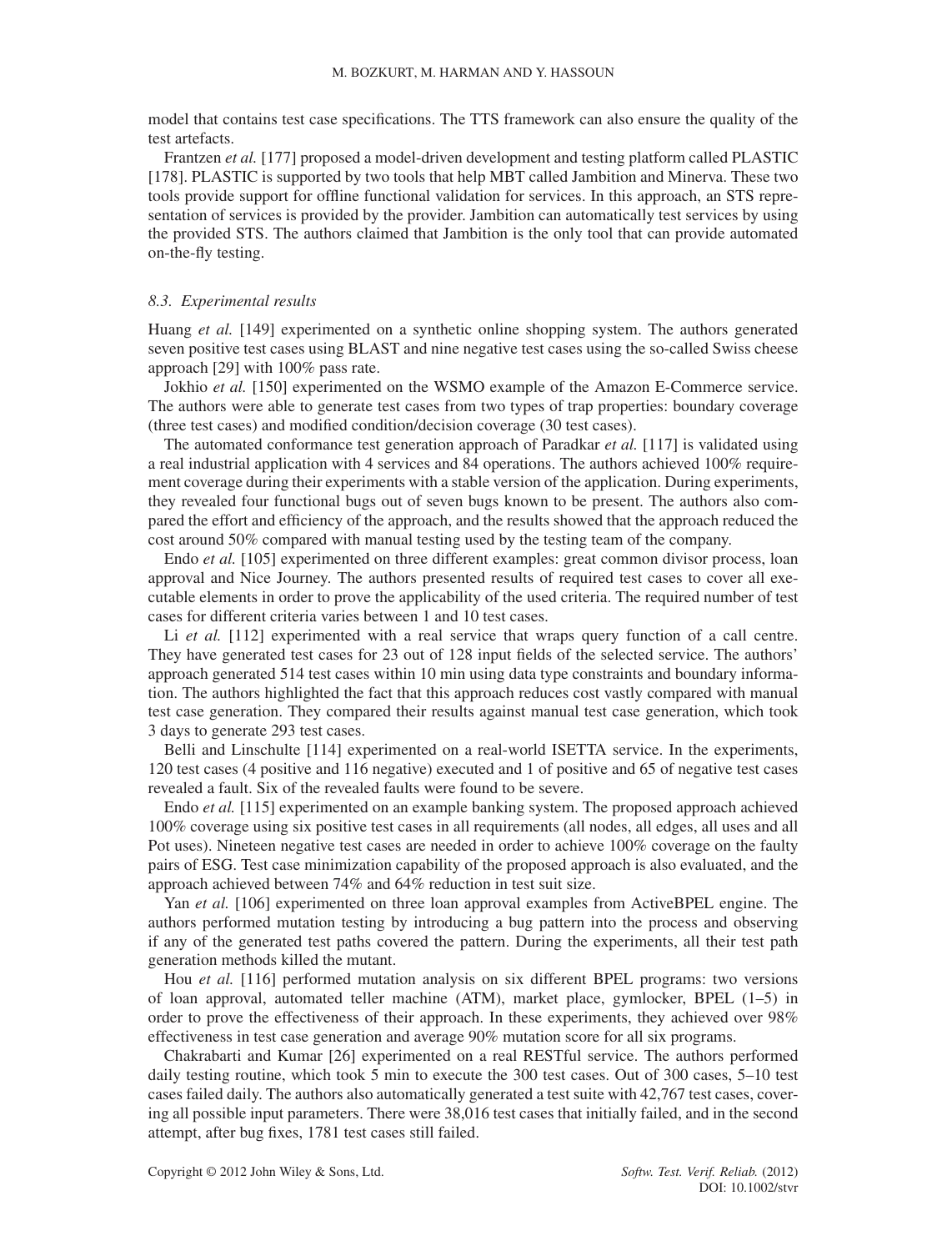The search-based test data generation approach of Blanco *et al.* [126] was ran on two example BPEL programs: loan approval and shipping service. The approach of Blanco *et al.* achieved 100% coverage for both examples, whereas random generation achieved only 99% and 75%, respectively. According to test results, the number of required test cases for coverage is much lower than for random. For loan approval, this approach achieved 100% coverage using 95% fewer test cases than random and, similarly, for shipping service, 96% less test cases.

Cavalli *et al.* [179] evaluated MBT approaches using TESFM and its variations using TRS as a case study. In the evaluation, test cases are generated using the tools (TestGen-IF, WSOTF and Web Services Atomic Transaction (WS-AT)) that are introduced in three different TESFM-based approaches. The test results provided evidence for the correctness of TRS. The authors also performed mutation testing with a single mutant, and the test cases generated by TestGen-IF were able to kill the mutant.

Li *et al.* [172] experimented on two web services: the Parlay X Conference service and the computer-supported telecommunications application routing service. The authors performed their experiments on a machine with a 3-GHz processor and 2 GB of memory. The flow analysis of Parlay X service with NINE operations took 3.00 s, and the computer-supported telecommunications application service with 10 operations took 10.00 s.

García-Fanjul *et al.* [146] experimented within a loan approval example BPEL program. The authors claimed that the approach finds a minimum number of test cases required achieve transition coverage for a given specification. The authors also mention the performance of the tool; it completes the verification in less than a second using a system with 3.0-GHz Pentium 4 processor and 2 GB of memory. The model that is used in the experiments has 32 internal states, and it was represented by a 96-byte state vector.

## *8.4. Discussion*

Model-based testing aims to test a system using a model that sufficiently describes the expected behaviour of the SUT for testing purposes. For service compositions, a model that can sufficiently represent the process can be created, thereby allowing MBT and formal verification to be applied. Formal verification of workflows is a widely investigated subject, and the popularity of this subject is also reflected on the amount of work published in the formal verification of BPEL compositions.

One of the most important advantages of formal verification for the integrators is that it can be performed offline. This is an important aspect that needs to be highlighted because it can greatly reduce the cost. Formal verification approaches can reveal errors such as unreachable parts or cause deadlocks without the need of execution. Formal verification can reveal errors that are hard to detect using testing. Thus, it is necessary for the integrator to perform both the formal verification and testing.

One important contribution of formal verification methods [142, 146, 147, 149] in testing is their ability to generate test cases. These approaches, combined with simulated testing of BPEL compositions discussed in Section 6 allow the integrator to perform automated testing with low cost.

Another important aspect that needs to be highlighted in this section is the number of tools used. In order to provide the necessary automation, both in model generation and verification, various authors have presented many tools. The tools used for verification are well-known tools such as SPIN, BLAST, NuSMV and JPF.

In the area of translation from composition languages such as BPEL to different models, many translation tools are introduced. Tools such as BPEL2IF, BPEL2oWFN and BPEL2PNML allow automation, thereby reducing the cost. There are also many other proposed methods and models that contribute towards automated BPEL translation. These publications are not mentioned in this survey to retain a focus on testing and verification.

Model-based test case generation is a well-known and exercised technique. Because most of the approaches in this section are targeting service compositions, these approaches are primarily aimed at the integrator. According to the results from the experiments, most of the proposed approaches can achieve high coverage with minimal effort. For instance, the results from approaches such as those of Endo *et al.* [105] and Blanco *et al.* [126], where required number of test cases for coverage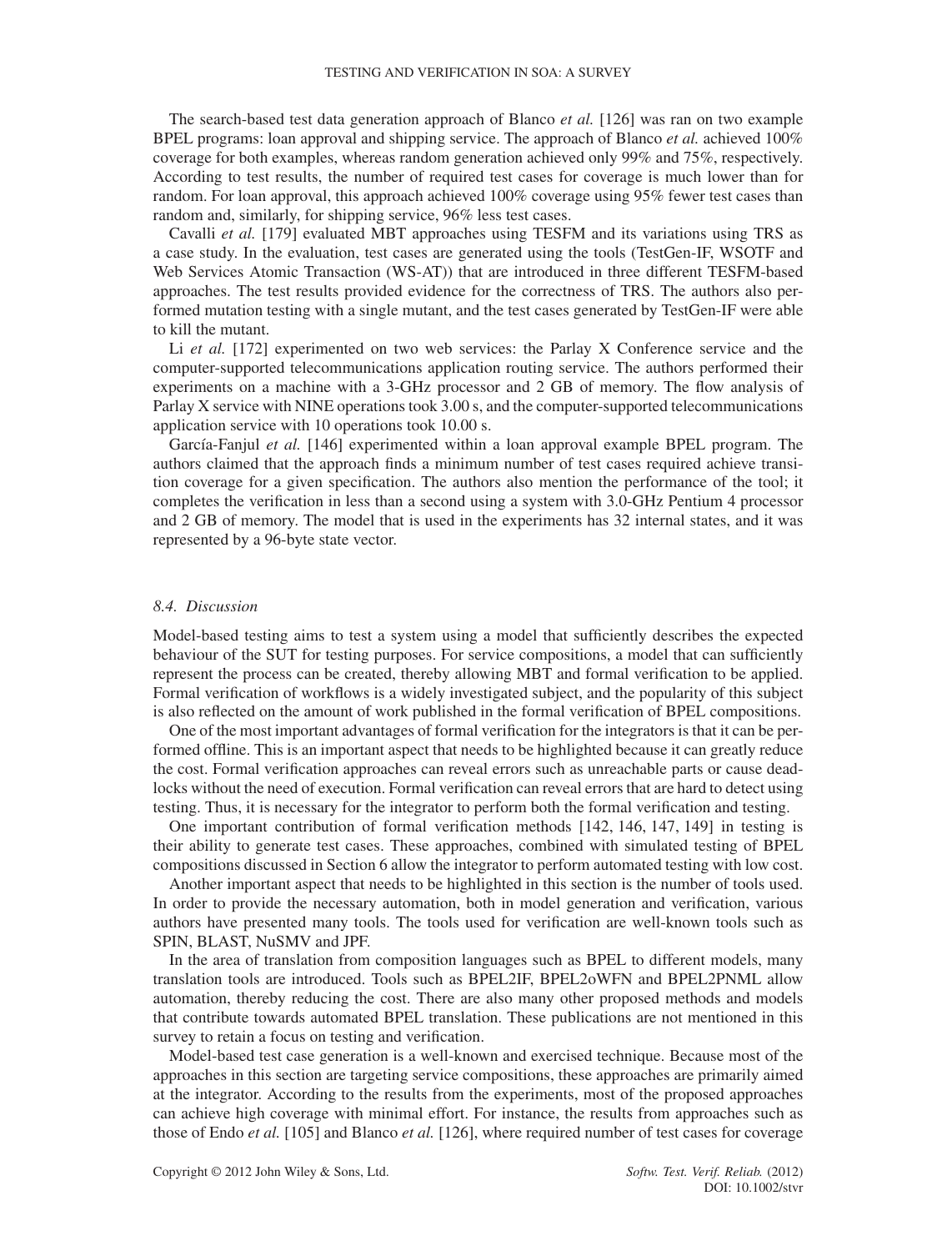are much fewer than random, prove that they reduce the cost of testing not merely by automating the input generation process but also by reducing the number of required test cases to run on the service(s) under test.

Some of the model-based test case generation approaches [105–109, 116, 118, 126] described previously have a single common feature. In traditional MBT, models are created using requirements or specifications separately from the executable code. However, almost all of the model-based approaches described previously generate models from the executable code itself. This abstraction/translation process leads to a model that reflects the behaviour of the executable code rather than a model that reflects the expected behaviour of the system. Thus, testing using such a model will lead to testing of the translation process rather than testing of the actual system. By definition, the errors revealed using these approaches can only be those errors introduced by their translation process.

This problem does not affect the approaches using formal verification methods. In formal verification, logical properties that the SUT is checked against are not derived from the executable code. Other approaches in this section such as that of Felderer *et al.* [175] require the test model to be generated separately.

## 9. INTEROPERABILITY TESTING OF SERVICE-CENTRIC SYSTEMS

Interoperability is the ability of multiple components to work together, that is, to exchange information and to process the exchanged information. Interoperability is a very important issue in open platforms such as SOA. Even though web services must conform to standard protocols and service specifications, incompatibility issues might still arise.

The need for interoperability among service specifications is recognized by industry and the WS-I, an open industry organization, formed by the leading IT companies. The organization defined a WS-I Basic Profile [180] in order to enforce Web service interoperability. WS-I organization provides interoperability scenarios that need to be tested and a number of tools to help testing process. Kumar *et al.* [181] described the possible interoperability issues regarding core Web service specifications such as SOAP, WSDL and UDDI and explained how the WS-I Basic Profile provides solutions for the interoperability issues with Web service specifications.

There are also interoperability problems that might be caused by web service toolkits such as Java Axis and .Net. For example, using dynamic data structures in services that use a certain toolkit might cause interoperability problems (because of message consumption errors) for the clients using other toolkits [182]. Interoperability problems do not occur only among different toolkits but might also occur in different versions of the same toolkit. This is also another important interoperability aspect that needs to be tested by both the developer and the certifier.

#### *9.1. Perspectives in interoperability testing*

Because the aim of the interoperability is to observe whether the services exchange messages, as expected, it can be performed by all the stakeholders in SOA. Interoperability testing of services (service protocols and interfaces) is very important for the provider and the certifier. Testing for interoperability must be included in reliability measurement. Even though most of the approaches in this section target services, there are approaches such as those of Narita *et al.* [183] and Yu *et al.* [184] that target service compositions. These approaches can only be performed by the integrator.

# *9.2. Interoperability testing approaches*

The need for testing the interoperability among services is also recognized by researchers. For example, Bertolino and Polini [185] proposed a framework that tests the service interoperability by using service's WSDL file along with a protocol state machine diagram [119] provided by the service provider. The protocol state machine diagram carries information on the order of the operation invocations for a service. The proposed framework checks the order of the service invocations among different services and tries to point out possible interoperability problems.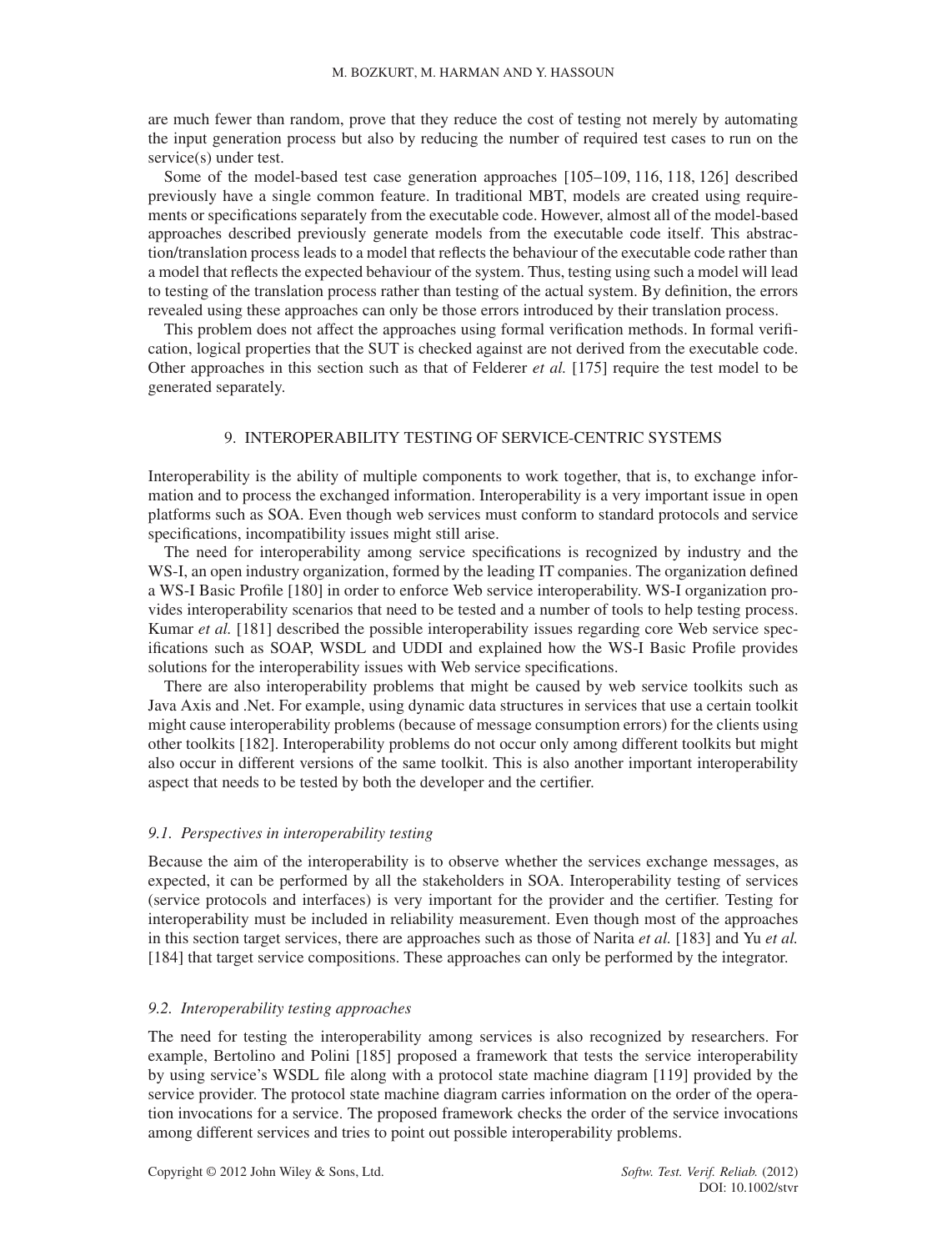Yu *et al.* [184] proposed an ontology-based interoperability testing approach using the communication data among services. The proposed approach captures communication data and stores it in an ontology library. The data in the library are analysed, and reasoning rules for error analysis and communication data are generated in order to run with the Jess reasoning framework [186]. Using the rules from the Jess framework gives this approach the ability to adapt certain problems such as network failure or network delay. The framework can also replay the errors that have been identified by using a Petri net graphic of the communicating services.

Smythe [187] discussed the benefits of the model-driven approach in the SOA context and proposed an approach that can verify interoperability of services using UML models. The author pointed out the need for UML profile for SOA that contains the interoperability specification in order to use with the proposed approach. With the use of the proposed UML profile, test cases can be generated for testing the conformance of the service's interoperability.

Similarly, Bertolino *et al.* [185] proposed a model-based approach for testing interoperability. In the proposed environment, services are tested before registration. In this approach, a service provider is expected to provide information on how to invoke a service using a UML 2.0 behaviour diagram.

Ramsokul and Sowmya [188] proposed the use of ASEHA framework to verify the service protocol's implementation against its specification. They claimed that the ASEHA framework is capable of modelling complex protocols such as Web Services Atomic Transaction (WS-AtomicTransaction) [189] and Web Services Business Activity (WS-BusinessActivity) [190]. The proposed ASEHA framework captures the SOAP messages from services, maps them into ASEHA automata and verifies the protocol implementation against its specification.

Guermouche and Godart [155] proposed a model checking approach for verifying service interoperability. The approach uses UPPAAL model checker and includes timed properties in order to check for timed conflicts among services. The approach is capable of handling asynchronous timed communications.

Betin-Can and Bultan [152] proposed the use of a model, based on HSMs for specifying the behavioural interfaces of participating services in a composite service. Betin-Can and Bultan suggested that verification of the web services that are developed using the peer controller pattern is easier to automate and proposed the use of HSMs as the interface identifiers for web services in order to achieve interoperability. Betin-Can and Bultan proposed a modular verification approach using JPF to perform interface verification and SPIN for behaviour verification and synchronizability analysis. The use of the proposed approach improves the efficiency of the interface verification significantly as claimed by the Betin-Can and Bultan.

Narita *et al.* [183] proposed a framework for interoperability testing to verify Web service protocols, especially aimed at reliable messaging protocols. Narita *et al.* claimed that none of the existing testing tools aims to perform interoperability testing for communication protocols. They also highlighted the need for a testing approach that covers the reliable messaging protocols, capable of executing erroneous test cases for these protocols. As a result, their framework is capable of creating test cases containing erroneous messages by intercepting messaging across services.

Passive testing is the process of monitoring the behaviour of the SUT without predefining the input(s) [191]. The first passive testing approach for Web services was proposed by Benharref *et al.* [192]. This EFSM-based approach introduces an online observer that is capable of analysing the traces and reporting faults. The observer also performs forward and backward walks on the EFSM of the SUT in order to speed up the state recognition and variable assignment procedures.

Passive conformance testing of EFSMs was proposed by Cavalli *et al.* [191] where testing artefacts called 'invariants' enable testing for conformance. These invariants contain information on the expected behaviour of the SUT used in testing traces. Several authors extended this research to Web services domain.

For example, Andrés *et al.* [193] proposed the use of passive testing for service compositions. The proposed invariants contain information on the expected behaviour of services in the composition and their interaction properties. The proposed passive testing approach checks local logs against invariants in order to check for the absence of prescribed faults. Morales *et al.* [194] proposed a set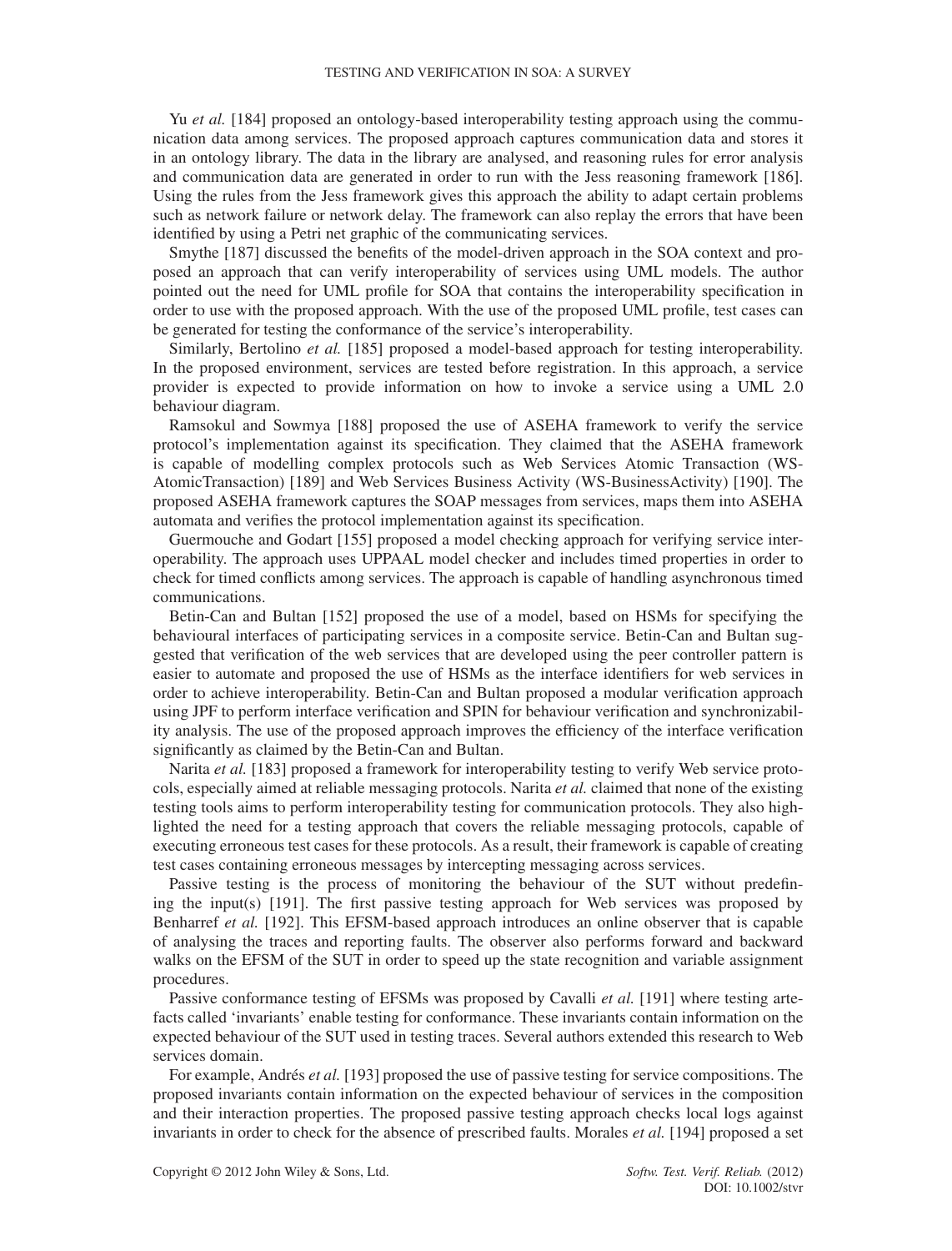of formal invariants for passive testing. In this approach, time-extended invariants are checked on collected traces. The approach uses a tool called TIPS that enables passive testing.

Cao *et al.* [195] also proposed a passive testing approach for service compositions. The proposed approach enables both online and offline verification using constraints on data and events called security rules. The security rules are defined in the nomad language. The authors also presented a tool that automates the passive testing for behavioural conformance called Runtime Verification engine for Web Service (RV4WS).

# *9.3. Experimental results*

Narita *et al.* [183] performed experiments on Reliable Messaging for Grid Services version 1.1, an open source implementation of WS-Reliability 1.1. The framework performs coverage-based testing in order to check for conformance to its specifications. It also performs application-driven testing to check for interoperability. The errors introduced by the framework include losing a package, changing massage order and sending duplicate messages. During coverage testing, the framework tested 180 out of 212 WS-Reliability items and was unable to find any errors but raised three warnings. During application-driven testing, four errors were revealed and four warnings were raised.

Betin-Can and Bultan [152] experimented on the travel agency and the order handling examples. For the travel agency, different peers of the program took between 4.61 and 9.72 s for interface verification. The resources used in this experiment ranged between 3.95 and 19.69 MB of memory. Synchronizability analysis of the travel agency (which was 8911 states) took 0.38 s and used 5.15 MB of memory. Order handling interface verification for peers took between 4.63 and 5.00 s and used 3.73–7.69 MB of memory. Synchronizability analysis of order handling (which was 1562 states) took 0.08 s and used 2.01 MB of memory.

#### *9.4. Discussion*

As stated, interoperability is one of the major potentials of Web services. Web services must be tested for interoperability in order to achieve this potential. Interoperability issues that are caused by different versions of the protocols such as SOAP are addressed by industry in WS-I. However, other challenges require approaches such as those of Tsai *et al.* [196] and Bertolino *et al.* [185] where interoperability is tested before service registration. Testing web services before the registration process can prevent many of the possible interoperability problems, and this might increase the confidence in the registered services.

The approaches in this section are divided into three main groups. The first group aims to verify service protocols, such as the work of Narita *et al.* [183] and Ramsokul and Sowmya [188]. The second group verify interfaces and communication among services, such as the work of Betin-Can and Bultan [152], Smythe [187] and Yu *et al.* [184]. The third group are the passive testing approaches, such as the work of Andrés *et al.* [193], Morales *et al.* [194] and Cao *et al.* [195].

The approaches in this section can also be grouped in terms of their cost. The approaches that use formal verification and passive testing approaches will reduce the cost of testing for the integrator. Formal verification approaches cover service and protocol verification respectively. Using them together allows a complete offline interoperability testing for the integrator. The passive testing approaches will provide the integrator to ability to detect real-world usage faults. For the approaches where test cases are generated, the cost can be higher. The passive testing approaches increase the cost of testing for the integrator because of the effort required to create the necessary invariants.

# 10. INTEGRATION TESTING OF SERVICE-CENTRIC SYSTEMS

Integration testing is crucial in most fields of engineering to make sure all the components of a system work together as expected. The importance of performing integration testing is also well established in software engineering. Because the idea behind SOA is to have multiple loosely coupled and interoperable distributed services to form a software system, integration testing in SOA is at least as important. With the integration testing performed, all the elements of a ScS can be tested including services, messages, interfaces and the overall composition.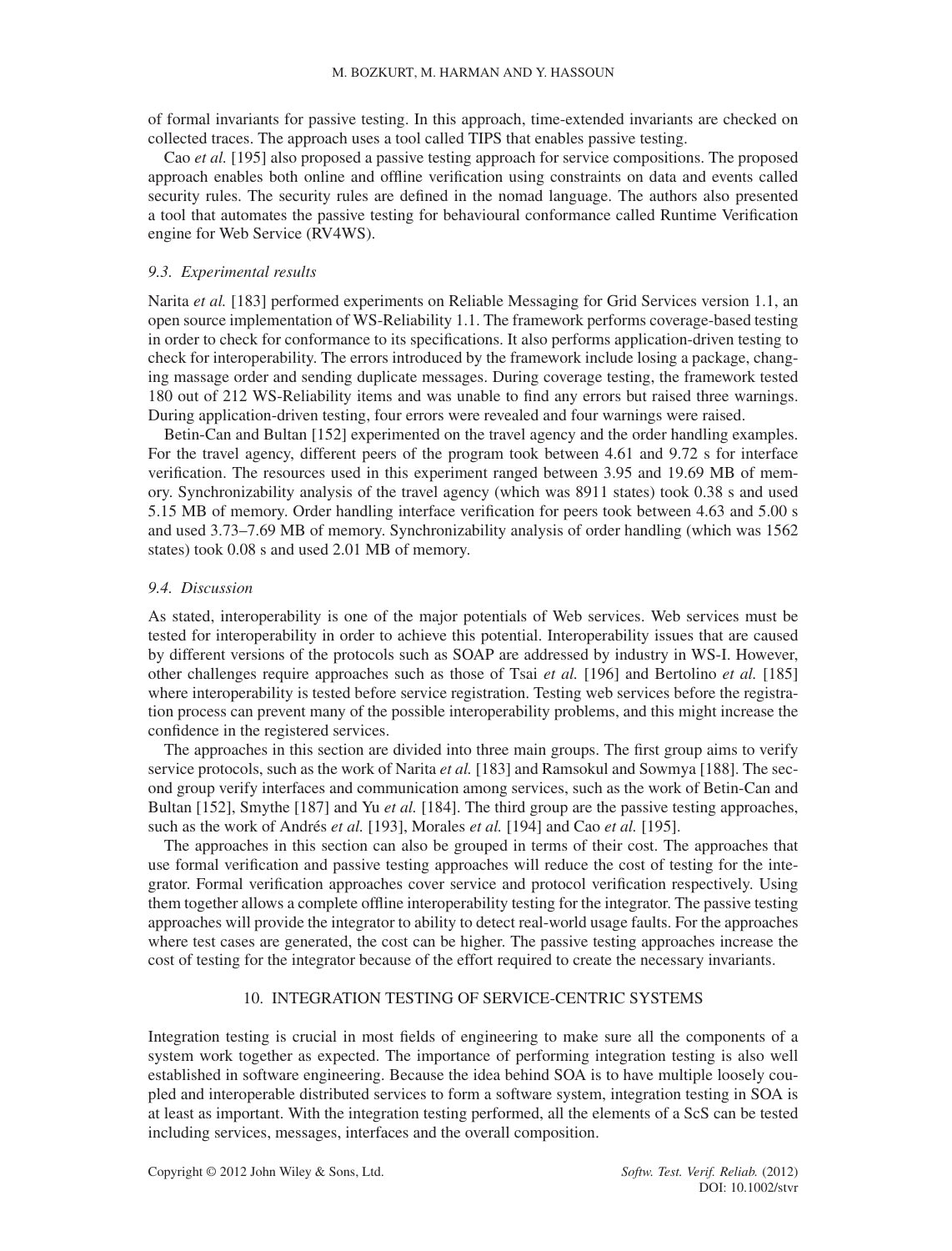Bendetto [197] defined the difference between integration testing of traditional systems and ScS. Canfora and Di Penta [7] pointed out the challenges in integration testing in SOA. According to Bendetto and Canfora and Di Penta, the challenges of integration testing in ScS are the following:

- 1. Integration testing must include the testing of services at the binding phase, workflows and business process connectivity. Business process testing must also include all possible bindings.
- 2. Low visibility, limited control and the stateless nature of SOA environment make integration testing harder.
- 3. Availability of services during testing might also be a problem.
- 4. Dynamic binding makes the testing expensive because of the number of required service calls.

# *10.1. Perspectives in integration testing*

As might be expected, integration testing is only performed by the integrator. The rest of the stakeholders are not capable of performing integration-oriented approaches because of the lack of observability.

Most of the approaches in this section target service compositions using static binding. By contrast, for dynamic SOA, performing integration testing can be very challenging because of ScS's configuration being available only at run-time (this problem is referred as the 'run-time configuration issue' in the rest of this paper). In dynamic SOA, the integrator needs to test for all possible bindings, which can increase the cost of testing greatly.

#### *10.2. Integration testing approaches*

One of the earliest works on integration testing of Web services is the Coyote framework of Tsai *et al.* [198]. Coyote is an XML-based object-oriented testing framework that can perform integration testing. Coyote is formed of two main components: a test master and a test engine. The test master is capable of mapping WSDL specifications into test scenarios, generating test cases for these scenarios and performing dependency analysis, completeness and consistency checking. The test engine, on the other hand, performs the tests and logs the results for these tests.

In software development, there is a concept called continuous integration (CI) [199]. CI is performed by integrating the service under development frequently. CI also requires continuous testing. Continuous integration testing (CIT) allows early detection of problems at the integration level. Huang *et al.* [200] proposed a simulation framework that addresses the service availability problem by using CIT. The proposed framework automates the testing by using a surrogate generator that generates platform-specific code skeleton from service specifications and a surrogate engine that simulates the component behaviour according to skeleton code. Huang *et al.* claimed that the proposed surrogates are more flexible than the common simulation methods such as stubs and mocks and that the simulation is platform independent.

Liu *et al.* [201] also proposed a CIT approach with which executable test cases carry information on their behaviour and configuration. In the proposed approach, integration test cases are generated from sequence diagrams. The authors also introduced a test execution engine to support this approach.

Peyton *et al.* [202] proposed a testing framework that can perform 'grey-box' integration testing of composite applications and their underlying services. The proposed framework is implemented in Testing and Test Control Notation version 3 [203], a European Telecommunications Standards Institute standard test specification and implementation language. It is capable of testing the composite application behaviour and interaction among participating services. The framework increases the visibility and the control in testing by inserting test agents into a service composition. These agents are used in analysing HTTP and SOAP messages between the participating services.

Mei *et al.* [204] addressed the integration issues that might be caused by XPath in BPEL processes such as extracting wrong data from an XML message. The proposed approach uses CFGs of BPEL processes along with another graph called XPath rewriting graph (XRG) that models XPath conceptually (models how XPath can be rewritten). Mei *et al.* created a model that combines these two graphs called X-WSBPEL. Data flow testing criteria based on def–use associations in XRG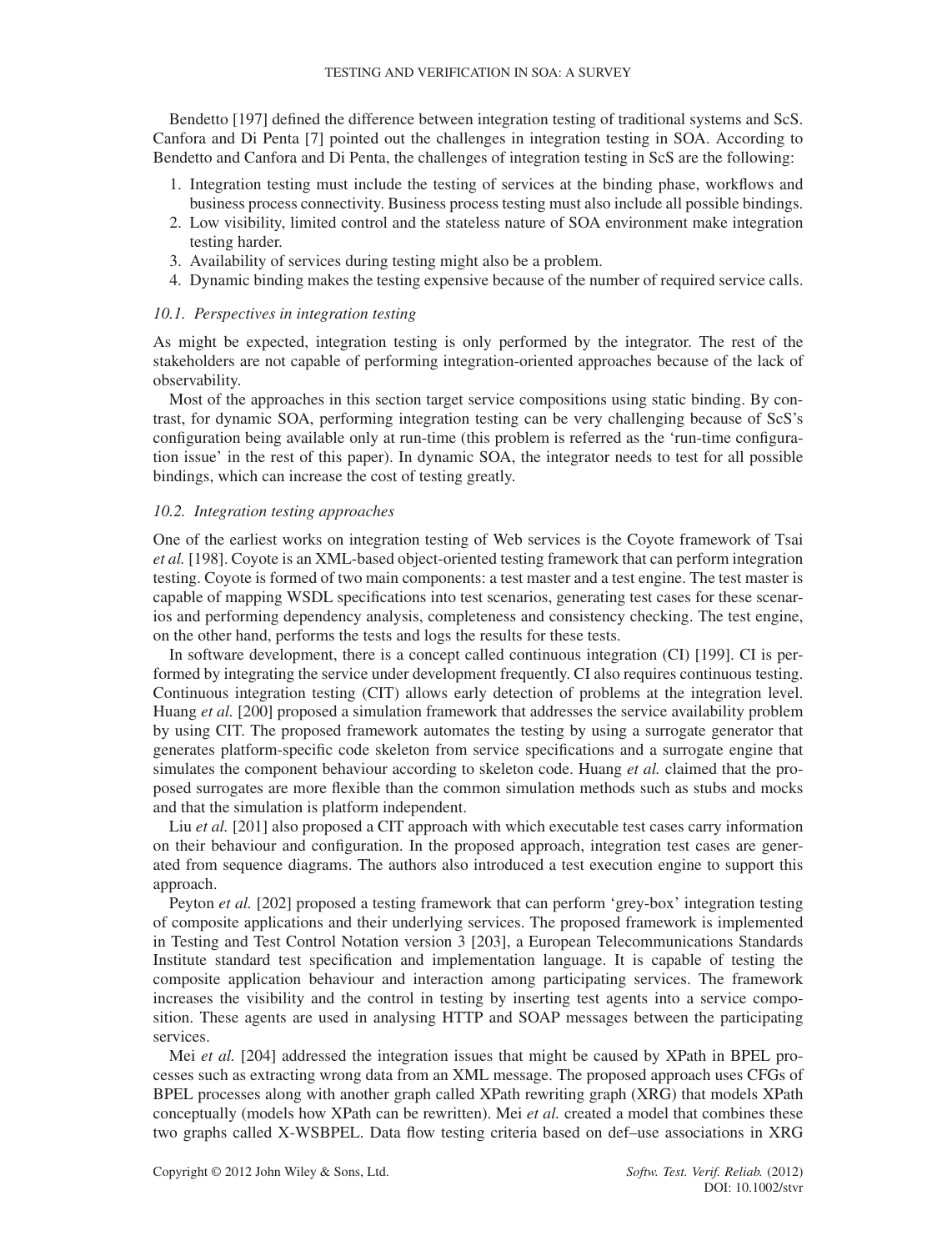were defined by Mei *et al.*, and with the use of these criteria, data flow testing can be performed on the X-WSBPEL model.

De Angelis *et al.* [205] proposed a model checking integration testing approach. Test cases are derived from both orchestration definition and specification of the expected behaviour for the candidate services. The authors also presented a tool that supports this approach.

Tarhini *et al.* [128] addressed the issue of service availability and the cost of testing. Tarhini *et al.* solved these problems by finding suitable services before the integration process and using only the previously selected services according to their availability. In this approach, testing to find suitable services is accomplished in four stages. The first stage is the 'find stage' in which candidate services from a service broker are found. In the second stage, selected services are tested for their correct functionality. At the third stage, each service is tested for interaction as a stand-alone component, and if it passes this stage, it is tested for interactions with the rest of the components. When a service passes all the required steps, it is logged into the list of services to be invoked at runtime. The proposed framework uses a modified version of the Coyote framework for the automation of testing.

Yu *et al.* [206] addressed the interaction problems within OWL-S compositions. The approach of Yu *et al.* tests interaction among participating web services using interaction requirements. Yu *et al.* proposed an extension to existing OWL-S models to carry these requirements.

There are also previously mentioned approaches that are capable of performing integration testing. For example, the ASTRAR framework of Tsai *et al.* [66], and the proposed Enhanced UDDI server [196] are also capable of performing integration testing. Similarly, the model-driven testing approach of Lenz *et al.* [58] can be used for integration testing.

#### *10.3. Experimental results*

Huang *et al.* [200] experimented on an HR system that is transformed into a service. In this system, there are 17 components in the business layer with 58 interfaces and 22 components in the data layer with 22 interfaces. During the pure simulation without real components, seven bugs were identified as caused by issues such as reference to a wrong service, interface mismatch and missing service. During real component tests (includes surrogates as well), three bugs were identified for five components.

Mei *et al.* [204] experimented on the eight popular BPEL examples. The authors created mutants by injecting faults into three different layers in the composition BPEL, WSDL and XPath. Test sets created by the approach achieved almost 100% coverage in all test criteria considered. The authors also compared their fault detection rates with random testing. Overall, the minimum detection rates for this approach are between 53% and 67%, whereas random only achieved 18%. Mean rates of fault detection rates for this approach are between 92% and 98%, whereas random achieved 73%. The authors also investigated the performance of the approach. It took between 0.45 and 1.2 s for generating test sets with a 2.4-GHz processor and 512-MB memory.

Liu *et al.* [201] experimented on two synthetic examples: an HR system and a meeting room management system. The approach revealed 22 bugs in the HR system and seven in the meeting room system. The approach revealed faults in categories such as incorrect method calls, incorrect parameter passing, configuration problems and interface/function mismatches.

#### *10.4. Discussion*

Integration testing is one of the most important testing methodologies for SOA. The challenges that the integrator faces during integration testing are addressed by some of the approaches mentioned in this section such as the frameworks of Tarhini *et al.* [128], Huang *et al.* [200] and Liu *et al.* [201].

The CI-based integration testing of Huang *et al.* [200] can be very useful by starting testing early. The ability to use surrogate services can also help in reducing the cost of testing. Because surrogate services can be generated automatically, using them does not increase the overall cost. The only handicap of this approach might be finding/generating suitable Web service specifications to be used in surrogate generation. One other issue that can increase the cost of testing is the lack of automated test case generation within the framework.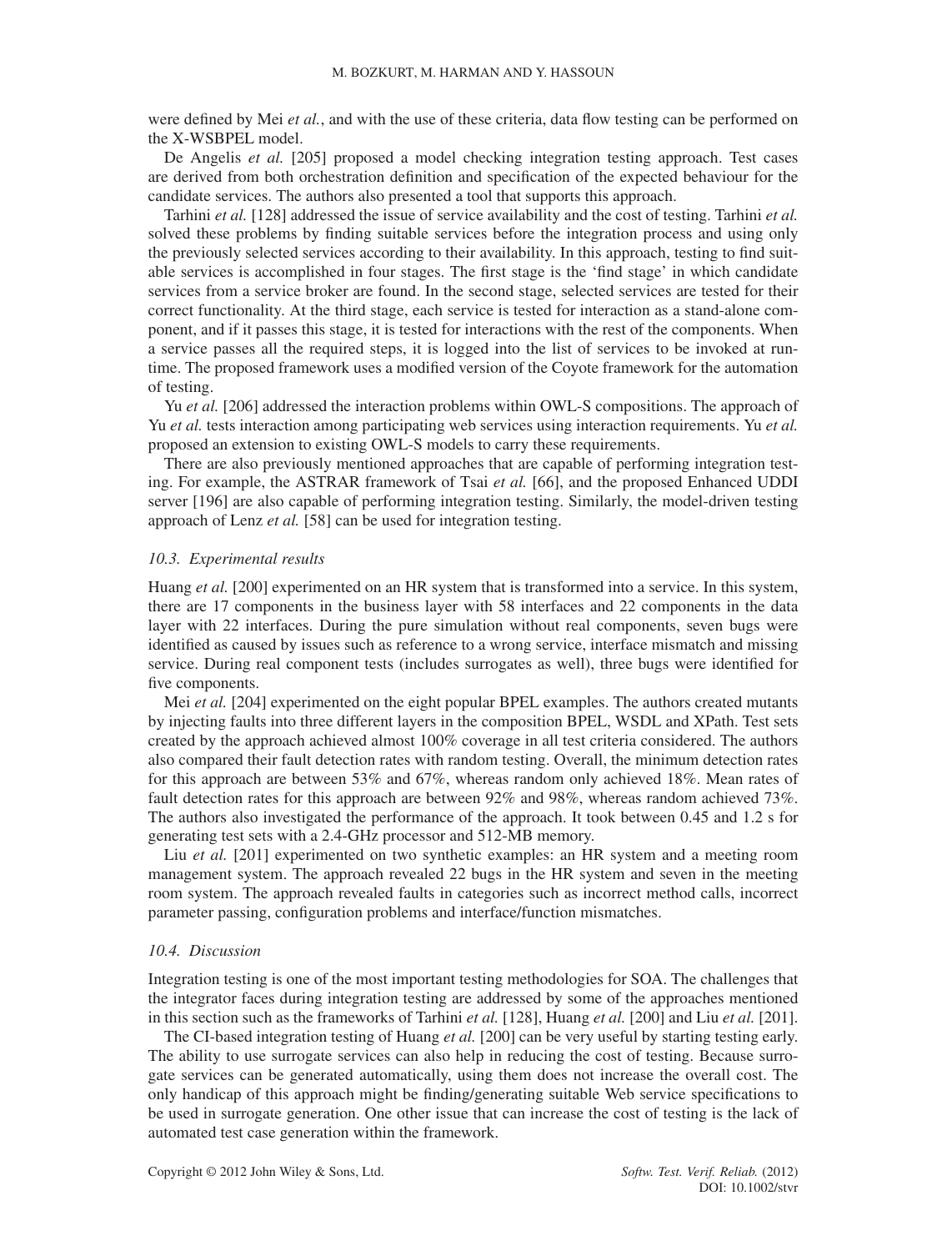Liu *et al.* [201] partly automated test case generation in CIT using sequence diagrams. This approach makes use of the work of Huang *et al.* and is able simulate unavailable components. As a result, it has the same restrictions as the work of Huang *et al.* regarding the service simulation. The approach's ability to verify execution traces using object comparison and expression verification is the main advantage of this approach.

The approach of Mei *et al.* [204] addresses a problem that is overlooked by many developers. Integration issues that can be caused by XPath are an important problem in service compositions that need to be tested. The results from their experiments proved the effectiveness of their approach in revealing these problems.

Almost all of the approaches discussed previously will have problems adapting to dynamic environments. For example, the approach of Tarhini *et al.* [128] might be rendered inapplicable because of not being able to know the services available at run-time and not being able choose the service to bound at run-time. On the other hand, the approaches of Huang *et al.* [200], Peyton *et al.* [202], Tsai *et al.* [198] and Mei *et al.* [204] might become more expensive to perform.

# 11. COLLABORATIVE TESTING OF SERVICE-CENTRIC SYSTEMS

Collaborative software testing is the testing concept where multiple stakeholders, such as developer, integrator, tester and user, participate in the testing process. Collaborative testing is generally used in testing techniques such as usability walk-through where correct functionality is tested with participation of different stakeholders.

Challenges involving testing ScS were identified by Canfora and Di Penta [7], some of which require collaborative solutions. These challenges that might require collaborative solutions are the following:

- 1. users not having a realistic test set;
- 2. users not having an interface to test ScS; and
- 3. the need for a third-party testing and QoS verification rather than testing by each service user.

# *11.1. Perspectives in collaborative testing*

Collaborative testing requires collaboration among stakeholders. The proposed approaches described in this section seek to establish a collaboration between the developer and the integrator. Some of the approaches include a third party in order to increase testability.

# *11.2. Collaborative testing approaches*

Tsai *et al.* [207] proposed a cooperative validation and verification model that addresses these challenges instead of the traditional independent validation and verification. One example of this collaborative testing approach is the proposed enhanced UDDI server of Tsai *et al.* [196]. This UDDI server further enhances the verification enhancements in UDDI version 3 [15]. These proposed enhancements include the following:

- 1. The UDDI server stores test scripts for the registered services.
- 2. The UDDI server arranges test scripts in a hierarchical tree of domains and subdomains.
- 3. The UDDI server has an enhanced registration mechanism called check-in. The check-in mechanism registers a service if it passes all test scripts for its related domain and subdomain.
- 4. The UDDI server has a new mechanism before the client is able to use the selected service called *check-out*. This mechanism allows the client to test any service before using it with the test scripts from service's associated domain.
- 5. The UDDI server includes a testing infrastructure that allows remote WST.

In the proposed framework, the provider, as suggested by Canfora and Di Penta, can also provide test scripts to point out qualities of the service such as robustness, performance, reliability and scalability. The proposed framework also provides an agent-based testing environment that automates the testing process both at check-in and check-out.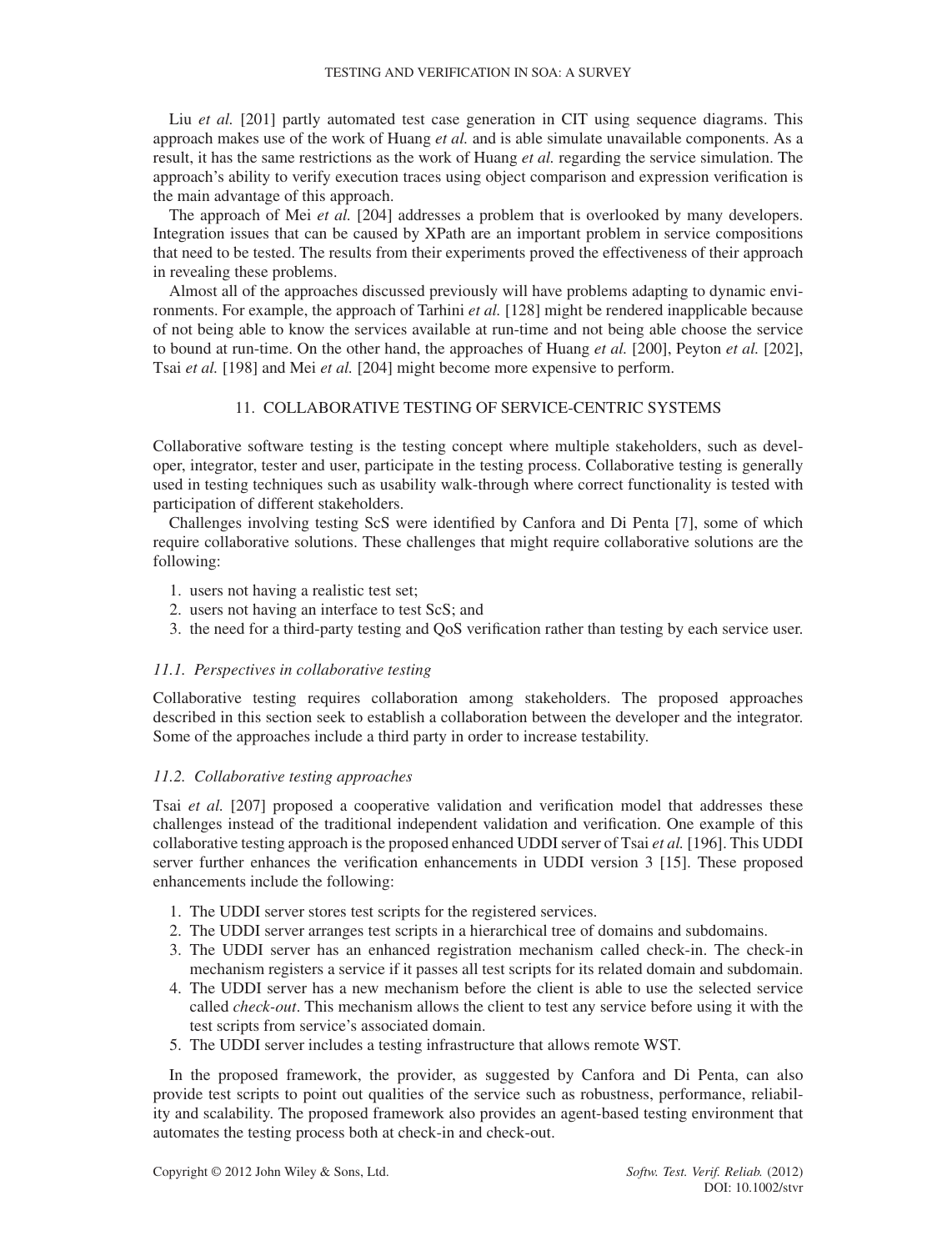Bai *et al.* [208] also proposed a contract-based collaborative testing approach that extends the enhanced UDDI proposal of Tsai *et al.* Bai *et al.* proposed a decentralized collaborative validation and verification (DCV&V) framework with contracts. The proposed framework consists of distributed test brokers that handle a specific part of the testing process. Bai *et al.* suggested two types of contracts for the DCV&V approach: test collaboration contracts, which enforce the collaboration among the test brokers, and testing service contract, which is used for contract-based test case generation.

The proposed test broker of Bai *et al.* provides a test case repository for test cases and test scripts, collects test results and maintains defect reports and service evaluations. The test broker can generate and execute test cases as well. Bai *et al.* suggested that, with the use of the DCV&V architecture, multiple test brokers can become involved in the testing process. The decentralized architecture allows flexible and scalable collaborations among the participants.

Zhu [209,210] proposed another collaborative approach. In Zhu's approach, service developers or third stakeholder testers provide testing services that help with testing. Zhu also proposed a testing ontology that is based on a taxonomy of testing concepts called the STOWS. The proposed ontology aims to solve the issues related to the automation of test services.

Bartolini *et al.* [211] introduced a collaborative testing approach that 'whitens' the ScST by introducing a new stakeholder called TCov that provides the tester with coverage information. The approach of Bertolini *et al.* requires the service provider to insert instrumentation code inside the service in order to provide TCov with coverage information. This information is then analysed by TCov provider and is made available to the tester as a service.

Eler *et al.* [212] proposed an approach to improve web service testability. The proposed approach provides the tester with an instrumented version of the SUT as a testing service. The testing service is instrumented by the developer, aiming to provide the tester with coverage information and other testing-related metadata. The authors also presented a web service that automatically generates the testing service from Java byte code called JaBUTiWS and also another tool WSMTS, which supports the testing process.

# *11.3. Experimental results and discussion*

Collaborative testing approaches aim to solve some of the challenges involved in ScST, for example, having an adequate test suite by allowing service providers to provide test suits or having a third stakeholder tester providing testing interfaces for the service consumers. The claimed benefits of these approaches justify collaborative testing of ScS.

The proposed testing approach of Tsai *et al.* [196] provides many benefits, such as increasing the quality of testing by providing realistic test cases from the provider. This approach also reduces the number of test runs by testing services before the binding process has been completed. The approach also reduces the cost of testing through automation. The framework's ability to generate scripts for different levels of testing makes it a complete testing solution. However, the framework's dependence on existing workflows might be a problem for some services.

The contracts of Bai *et al.* [208] allow the test provider to supply specification-based test case designs for the other participants. Testers can also run synchronized tests on services and publish the test results. Test data and test knowledge can be made accessible to others and can be exchanged among different stakeholders. Generally, contracts aim to enforce the correct functionality of a system. The contracts of Bai *et al.* additionally enforce collaboration among stakeholders. However, although contract-based collaboration enforcement may be effective, the cost of generating contracts might be discouraging.

The main advantage of Zhu's [209, 210] proposed testing environment is that testing can be fully automated. Another advantage is that the SUT is not affected by the testing process: there will be no service disruptions due to any errors that might happen during testing process or a decrease in the service's performance. The proposed environment also reduces security concerns by allowing tests to be performed via testing servers. The only disadvantage of the proposed environment is that the testing services need to be tested as well. This problem can be solved by the use of certified third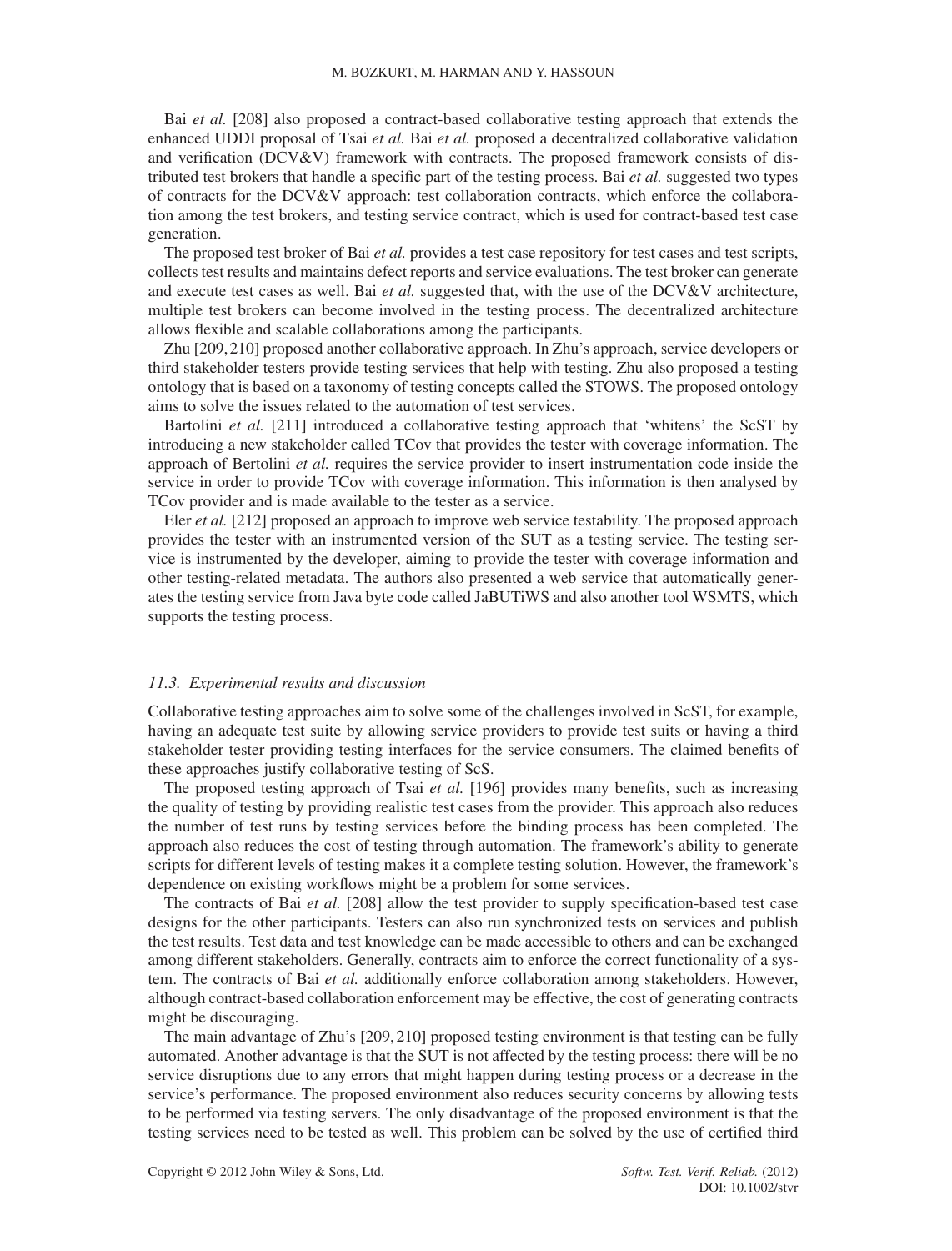stakeholder testing services, which require no testing. Using third stakeholder testing services might increase the cost vastly because of the costs of testing services.

Bartolini *et al.* [211] provided experimental results from application of their TCov environment. The authors highlighted an important aspect of using TCov that it enables the tester to receive information on test coverage without violating the SOA principles. The authors also suggested that knowing coverage results from different test cases can greatly help the tester to perform better tests. The main advantage of this approach is that it can be easily used in the current Web services environment. The main disadvantage of the TCov environment is the introduction of a third party into the testing process, which increases the cost of testing.

Eler *et al.* [212] provided performance analysis results based on the overhead created by the proposed approach. The authors measured the execution time of a test suite on the original service and compared the execution time of the same test suite with the testing service. The overhead added by the approach increased execution times 2.65% outside the testing session and 5.26% in the testing session. This approach provides the benefits of the approaches of Zhu [209, 210] and Bartolini *et al.* [211] without the need for a certifier. The main disadvantage of this approach, at present, is that it can only be applied to Java web services.

# 12. TESTING SERVICE-CENTRIC SYSTEMS FOR QOS VIOLATIONS

QoS and its requirements have been discussed for many years in areas such as networking. A general QoS definition is given by Campanella *et al.* [213] as

QoS (Quality of Service) is a generic term which takes into account several techniques and strategies that could assure application and users a predictable service from the network and other components involved, such as operating systems.

QoS for is Web services defined as

Quality of Service is an obligation accepted and advertised by a provider entity to service consumers.

in W3C Web Services Glossary [214].

In the literature, QoS generally refers to nonfunctional properties of Web services such as reliability, availability and security. A broad definition of QoS requirements for Web services is given by Lee *et al.* [215]. This definition includes performance, reliability, scalability, capacity, robustness, exception handling, accuracy, integrity, accessibility, availability, interoperability and security.

In SOA, the need for QoS is highlighted by the two main questions:

- 1. the selection of the right service; and
- 2. the provision of guarantees to the service consumer about service performance.

As mentioned, one of the most important benefits of SOA is the ability to use services from other businesses. As a consequence, the consumer often has the problem of choosing a suitable service. In such an environment, businesses must have the ability to distinguish their services from the competition. On the other hand, the consumers must have the ability to compare and choose the best service for their needs. As a result, QoS ratings must be published by the provider and be accessible to the consumer within the SOA environment.

The answer to the second question is a well-known concept called the service-level agreement (SLA). SLA is an agreement/contract between the provider and the consumer(s) of a service that defines the expected performance of a service at defined levels. SLAs might also include penalty agreements for service transactions or usage periods where the service performs below an agreed level.

It is hard to define a standard SLA that fits all kinds of available services. Services covered by an SLA also need to be tested for their conformance to the SLA. The service subsequently needs to be monitored during its normal operations to check SLA conformance.

The importance of QoS in SOA and the problems surrounding it has led to the service standard called WS-Agreement [216]. WS-Agreement is a specification language aimed at standardizing the overall agreement structure. The language specifies domain-independent elements that can be extended to any specific concept.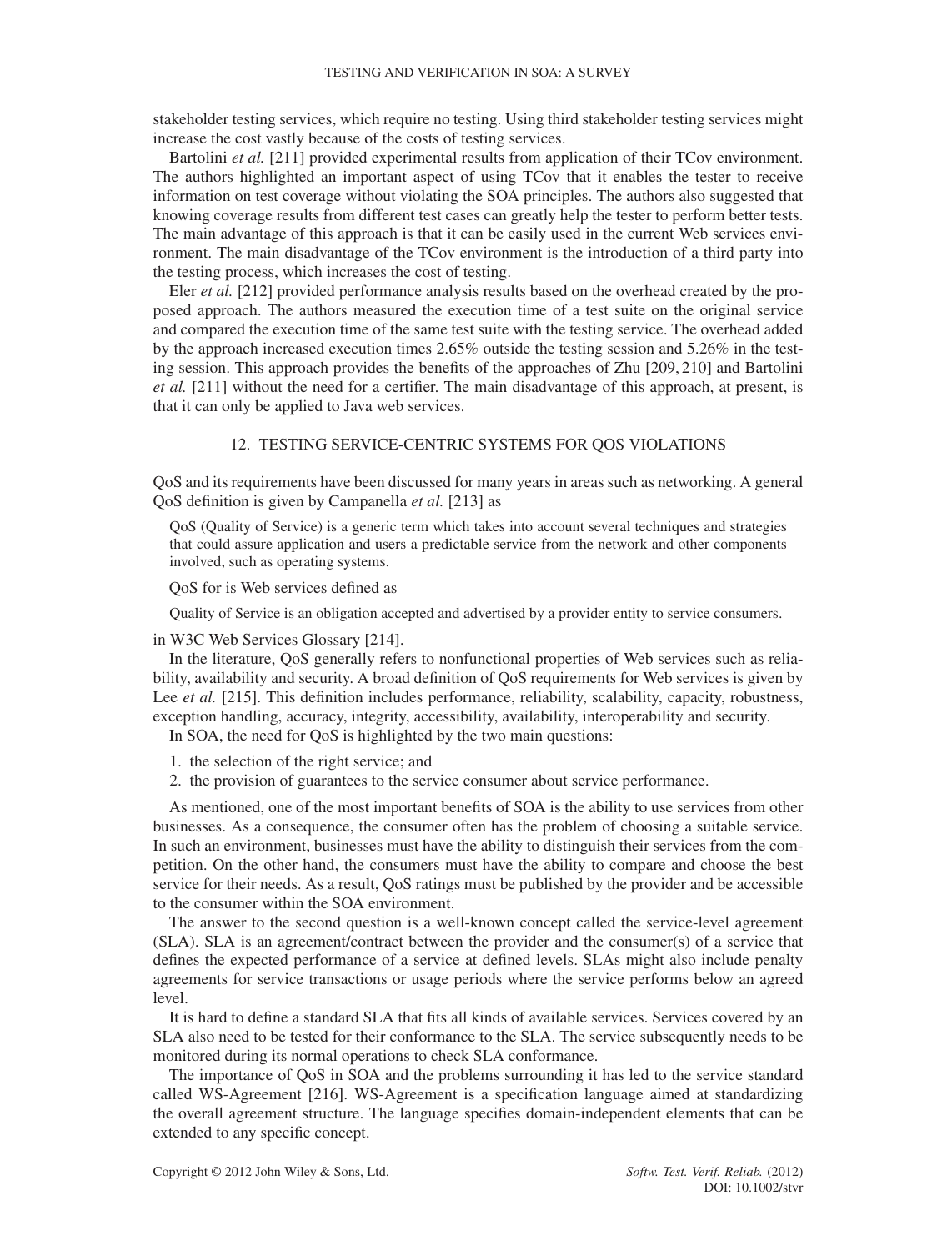Because of its significance in SOA, QoS testing is as important as functional testing. The difference in QoS testing is that it needs to be performed periodically and/or the service needs to be monitored for SLA conformance.

## *12.1. Perspectives in QoS testing*

QoS testing of Web services is performed by the provider (or the certifier if requested). The integrator can perform QoS testing on compositions to reveal possible SLA violations. QoS testing at the integrator side can be considered as a static worst-case execution time analysis using the nonfunctional parameters of services in the composition. Stub services can also be generated with given QoS parameters in order to perform simulated testing. The run-time configuration issue does not affect the integrator neither in simulated QoS testing nor in static analysis. For the dynamic SOA, the integrator can use service selection constraints rather than services' actual QoS parameters.

The cost of QoS testing can be higher than traditional testing. The two primary cost drivers are the cost of service invocation and the need to generate real-usage test data. The primary issue is due to the requirement of running each test case several times during testing period. The reason for multiple test case executions is that the average of the results from multiple test runs provide a more realistic QoS score than a single test. QoS scores also need to be updated periodically from the monitoring data or results from tests.

# *12.2. QoS testing approaches*

The oldest research publication on QoS testing of services is by Chandrasekaran *et al.* [217]. The authors proposed an approach that is used to test performance of services and simulation-based evaluation for service compositions. The authors introduced their tool called Service Composition and Execution Tool, that allows service composition as well as evaluation. Simulation in the tool is handled by JSIM, a Java-based simulation environment.

Di Penta *et al.* [218] proposed testing for SLA violations using search-based methods. In this approach, inputs and bindings for ScS are generated using GAs. The generated inputs and bindings aim to cause SLA violations. For service compositions, a population to cover the expensive paths are evolved by the authors' GA that try to find violating conditions. The approach also monitors QoS properties such as response time, throughput and reliability. Monitored parameters are used as fitness function in test case selection.

The regression testing approach of Di Penta *et al.* [219] aims to test nonfunctional properties of services. It allows the developer to publish test cases along with services that are used in the initial testing. In this approach, assertions for QoS are used for testing SLA conformance. These assertions are generated automatically with the executions of test cases.

Gu and Ge [220] proposed another search-based SLA testing approach. Similar to the approach of Di Penta *et al.*, a CFG is derived from service composition and a QoS analysis is performed on each path. Test cases are generated around the maximum and minimum SLA constraints. The difference in this approach is the added users' experience, which is included in defining QoS sensitivity levels.

Palacios *et al.* [221] proposed a partition testing-based SLA testing approach. In the proposed approach, test specifications are generated from information in SLAs that are specified in the form of WS-Agreement specifications. The category-partition method is applied to these specifications to generate test cases that aim to reveal SLA violations.

The need for test beds in SOA is mentioned previously for functional testing. Bertolino *et al.* [222] suggested that test beds must also be able to evaluate QoS properties in SOA. The authors proposed a test bed that allows functional and nonfunctional testing of service compositions. The proposed test bed can perform testing without the need of invoking outside services using service stubs. Stubs are generated using a tool called Puppet (Pick Up Performance Evaluation Test-bed) [223]. The Puppet generates service stubs using QoS parameters in SLAs expressed in WS-Agreement specification. In this approach, functional models of the stubbed services are expected to be provided by the provider in the form of STS. The information from STS and SLA allow generating stubs with both functional and nonfunctional properties.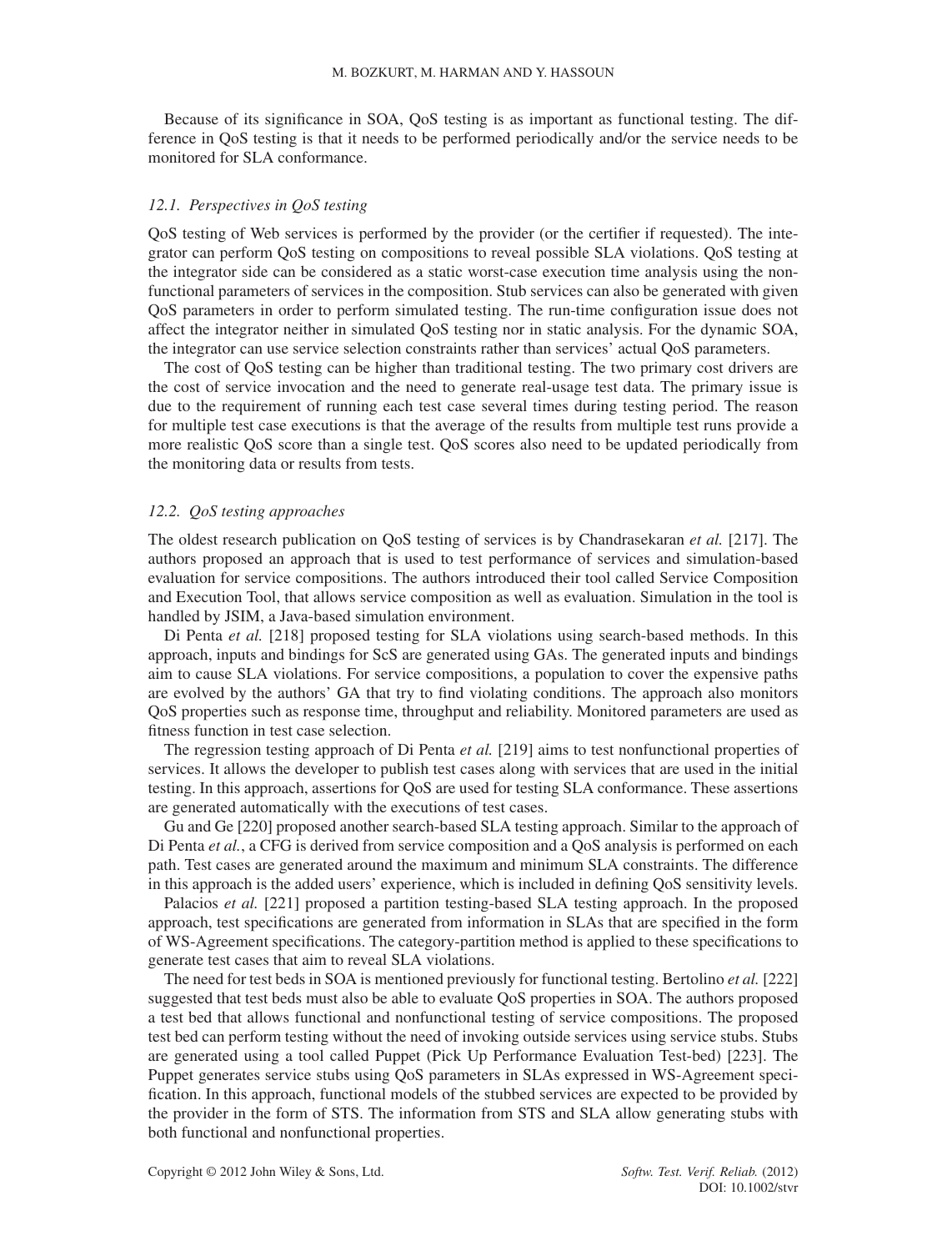Another example to test beds that can perform offline testing is the MaramaMTE [225] tool of Grundy *et al.* [224]. This tool provides similar functionality to the test bed of Bertolino *et al.*. The most important functionality of this test bed is it allows testers to perform offline performance tests on service compositions. In this approach, service stubs are created from composition models such as Business Process Modeling Notation and ViTaBal-WS. Unfortunately this approach does not use SLAs to inform the tester about the possible violations.

Driss *et al.* [226] proposed a QoS evaluation approach for service compositions using discreteevent simulation. Discrete-event simulation is performed with a model that represents the operation of a system as a chronological sequence of events. The authors proposed a model that includes BPEL activities and network infrastructure. Simulations in this approach are performed using the NS-2 simulator.

Pretre *et al.* [227] proposed a QoS assessment framework using MBT called iTac-QoS. In this approach, the provider is expected to provide a UML-based test model formed of three diagrams. These diagrams contain a service interface, temporal evolution and input data. Functional test data are generated from the model. The framework uses a categorization of tests, goals and results. In order to automate categorization process, requirements in the form of OCL are provided. Total automation is one of the highlights of this approach.

Yeom *et al.* [228] introduced a OoS model and a testing mechanism to test service manageability quality for this model. In this approach, a set of manageable interfaces are provided along with services. These interfaces provide functions to get internal information about services to increase observability or to provide change notifications.

#### *12.3. Experimental results*

Di Penta *et al.* [218] experimented on a synthetic audio processing workflow with four services and an existing image manipulation service. The authors compared their GA approach against random search to prove its effectiveness. In their experiments, GA significantly outperformed random search. Both their black-box and white-box approaches proved to generate inputs and bindings that can violate SLAs. Their comparisons between these two approaches showed that the white-box approach takes less time than black-box approach to find a solution that violates QoS constraints.

Di Penta *et al.* [219] experimented on a synthetically generated services based on five releases of dnsjava. The most important finding in their experiments was the overall QoS increase with new releases. The only version that had lower QoS results among the new versions was the version with new features. The authors also found out that SLAs might be violated by the new versions if they cover the newer versions.

Gu and Ge [220] performed their experiments on a synthetic service composition. Their experiments showed that their approach is able to identify QoS-risky paths and generate test cases that can violate QoS constraints. They have also compared their GA approach to a random search similar to Di Penta *et al.*, and according to their results GA outperformed the random search.

Driss *et al.* [226] experimented on a travel planner composite service example. The authors focussed solely on the response time parameter. The results from their simulation was able to identify the fastest service method and also methods that have problems with response times.

# *12.4. Discussion*

One of the main topics in SOA is QoS and SLAs. In order to establish a healthy SOA environment, it is very important to establish a standard way of representing QoS parameters and measuring them. In SOA, it is imperative that up-to-date QoS parameters are checked for their conformance to SLAs. This necessity highlights the importance of QoS testing and SLA conformance. The need for updating QoS parameters and SLAs with each new service version also increases the need for QoS testing.

One of the main problems the integrator faces in QoS testing is the need for testing all possible bindings. This problem is caused by the dynamic nature of SOA when the integrator does not know which services will be selected and invoked. Even though expected QoS parameters in SLAs give an idea about services' performance and enable static/simulated QoS analysis, these parameters do not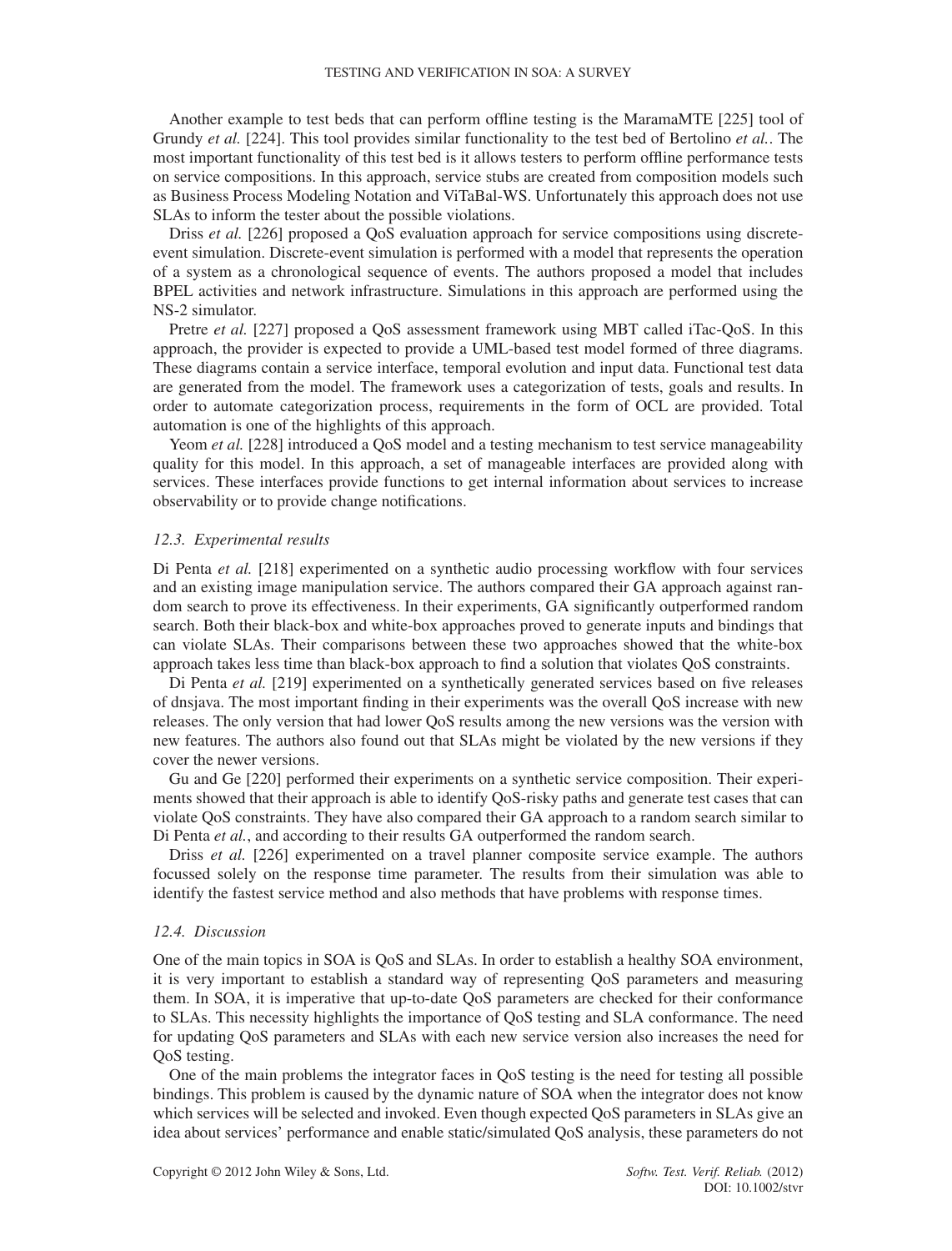reflect the network performance. For example, determining network latency for all possible users can be unrealistic.

Existing work in QoS testing can be classified into two main areas according to the way they are performed. These two main categories are simulation and real testing. The difference between these two methods are the use of service stubs rather than invoked services.

The main advantage of using stubs is its low cost. Because QoS testing can be very expensive, using stubs is an ideal way to reduce cost. Reducing cost is invaluable for the integrators and allows them to run more tests to reveal additional possible SLA violations. Another benefit of simulation is its ability to adapt dynamic SOA. In simulation, QoS ratings of existing services can be used to generate a probabilistic SLA for the whole composition.

Although simulation can be a solution to adaptation issues in QoS, it does suffer from network performance representation. The approach of Driss *et al.* [226] addresses this issue, by including network models in their simulations. Unfortunately, this approach cannot be used in dynamic SOA environment.

Testing with real services has the advantage of getting realistic QoS ratings and finding run-time SLA violations. The weaknesses of testing with real services is the need to test for all possible bindings and the high costs involved. The similar approaches of Di Penta *et al.* [218] and Gu and Ge [220] can help reduce the cost of testing for SLA violations by detecting high-risk paths and focussing testing on these parts of service compositions.

## 13. REGRESSION TESTING OF SERVICE-CENTRIC SYSTEMS

Regression testing is the reuse of the existing test cases from the previous system tests. Regression testing is performed when additions or modifications are made to an existing system. In traditional regression testing, it is assumed that the tester has access to the source code and the regression testing is carried out in a white-box manner [229]. Performing white-box regression testing helps mainly with test case management.

A number of the common test case management and prioritization methods such as the symbolic execution approach and the dynamic slicing-based approach require testers' access to the source code [229]. However, approaches such as the graph walk approach (GWA) by Rothermel and Harrold [230] that does not require access to the source code can be used in ScS regression testing (ScSRT). This survey distinguishes the regression test selection (RTS) methods that require access to source code in order to identify those RTS methods applicable to testing Web services. Because the integrator does not have source code access at the service level, RTS methods that require access to the source code are inapplicable in ScST.

According to Canfora and Di Penta [7], one of the main issues in ScSRT at the consumer side is not knowing when to perform regression testing. Because the consumer has no control over the evolution of the service, he or she might not be aware of the changes to the service. There are two possible scenarios for informing the consumer about such modifications. These scenarios are based on the provider's knowledge about the consumers.

The first scenario arises when the SUT is registered to a UDDI broker or is not a free service. The subscription service in UDDI version 3 allows automated notification of the consumers when changes are made to a service. For paid services, it is assumed that the provider has the details of the consumers through billing or service agreements. In this scenario, informing the consumers about the changes that are made to a service will not be a problem. Even so, there is still a small room for error. If the consumers are not properly informed about which methods of the service are modified, they might either perform unnecessary tests or fail to perform necessary tests.

The second scenario arises when the web service that requires regression testing is a public service with no UDDI registration and the provider does not have information about its consumers. This scenario is the most problematic one, because the consumer can only be aware of the modifications by observing errors in system behaviour or changes in the system performance. During the period between changes being made to a service and the consumers discovering the changes, the confidence in the service might decrease because of errors or decreases in QoS.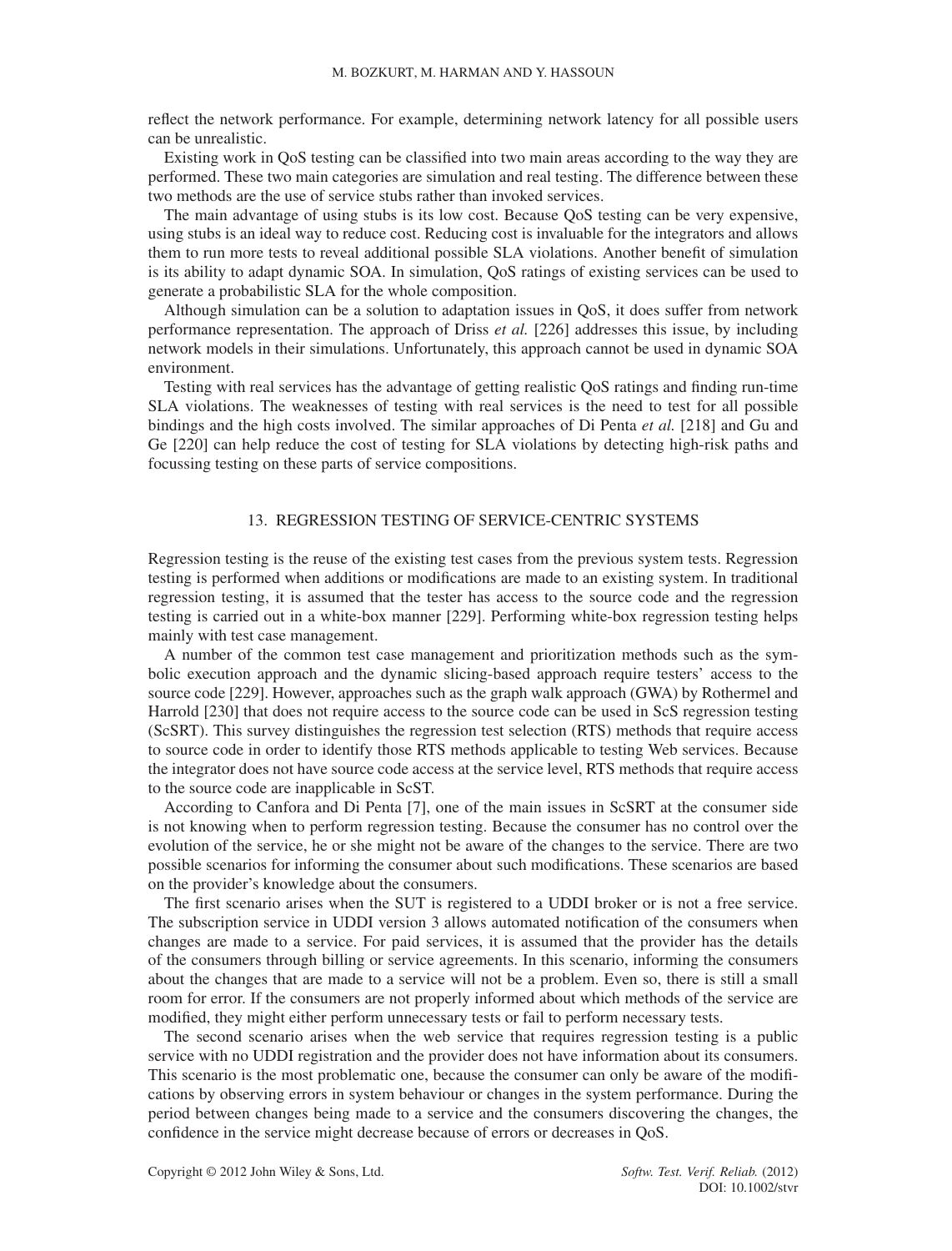Another challenge in ScSRT is the concurrency issues that might arise during testing because of the tester not having control over all participating web services. Ruth and Tu [231] discussed these issues and identified possible scenarios. They identified three different scenarios, all of which are based on the issue of having a service or a method modified other than the SUT during the regression test process. The problem attached to this issue is called fault localization. During the regression testing process, if a tester is not informed about the modifications to a web service that is invoked by the SUT, then the faults that are caused by this service can be seen as the faults in the SUT.

# *13.1. Perspectives in regression testing*

Regression testing is another essential testing methodology that can be performed by all the stakeholders in SOA. ScSRT for the developer is the same as traditional regression testing.

The ScSRT approaches in this section are divided into two categories: regression testing for single services and the service compositions. The approaches for service compositions such as those of Ruth and Tu [232], Liu *et al.* [233], Mei *et al.* [234] and Tarhini *et al.* [127] are aimed to be performed by the integrator. Approaches such as those of Tsai *et al.* [235], Di Penta *et al.* [219] and Hou *et al.* [236] are expected to be performed by the integrator and the certifier. The approach of Lin *et al.* [237] can only be performed by the developer.

# *13.2. Regression testing approaches*

As explained earlier, the RTS method of Rothermel and Harrold is used by many ScSRT researchers. The proposed approaches by the researchers usually differ in the method of the CFG generation.

Ruth and Tu [232] proposed a regression testing approach that is based on Rothermel and Harrold's GWA technique. This approach assumes that the CFGs of participating services are provided by their developers. Ruth and Tu also proposed that the test cases and a table of test cases' coverage information over the CFG must also be provided along with WSDL file via WS-Metadata Exchange Framework [238]. The required CFG needs to be constructed at the statement level, meaning every node in the CFG will be a statement. These nodes will also keep a hash code of their corresponding statements. When a change is made to the system, the hash of the modified service will be different from the hash of the original service so that the RTS algorithm detects the modified parts in the service without seeing the actual source code.

Ruth *et al.* [239] also proposed an automated extension to their RTS technique that tackles the concurrency issues that might arise during ScSRT. This approach helps in solving the multiple modified service problem by using *call graphs* [232]. It is possible to determine the execution order of the modified services by using the call graphs. A strategy called 'downstream services first' is applied in order to achieve fault localization. In this strategy, if a fault is found in a downstream service, none of the upstream services are tested until the fault is fixed. Ruth *et al.* also took the situation into consideration where a service makes multiple calls to different services in parallel.

Lin *et al.* [237] proposed another GWA-based regression testing approach where CFGs are created from Java interclass graph [240]. A framework that performs RTS on the transformed code of a Javabased web service was also proposed by Lin *et al.* The code transformation can be performed only in Apache Axis framework [241]. The proposed approach uses the built-in WSDL2Java-generated [242] classes both on the server and the tester side and replaces messaging with local method invocation. A simulation environment is created by combining stub and skeleton objects into a local proxy in a local Java virtual machine. Execution of the simulation allows the generation of Java interclass graph on which the GWA can be performed. Compared with the previously presented approaches, the approach of Lin *et al.* is able to generate CFGs in an automated fashion without the knowledge of internal behaviour of the web service. The main limitation of this approach is its restricted application to Java-based web services.

Liu *et al.* [233] addressed the issues that occur because of concurrency in BPEL regression testing. Lui *et al.* proposed a test case selection technique based on impact analysis. The impact analysis is performed by identifying the changes to the process under test and discovering impacted paths by these changes.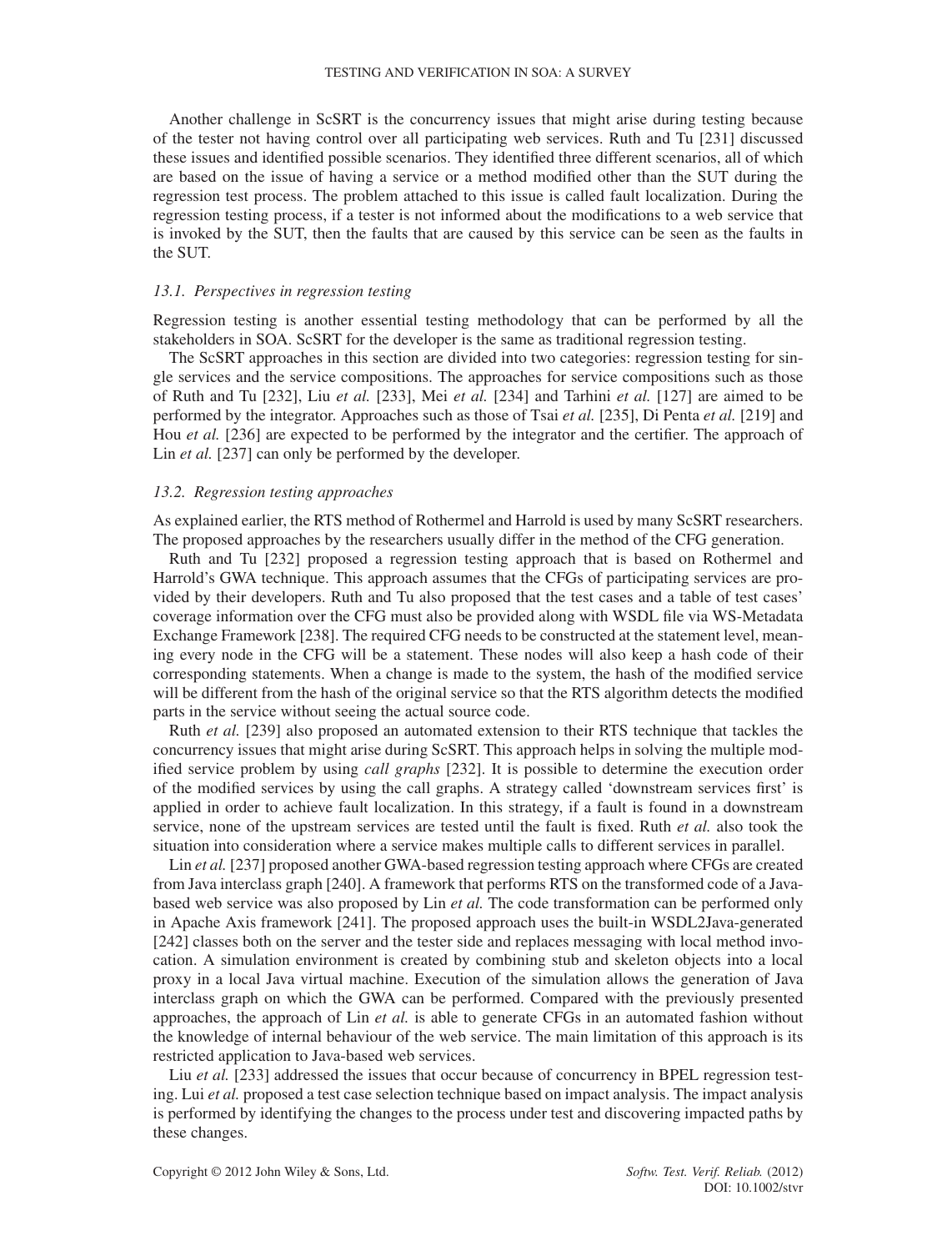Tarhini *et al.* [127] proposed another model-based regression testing approach using the previously explained model in Section 8. The proposed model is capable of representing three types of modifications to the composite services:

- 1. addition of a new service to the system;
- 2. functional modifications to an existing service in the system; and
- 3. modifications to the specification of the system.

The changes that are made to the system are represented in the modified version of the original TLTS. The second and the third types of modifications are represented by adding or removing states or edges from the TLTS of the original system.

An approach that performs regression testing for BPEL processes was proposed by Wang *et al.* [243]. This approach uses the BFG [107] that was described in Section 8.2.1. Wang *et al.* proposed a BPEL regression testing framework that can generate and select test cases for regression testing using Rothermel and Harrold's RTS technique. Wang *et al.* extended the BFG model into another graph called eXtensible BFG that the authors claim is better suited to regression testing. Li *et al.* [244] introduced another eXtensible BFG-based ScSRT approach where test case generation and selection is based on the comparison of different versions of BPEL applications. Yang *et al.* [245] proposed an approach that aims at providing effective fault localization using recorded testing symbols. The proposed symbols contain the test step number and the service interface information. The approach is supported by test scripts that contain information test data and test behaviour.

Mei *et al.* [234] proposed a different black-box test case prioritization technique for testing web service compositions. In this approach, test case prioritization is based on the coverage of WSDL tags in XML schemas for input and output message types.

Mei *et al.* [246] also proposed another coverage model that captures BPEL process, XPath and WSDL that enables test case prioritization. In this approach, test cases can be sorted by XRG branch coverage and WSDL element coverage in addition to their BPEL branch coverage.

Athira and Samuel [247] proposed a model-based test case prioritization approach for service compositions. The approach discovers most important activity paths using a UML activity diagram of the service composition under test.

Chen *et al.* [248] also proposed a model-based test case prioritization approach based on impact analysis of BPEL processes. The authors introduced a model called BPEL flow graph (BPFG) into which BPEL processes are translated for change impact analysis. Test cases are prioritized according to the proposed weighted dependence propagation model.

Zhai *et al.* [249] proposed a test case prioritization technique that incorporates service selection for location-aware service compositions. In order to overcome the potential issues caused by dynamic service selection, the authors proposed a service selection phase. In this phase, a service known to behave as expected is selected and bound to the composition before the testing process. The authors introduced a concept called point of interest-aware prioritization technique, which is more effective than traditional input-directed techniques for location-aware services.

The need for a visual testing tool was addressed by Pautasso [250]. The author proposed a framework called JOpera. JOpera is capable of performing unit and regression testing on web service compositions. The proposed tool is implemented using a language called JOpera Visual Composition Language [251]. One of the most important features of JOpera is its ability to reflect changes and allow better regression testing. JOpera separates the composition model from the service descriptions. Therefore, it can test both independently. JOpera regression testing starts with registry query to discover existing test cases. The approach uses snapshots to capture and compare execution states with expected states. Data flow information helps with fault localization.

Tsai *et al.* [235] proposed a model-based adaptive test case selection approach that can be applied to both regression testing and group testing. This approach defines a model called the coverage relationship model that is used for test case ranking and selection. Using this model, test cases with similar aspects and coverage can be eliminated. Tsai *et al.* defined multiple rules that guarantee the selection of the most potent test cases and proved that the less potent test cases never cover the more potent test cases. Tsai *et al.* claimed that this approach can be applied to regression testing when a new version of a service with the same specifications is created.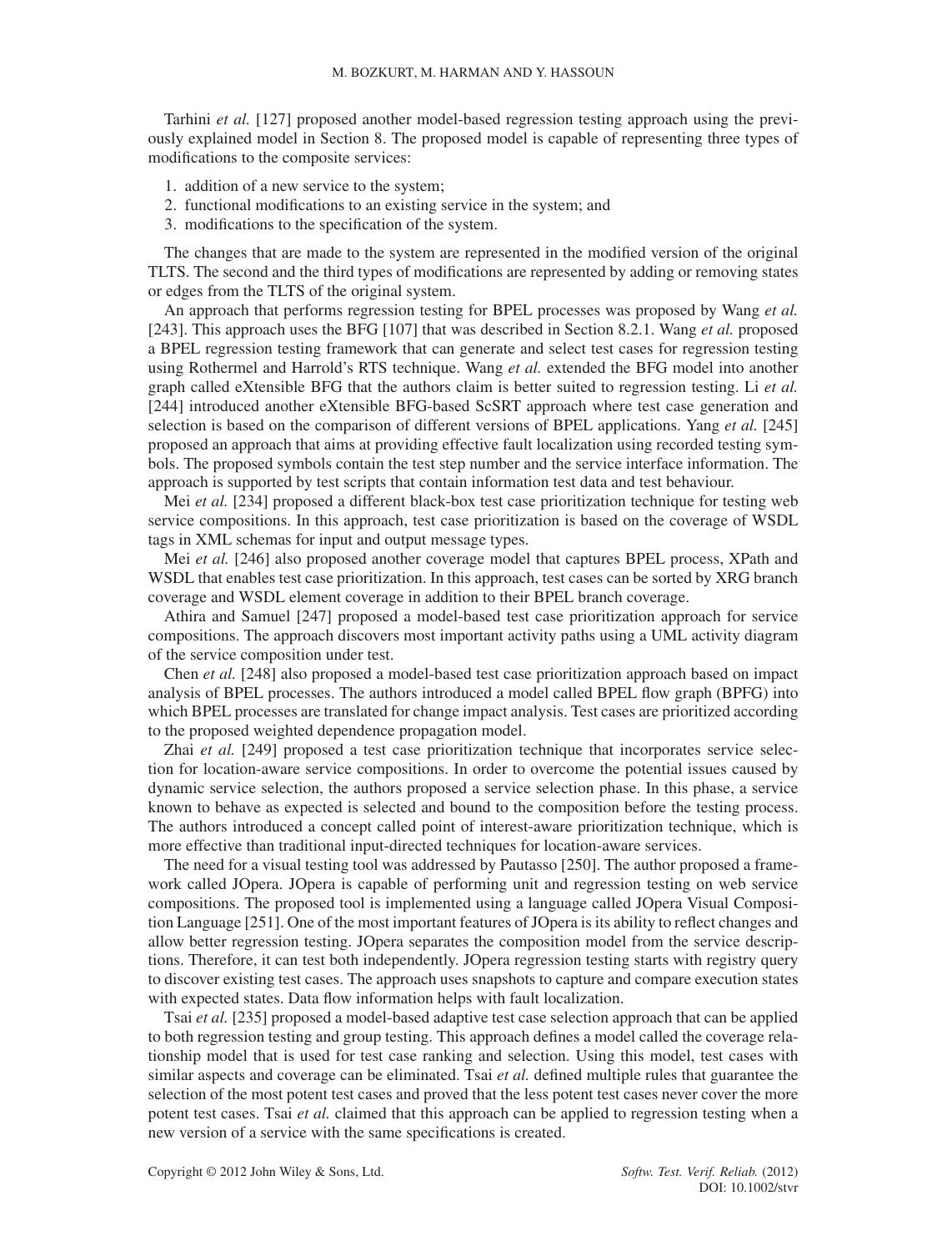In ScSRT, test case management has other test case prioritization considerations such as service access quotas. Hou *et al.* [236] addressed the issue of quota constraints for ScSRT. The quota problem might occur when performing regression testing on web services with a limited number of periodic accesses. The use of quotas can affect a service user in two ways:

- 1. It might increase the cost of testing if the service user is on a pay-per-use agreement. Each time a test case is executed, the cost of testing will increase.
- 2. It might cause an incomplete test run if the service user runs out of access quota before completing the regression test.

Hou *et al.* [236] proposed a scheduled regression testing that divides the testing process into several parts according to the user's access quotas while ignoring the actual execution time of the regression testing. The aim of this approach is to divide test cases into groups on the basis of time slots that suit the user's web service access quotas. The proposed test case prioritization approach is based on a multiobjective selection technique that defines an objective function that aims to attain maximum coverage within the quota constraints of services.

Di Penta *et al.* [219] proposed a collaborative regression testing approach that aims to test both functional and nonfunctional properties of web services. The approach of Di Penta *et al.* allows the developer to publish test cases along with services that are used in the initial testing and regression testing. The approach also reduces the cost of regression testing by monitoring service input–output. All these functionalities are provided by a testing tool that supports this approach.

## *13.3. Experimental results*

Mei *et al.* [234] experimented on eight BPEL examples and randomly generated 1000 test cases for these programs. With the use of these test cases, 100 test suites with average 86 test cases were generated. The authors claimed that their black-box testing approaches can achieve similar fault detection rates to white-box testing approaches.

Mei *et al.* [246] also used the same case study to evaluate their coverage-based approach. The authors proposed 10 different techniques for prioritization. All 10 techniques were found to be more effective than random prioritization. The results also suggest that the techniques augmenting additional coverage information from WSDL elements and XRG provide more effective prioritization.

Di Penta *et al.* [219] experimented on five synthetically generated web services based on five releases of dnsjava. The outputs are analysed from two different perspectives. The first perspective is the comparison against all other service releases. The second perspective is checking the output from a single service. The results using the first perspective highlighted that this method can easily detect errors that arise with a new release of a web service.

Zhai *et al.* [249] experimented on a real-world service composition: City Guide. The proposed service selection method reduced service invocations by 53.18%. The point of interest-aware techniques outperformed the input-guided techniques in invocation reduction.

## *13.4. Discussion*

The issues that relate to ScSRT for all the stakeholders in SOA are addressed by some of the works discussed previously. For example, one of the major issues in ScSRT is that of the integrator not having a realistic test suite. This issue was addressed by Ruth and Tu [232] and Di Penta *et al.* [219].

The regression testing approach of Ruth *et al.* can be very efficient if all CFGs for called services are available and granularities of CFGs are matched, but it also requires the developers to create CFGs and hashes. This approach is also limited to static composite services. Furthermore, it might not be desirable to inform all integrators of a service at once and allow them to perform tests at the same time in order to avoid service disruptions.

This issue of possible service disruptions is a big problem at the provider side. Multiple services provided by the same provider might be affected from the regression testing of another service. As a result, the QoS of services other than the SUT might also be reduced.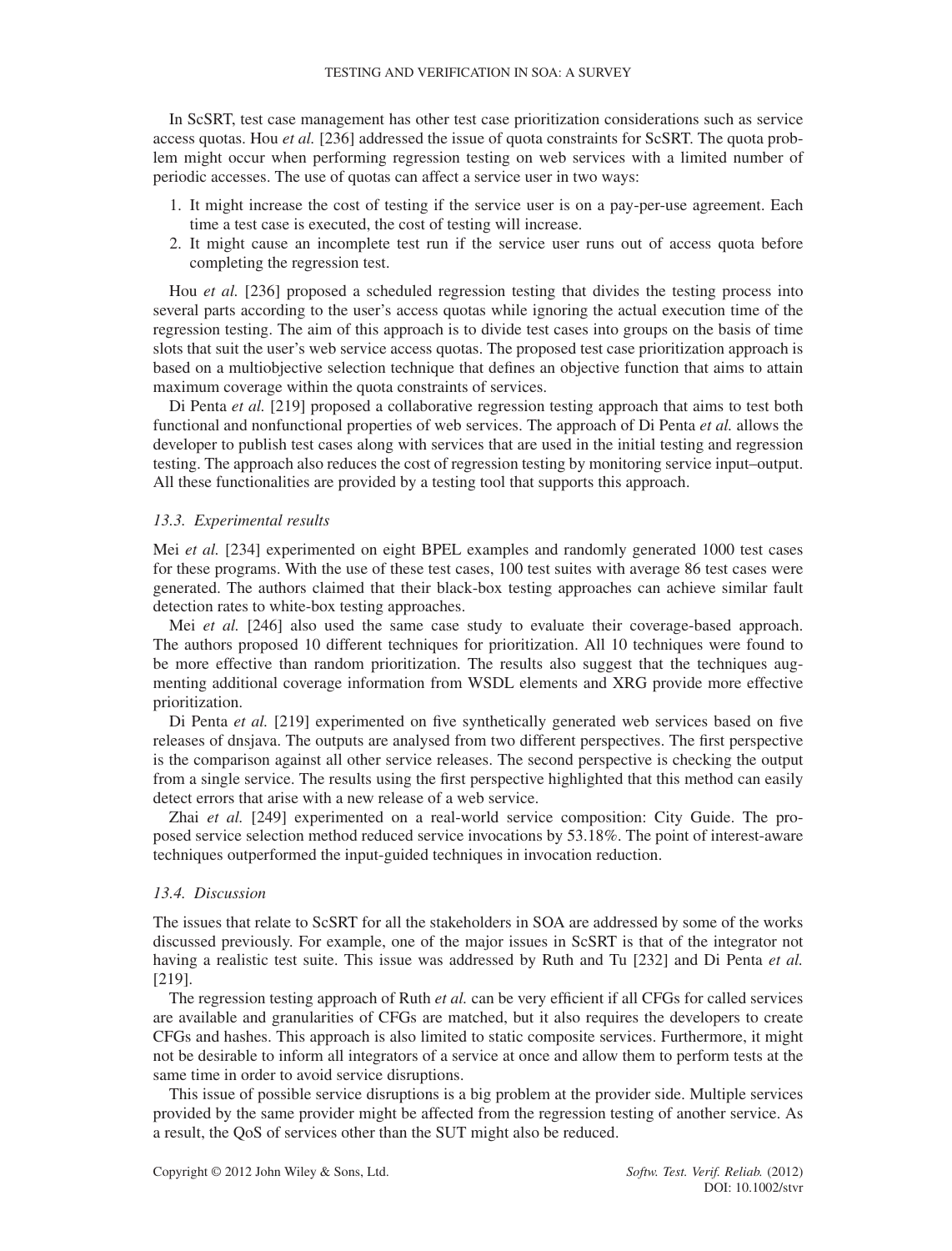Service-centric system regression testing exacerbates some of the cost-related problems, such as high cost due to service invocations. Unfortunately, none of the approaches in this section provides a complete solution to this problem. The approaches that reduce the number of test cases, such as that of Tsai *et al.* [235], can help minimize this problem. Nonetheless, a large regression test suite might require a high number of executions.

An additional concern related to the limitations in performing ScSRT due to quota restrictions was addressed by Hou *et al.* [236]. This approach does not reduce the cost but helps towards completing the test within a budget.

Some of the issues mentioned in this section and their solutions are based on static web service usage. The issues such as informing integrators about the changes to a service or quota limitations will be phased out with the coming transition to dynamic SOA. In dynamic SOA, the integrator's need for testing the system with new service versions and service disruptions due to regression testing by many integrators are expected to be eliminated. This is because, in dynamic SOA, testing for new service versions may be hampered by the lack of knowledge concerning run-time binding.

#### 14. FUTURE OF SERVICE-CENTRIC SYSTEM TESTING

In order to predict the future of ScST, first, the future of SOA and services needs to be discussed. Web services are receiving increased attention with the switch towards Web 3.0. Many existing Web sites may transform into web services as a result of this transition [252, 253]. Existing sites such as Amazon, Google and Microsoft have transformed their businesses towards services.

Traditional Web services fail to exploit full potential of SOA because of difficulties in meeting Web service requirements [254]. One of the next goals of the services community is the establishment of a dynamic SOA. In order to bring this vision to fruition, it is expected that SWSs will become the new standard service practice [255]. Even though there are many promising initiatives for SWS, unfortunately, none of these initiatives has yet been accepted as a standard.

As mentioned by several authors [196,208,211], it is feasible to expect services to be tested by the provider or the certifier before registration. SLAs are also created by the provider after testing with integrator trust being established by the provider. A similar business model is used by application store providers. For example, the Apple iTunes [256] store acts as a provider for many developers while maintaining QoS for the products in the store.

It is also important to identify the current issues in ScST in order to draw a road map for future research. The open issues and the issues that require more research in ScST are the following:

- 1. lack of real-world case-studies;
- 2. solutions that can generate RTD;
- 3. solutions to reduce the cost of ScST;
- 4. solutions that improve the testability of ScS;
- 5. solutions that combine testing and verification of ScS; and
- 6. modelling and validation of fully decentralized ScS.

The last three issues in the list are already highlighted in Canfora and Di Penta's [6] survey. Even though these issues are discussed in their work, they are also included in the present survey and are discussed in more details with the information from the recent research that addresses them.

We believe that one of the most important current problems of ScST research is the lack of fully functioning and fully available real-world examples. ScST research needs case studies in order to measure the effectiveness and scalability of the proposed testing approaches. As it is mentioned in Section 2, 71% of the publications surveyed provide no experimental results. Furthermore, 18% of the papers, although they did provide experimental results, drew these results from synthetic services or compositions. Only 11% of the papers used real-world case studies (as depicted in Figure 4).

The RTD generation problem, mentioned in Section 5, is also a major problem in ScST. The importance of RTD in testing (especially in ScST) was discussed by Bozkurt and Harman [32]. An example to this problem is a web service that requires composite material specifications as input. In order to test this service, the tester will require very specialized data that existing automated test data generation techniques cannot effectively generate. In such a situation, the tester has two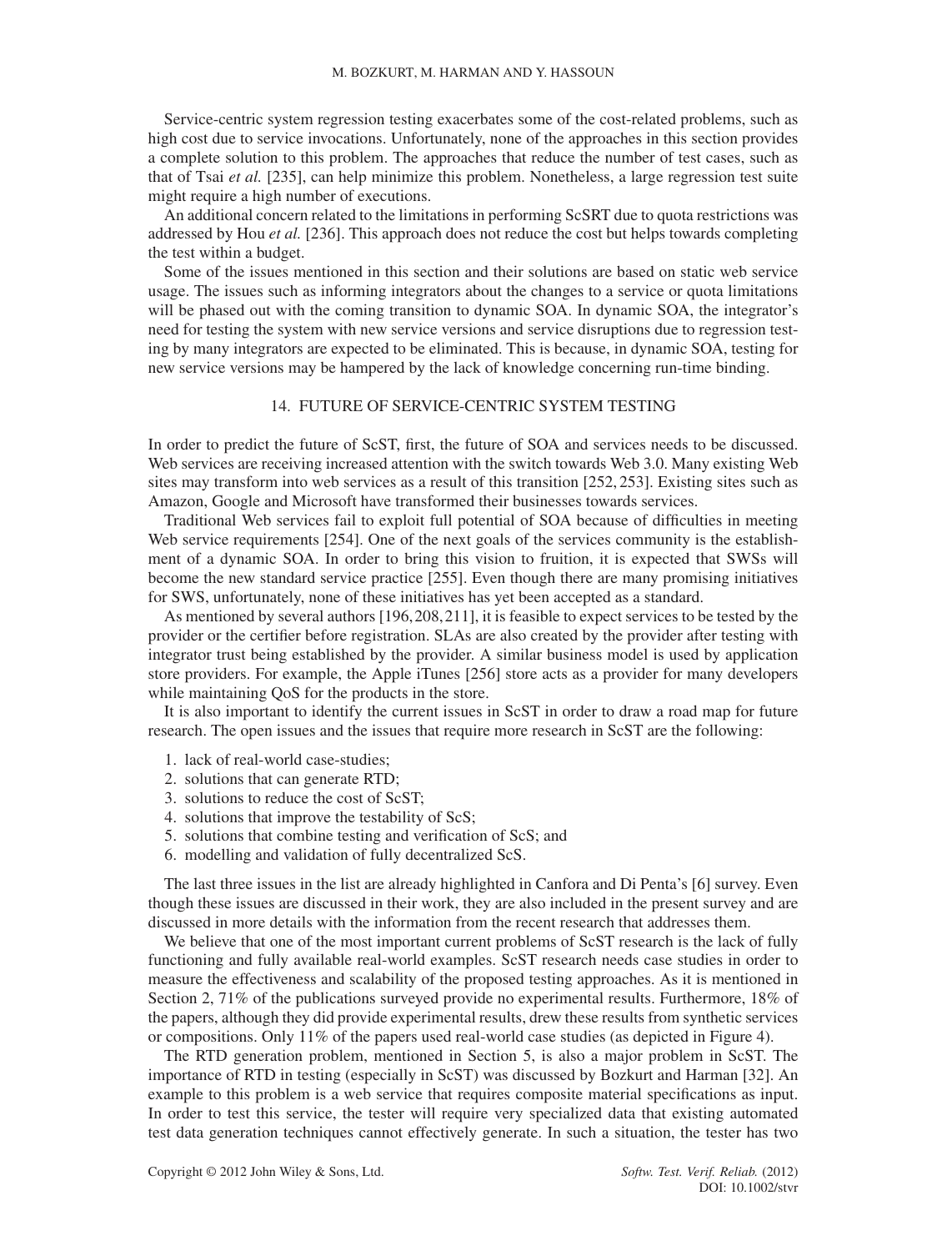options: either to get test data from the developer or to find data from other available resources. This scenario highlights the need for collaboration in ScST as well as the need for approaches that can use existing resources. Approaches that promote collaboration in testing are presented in Section 11. Unfortunately, testing that uses only the test cases that are provided by the developer might not provide the necessary level of assurance for other SOA stakeholders. Most of the surveyed test case and test data generation approaches are able to generate test data to perform boundary analysis or robustness testing but lack the ability to generate realistic data. The only two approaches aiming to generate RTD were proposed by Conroy *et al.* [33] and Bozkurt and Harman [32]. The low number of publications addressing this issue is an indicator to the need for more research.

Solutions that reduce the cost of testing are also required. Increased test frequency in SOA exacerbates the severity of this issue in ScST. This issue has two dimensions in ScST: cost of testing at composition level and at service level. The cost at both of these levels is increased by the integrator's need to test compositions with real services. The cost of invoking services during testing is the problem at service level. The cost at this level depends on the number of services in the composition and the size of the test suite. Simulated testing approaches for service compositions [49, 69, 71] can help with validation. However, they do not eliminate the need to test with real services.

The cost of testing at the service level are twofold: service disruptions due to testing and business transactions that might be required to occur during testing. Unfortunately, there is no existing mechanism to avoid these costs. Approaches such as that of Zhu *et al.* [210] may provide a solution in which testing is performed on services with the same functionality rather than the actual service itself. These approaches provide benefits similar to simulated testing although they also carry the same disadvantages.

The need for testability improvement is one of the issues that almost all authors of SCST agree upon. Although the proposed solutions to this problem look at the issues from different perspectives, they can be divided into two categories. One of the two categories is the use of contracts that provide information such as preconditions or postconditions. The second one is the use of models or new stakeholders that provide coverage information to the tester. As mentioned in Section 5.2, the effort required to create contracts or external models can be discouraging for the developer. There is also the problem of the adoption of a standard model and its integration into Web service specifications. Automated model comparison can be useful in order to provide the tester with test coverage information. Models that are built from tests can be compared with the models created by the tester. An example solution to this issue is the approaches of Bartolini *et al.* [211] and Eler *et al.* [212] with which coverage information is provided with the involvement of another stakeholder. Salva and Rabhi [257] discussed problems regarding observability and controllability of ScS.

The main aim of the verification approaches presented in this survey is checking for interface and protocol conformance. Monitoring is generally proposed to verify QoS aspects of services. However, monitoring-based approaches such as passive testing [192–194] provide run-time fault detection and a degree of fault localization using artefacts such as invariants and contracts. Unfortunately, the proposed monitoring approaches primarily check service interactions for prescribed faults.

Decentralized system testing and service choreographies are different to testing service compositions. According to Canfora and Di Penta, flexibility of service choreographies brings new challenges to testing and monitoring. Bucchiarone *et al.* [258] also stated the problem of formalizing choreographies into standard models and testing them. Recent works [259–262] address the issues of testing of service choreographies. The number of related publications in this subject compared with the number of publications in testing service compositions shows the need for more research.

#### 15. CONCLUSION

Service-oriented computing changed the business understanding of the whole software industry. However, the change from traditional software to services and the service usage remains sluggish when compared with early expectations. One of the most important issues that inhibits the wider use of Web services is the issue of trust. One of the effective solutions to this trust issue is testing.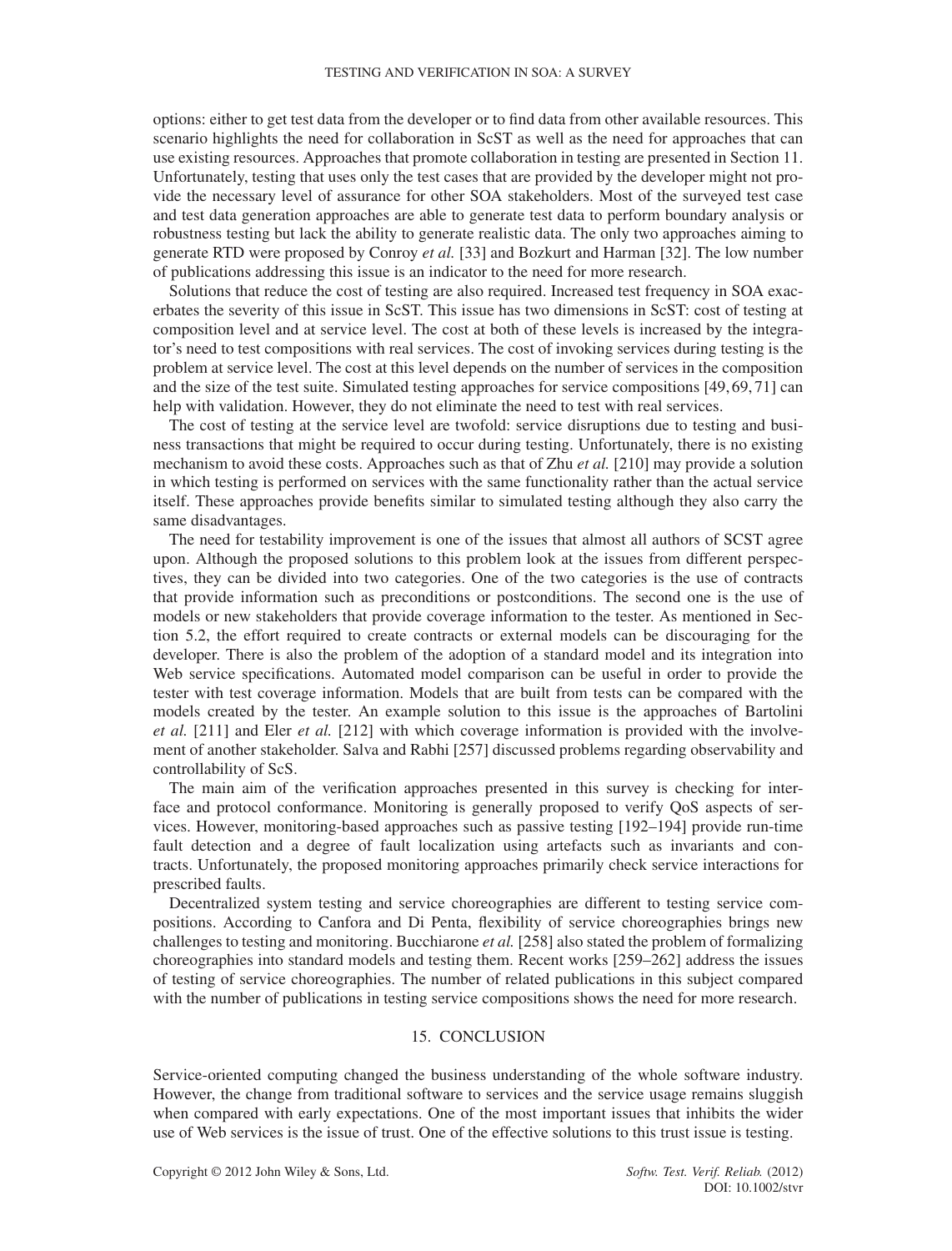Testing Web services is more challenging than testing traditional software because of the complexity of Web service technologies and the limitations that are imposed by the SOA environment. Limited controllability and observability render most existing software testing approaches either inapplicable or ineffective. Some of the technological benefits of SOA such as late binding and dynamic service selection also increase the level of testing challenge.

The present survey focusses on testing techniques and approaches that have been proposed for testing Web services. Fundamental functional testing methodologies such as unit testing, regression testing, integration testing and interoperability testing of Web services are covered in the present survey. Other testing methods such as MBT, fault-based testing, formal verification, partition testing, contract-based testing and test case generation are also surveyed. Some of the surveyed testing approaches where multiple stakeholders participate in testing are categorized under collaborative testing. The present survey also covered work on testing for QoS violations.

As Web services increasingly attract more attention from the industry and the research communities, new issues involving ScST are being identified. Some of the previously identified issues are addressed by the approaches discussed in the present survey, whereas others still await effective solutions. Several of the unaddressed issues in ScST need new and more efficient solutions, thus suggesting new opportunities and challenges. The areas in ScST that require more research are also identified in order to provide researchers a road map for future work.

#### ACKNOWLEDGEMENTS

Lorna Anderson and Kathy Harman assisted in proofreading. The authors sent the present survey to those cited seeking comments and were very grateful for the many authors who responded, often in considerable detail. Overall, responses were received from 40 authors, making it sadly infeasible to acknowledge all of them here by name.

Prof. Harman is supported, in part, by EPSRC grants: CREST Platform Grant, SLIM (SLIcing state based Models) and SEBASE (Software Engineering By Automated SEarch) and by donations from Sogeti and Motorola Inc. Dr Hassoun is supported by the EPSRC CREST Platform Grant (EP/G060525, EP/F059442, EP/D050863).

## **REFERENCES**

- 1. AppLabs. Web Services Testing a Primer, May 2007. Available from: http://www.docstoc.com/docs/4248976/ Web-Services-Testing-A-Primer [last accessed 27 March 2012].
- 2. Wintergreen Research, Inc. Services Oriented Architecture (SOA) Market Opportunities, Strategies, and Forecasts, 2006 to 2012, 2006. Available from: http://www.wintergreenresearch.com/reports/soa.html [last accessed 27 March 2012].
- 3. International Data Corporation (IDC). Available from: http://www.idc.com/ [last accessed 27 March 2012].
- 4. CBDI Forum, 2002. Available from: http://www.cbdiforum.com/ [last accessed 27 March 2012].
- 5. Canfora G, Di Penta M. SOA: testing and self-checking. In *Proceedings of the International Workshop on Web Services Modeling and Testing (WS-MaTe2006)*, Bertolino A, Polin A (eds): Palermo, Italy, June 2006; 3–12.
- 6. Canfora G, Di Penta M. Service-oriented architectures testing: a survey. In *Software Engineering*, Lucia A, Ferrucci F (eds). Springer-Verlag: Berlin, Heidelberg, 2009; 78–105.
- 7. Canfora G, Di Penta M. Testing services and service-centric systems: challenges and opportunities. *IT Professional* March 2006; **8**(2):10–17.
- 8. Tsai WT, Wei X, Chen Y, Paul R. A robust testing framework for verifying Web services by completeness and consistency analysis. In *SOSE '05: Proceedings of the IEEE International Workshop,* Beijing, China. IEEE Computer Society: Washington, DC, USA, October 2005; 151–158.
- 9. Bai X, Dong W, Tsai WT, Chen Y. WSDL-based automatic test case generation for Web services testing. In *SOSE 2005: Proceedings of the IEEE international Workshop on Service-Oriented System Engineering,* Beijing, China. IEEE Computer Society: Washington, DC, USA, October 2005; 207–212.
- 10. Tsai WT, Bai X, Chen Y, Zhou X. Web service group testing with windowing mechanisms. In *SOSE '05: Proceedings of the IEEE International Workshop,* Beijing, China. IEEE Computer Society: Washington, DC, USA, October 2005; 221–226.
- 11. Web Services Description Language (WSDL 1.1). Available from: http://www.w3.org/TR/wsdl [last accessed 27 March 2012].
- 12. OWL-S: Semantic Markup for Web Services. Available from: http://www.w3.org/Submission/OWL-S/ [last accessed 27 March 2012].
- 13. Web Service Modelling Ontology (WSMO). Available from: http://www.wsmo.org/ [last accessed 27 March 2012].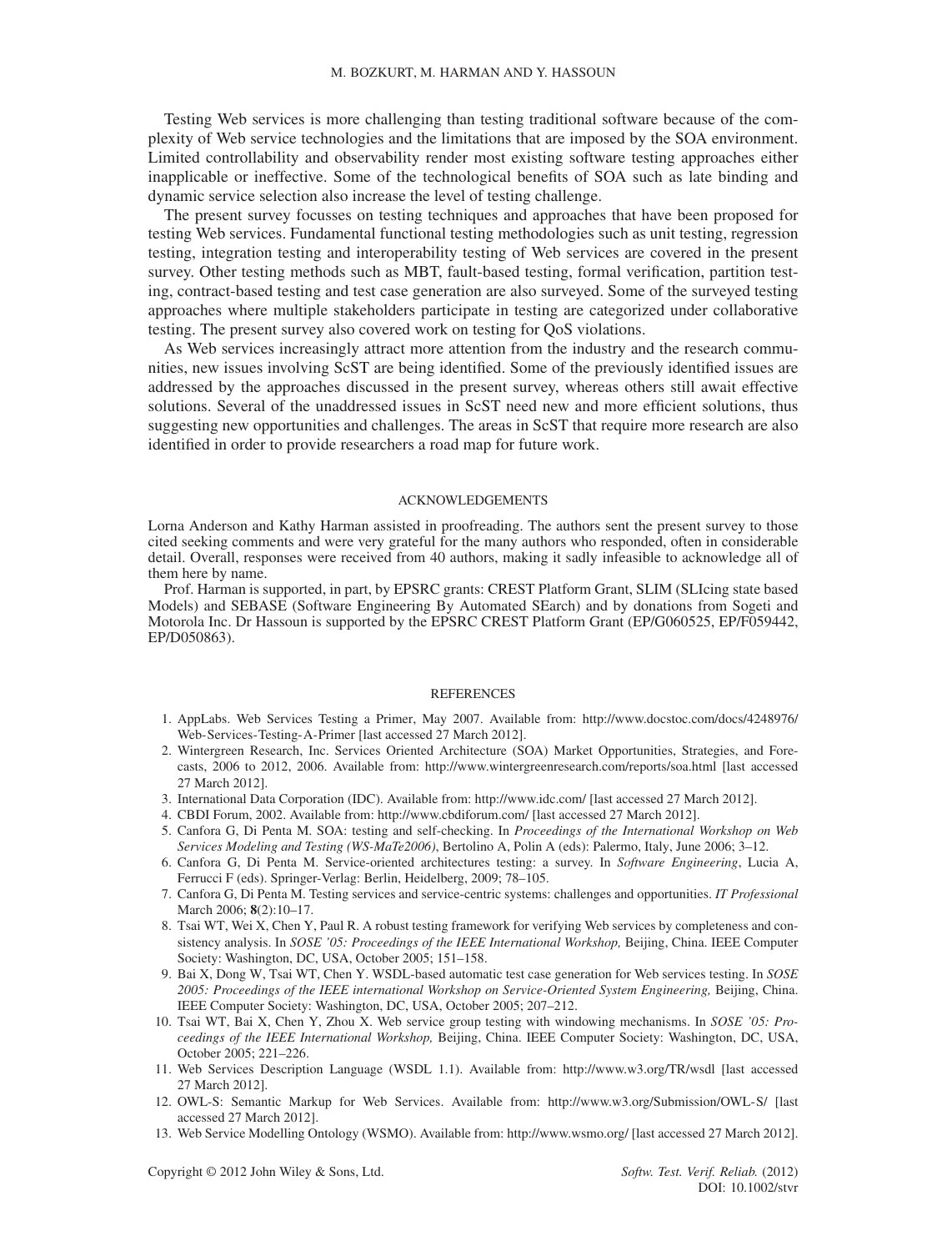- 14. García-Fanjul J, de la Riva C, Tuya J. Generation of conformance test suites for compositions of Web services using model checking. In *TAIC PART'06: Proceedings of Testing: Academic & Industrial Conference Practice and Research Techniques,* Windsor, UK. IEEE Computer Society, August 2006; 127–130.
- 15. UDDI Spec Technical Committee Draft. Available from: http://www.oasis-open.org/committees/uddi-spec/doc/ spec/v3/uddi-v3.0.2-20041019.htm [last accessed 27 March 2012].
- 16. SOAP Version 1.2. Available from: http://www.w3.org/TR/soap12-part1/ [last accessed 27 March 2012].
- 17. Brenner D, Atkinson C, Hummel O, Stoll D. Strategies for the run-time testing of third party Web services. In *SOCA 2007: Proceedings of the IEEE International Conference on Service-Oriented Computing and Applications,* Newport Beach, California, USA, Vol. 0. IEEE Computer Society: Washington, DC, USA, June 2007; 114–121.
- 18. Bloomberg J. Web Services Testing: Beyond SOAP, September 2002. Available from: http://searchsoa.techtarget. com/news/article/0,289142,sid26\_gci846941,00.html. [last accessed 27 March 2012].
- 19. Bartolini C, Bertolino A, Marchetti E, Polini A. WS-TAXI: a WSDL-based testing tool for Web services. In *ICST '09: Proceedings of the International Conference on Software Testing Verification and Validation,* Denver, Colorado, USA. IEEE Computer Society: Washington, DC, USA, 2009; 326–335.
- 20. Bertolino A, Gao J, Marchetti E, Polini A. Automatic test data generation for XML schema-based partition testing. In *AST '07: Proceedings of the 2nd International Workshop on Automation of Software Test*. IEEE Computer Society Washington, DC, May 2007; 4.
- 21. Hanna S, Munro M. Fault-based Web services testing. In *ITGN: 5th International Conference on Information Technology: New Generations (ITNG 2008),* Las Vegas, NV, USA. IEEE Computer Society, April 2008; 471–476.
- 22. Li ZJ, Zhu J, Zhang L-J, Mitsumori NM. Towards a practical and effective method for Web services test case generation. In *Proceedings of the ICSE Workshop on Automation of Software Test (AST '09),* Vancouver, Canada. IEEE Computer Society, May 2009; 106–114.
- 23. Ma C, Du C, Zhang T, Hu F, Cai X. WSDL-based automated test data generation for Web service. In *CSSE '08: Proceedings of the 2008 International Conference on Computer Science and Software Engineering,* Wuhan, China. IEEE Computer Society: Washington, DC, USA, December 2008; 731–737.
- 24. Offutt J, Xu W. Generating test cases for Web services using data perturbation. *ACM SIGSOFT Software Engineering Notes* 2004; **29**(5):1–10.
- 25. Sneed HM, Huang S. WSDLTest a tool for testing Web services. In *WSE '06: Proceedings of the Eighth IEEE International Symposium on Web Site Evolution,* Philadelphia, PA, USA. IEEE Computer Society: Washington, DC, USA, September 2006; 14–21.
- 26. Chakrabarti SK, Kumar P. Test-the-REST: an approach to testing RESTful Web-services. In *ComputationWorld 2009 Future Computing Service Computation Cognitive Adaptive Content Patterns,* Athens, Grece. IEEE Computer Society, July 2009; 302–308.
- 27. Bai X, Lee S, Tsai WT, Chen Y. Ontology-based test modeling and partition testing of Web services. In *ICWS '08: Proceedings of the 2008 IEEE International Conference on Web Services,* Beijing, China. IEEE Computer Society: Washington, DC, USA, September 2008; 465–472.
- 28. Dai G, Bai X, Wang Y, Dai F. Contract-based testing for Web services. In *COMPSAC 2007: Proceedings of the 31st Annual International Computer Software and Applications Conference,* Beijing, China. IEEE Computer Society: Washington, DC, USA, July 2007; **1**:517–526.
- 29. Tsai WT, Wei X, Chen Y, Paul R, Xiao B. Swiss cheese test case generation for Web services testing. *IEICE - Transactions on Information and Systems.* Oxford University Press: Oxford, UK, 2005; **E88-D**(12):2691–2698.
- 30. Wang Y, Bai X, Li J, Huang R. Ontology-based test case generation for testing Web services. In *ISADS '07: Proceedings of the Eighth International Symposium on Autonomous Decentralized Systems,* Sedona, AZ, USA. IEEE Computer Society: Washington, DC, USA, March 2007; 43–50.
- 31. Ye K, Huang J, Gong Y, Yang X. A static analysis method of WSDL related defect pattern in BPEL. In *ICCET 2010: Proceedings of the 2nd International Conference on Computer Engineering and Technology,* Chengdu, China. IEEE Computer Society, April 2010; V7–472–V7–475.
- 32. Bozkurt M, Harman M. Automatically generating realistic test input from Web services. In *SOSE '11: Proceedings of the 6th IEEE Symposium on Service-Oriented System Engineering,* Irvine, CA, USA. IEEE Computer Society, December 2011; 13–24.
- 33. Conroy KM, DC, Grechanik M, Hellige M, Liongosari ES, Xie Q. Automatic test generation from GUI applications for testing Web services. In *ICSM: Proceedings of the 23rd IEEE International Conference on Software Maintenance (ICSM 2007),* Paris, France. IEEE Computer Society: Washington, DC, USA, October 2007; 345–354.
- 34. Bozkurt M, Harman M. Finding Test Data on the Web. Presented at the 2008 Testing: Academic & Industrial Conference (TAIC PART 2008), August 2008. Available from: http://www2008.taicpart.org/FastAbstracts/camera\_ ready/FastAbstract-11551.pdf [last accessed 27 March 2012].
- 35. Bozkurt M, Harman M. Optimised Realistic Test Input Generation. Presented at the SSBSE 2011: The 3rd International Symposium on Search Based Software Engineering, September 2011. Available from: http://www.ssbse.org/ 2011/fastabstracts/bozkurt.pdf [last accessed 27 March 2012].
- 36. Meyer B. Applying 'Design by Contract'. *Computer* 1992; **25**(10):40–51.
- 37. Jiang Y, Hou S-S, Shan J-H, Zhang L, Xie B. Contract-based mutation for testing components. In *ICSM: 21st IEEE International Conference on Software Maintenance (ICSM'05),* Budapest, Hungary. IEEE Computer Society, September 2005; 483–492.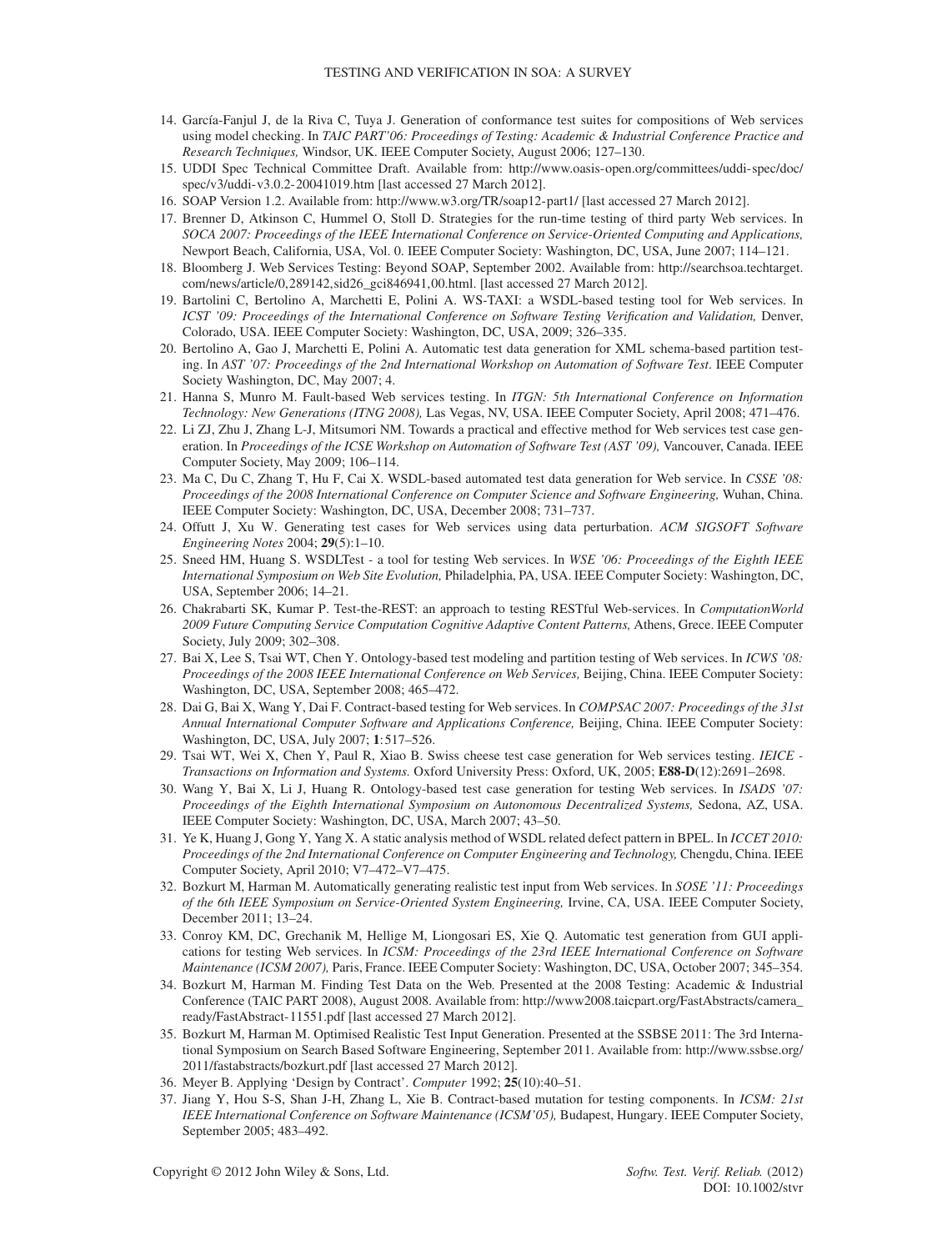- 38. Li ZJ, Maibaum T. An approach to integration testing of object-oriented programs. In *QSIC '07: Proceedings of the Seventh International Conference on Quality Software,* Portland, OR, USA. IEEE Computer Society: Washington, DC, USA, October 2007; 268–273.
- 39. Liang D, Xu K. Testing scenario implementation with behavior contracts. In *COMPSAC '06: Proceedings of the 30th Annual International Computer Software and Applications Conference,* Chicago, IL, USA. IEEE Computer Society: Washington, DC, USA, September 2006; **1**:395–402.
- 40. Nebut C, Fleurey F, Le Traon Y, Jézéquel J-M. Requirements by contracts allow automated system testing. In *ISSRE '03: Proceedings of the 14th International Symposium on Software Reliability Engineering,* Denver, CO, USA. IEEE Computer Society: Washington, DC, USA, November 2003; 85–96.
- 41. Heckel R, Lohmann M. Towards contract-based testing of Web services. *Proceedings of the International Workshop on Test and Analysis of Component Based Systems (TACoS 2004)*, Barcelona, Spain, March 2005; **116**:145–156.
- 42. Atkinson C, Barth F, Brenner D, Schumacher M. Testing Web-services using test sheets. In *ICSEA 2010: Proceedings of the 5th International Conference on Software Engineering Advances,* Nice, France. IEEE Computer Society, August 2010; 429–434.
- 43. Atkinson C, Brenner D, Falcone G, Juhasz M. Specifying high-assurance services. *Computer* 2008; **41**(8):64–71.
- 44. Tsai WT, Paul R, Wang Y, Fan C, Wang D. Extending WSDL to facilitate Web services testing. In *HASE'02: Proceedings of the 7th IEEE International Symposium on High Assurance Systems Engineering,* Beijing, China. IEEE Computer Society: Washington, DC, USA, October 2002; 171–172.
- 45. Mei H, Zhang L. A framework for testing Web services and its supporting tool. In *SOSE '05: Proceedings of the 2005 IEEE International Workshop on Service-Oriented System Engineering,* Beijing, China. IEEE Computer Society: Washington, DC, USA, October 2005; 199–206.
- 46. Noikajana S, Suwannasart T. An improved test case generation method for Web service testing from WSDL-S and OCL with pair-wise testing technique. In *Proceedings of the 33rd Annual IEEE International Computer Software and Applications Conference - Volume 01,* Seattle, WA, USA. IEEE Computer Society: Washington, DC, USA, July  $2009 \cdot 115 - 123$
- 47. Askarunisa A, Abirami AM, MadhanMohan S. A test case reduction method for semantic based Web services. In *2010 Second International Conference on Computing Communication and Networking Technologies,* Karur, India. IEEE, July 2010; 1–7.
- 48. Liu J, Lu X, Feng X, Liu J. OCL-based testing for e-learning Web service. In *ICWL'10: Proceedings of the 9th International Conference on New Horizons in Web-based Learning,* Shanghai, China. Springer-Verlag: Berlin, Heidelberg, December 2010; 161–168.
- 49. Mani S, Sinha VS, Sinha S, Dhoolia P, Mukherjee D, Chakraborty S. Efficient testing of service-oriented applications using semantic service stubs. In *ICWS '09: Proceedings of the 7th IEEE International Conference on Web Services,* Los Angeles, CA, USA. IEEE Computer Society: Washington, DC, USA, July 2009; 197–204.
- 50. Saleh I, Kulczycki G, Blake MB. Formal specification and verification of data-centric service composition. In *ICWS '10: Proceeedings of the 8th International Conference on Web Services,* Miami, FL, USA. IEEE Computer Society, July 2010; 131–138.
- 51. Weyuker E, Jeng B. Analyzing partition testing strategies. *IEEE Transactions on Software Engineering* 1991; **17**(7):703–711.
- 52. Heckel R, Mariani L. Automatic conformance testing of Web services. In *FASE 2005: Proceedings of the Fundamental Approaches to Software Engineering,* Edinburgh, Scotland. Springer, April 2005; 34–48.
- 53. Park Y, Jung W, Lee B, Wu C. Automatic discovery of Web services based on dynamic black-box testing. In *Proceedings of the 33rd Annual IEEE International Computer Software and Applications Conference - Volume 01,* Seattle, WA, USA. IEEE Computer Society: Washington, DC, USA, July 2009; 107–114.
- 54. SOATest. Available from: http://www.parasoft.com/jsp/products/soatest.jsp?itemId=101 [last accessed 27 March 2012].
- 55. SOAP Sonar. Available from: http://www.crosschecknet.com/products/soapsonar.php [last accessed 27 March 2012].
- 56. HP Service Test. Available from: http://h71028.www7.hp.com/enterprise/cache/19054-0-0-225-121.html [last accessed 27 March 2012].
- 57. Oracle Application Testing Suite. Available from: www.oracle.com/technetwork/oem/app-quality-mgmt/ application-quality-management-092933.html. [last accessed 27 March 2012].
- 58. Lenz C, Chimiak-Opoka J, Breu R. Model driven testing of SOA-based software. In *Proceedings of the Workshop on Software Engineering Methods for Service-Oriented Architecture (SEMSOA 2007),* Hannover, Germany, Lübke D (ed.). Leibniz Universität Hannover, FG Software Engineering, May 2007; 99–110.
- 59. Zhang YZ, Fu W, Qian JY. Automatic testing of Web services in Haskell Platform. *Journal of Computational Information Systems* 2010; **6**(9):2859–2867.
- 60. Shukla R, Carrington D, Strooper P. A passive test oracle using a component's API. In *APSEC '05: Proceedings of the 12th Asia-Pacific Software Engineering Conference,* Tapei, Taiwan. IEEE Computer Society: Washington, DC, USA, December 2005; 561–567.
- 61. Tsai WT, Chen Y, Cao Z, Bai X, Huang H, Paul RA. Testing Web services using progressive group testing. In *Advanced Workshop on Content Computing (AWCC 2004),* Zhenjiang, Jiangsu, China, Chi C-H, Lam K-Y (eds), Lecture Notes in Computer Science. Springer: China, 2004; **3309**:314–322.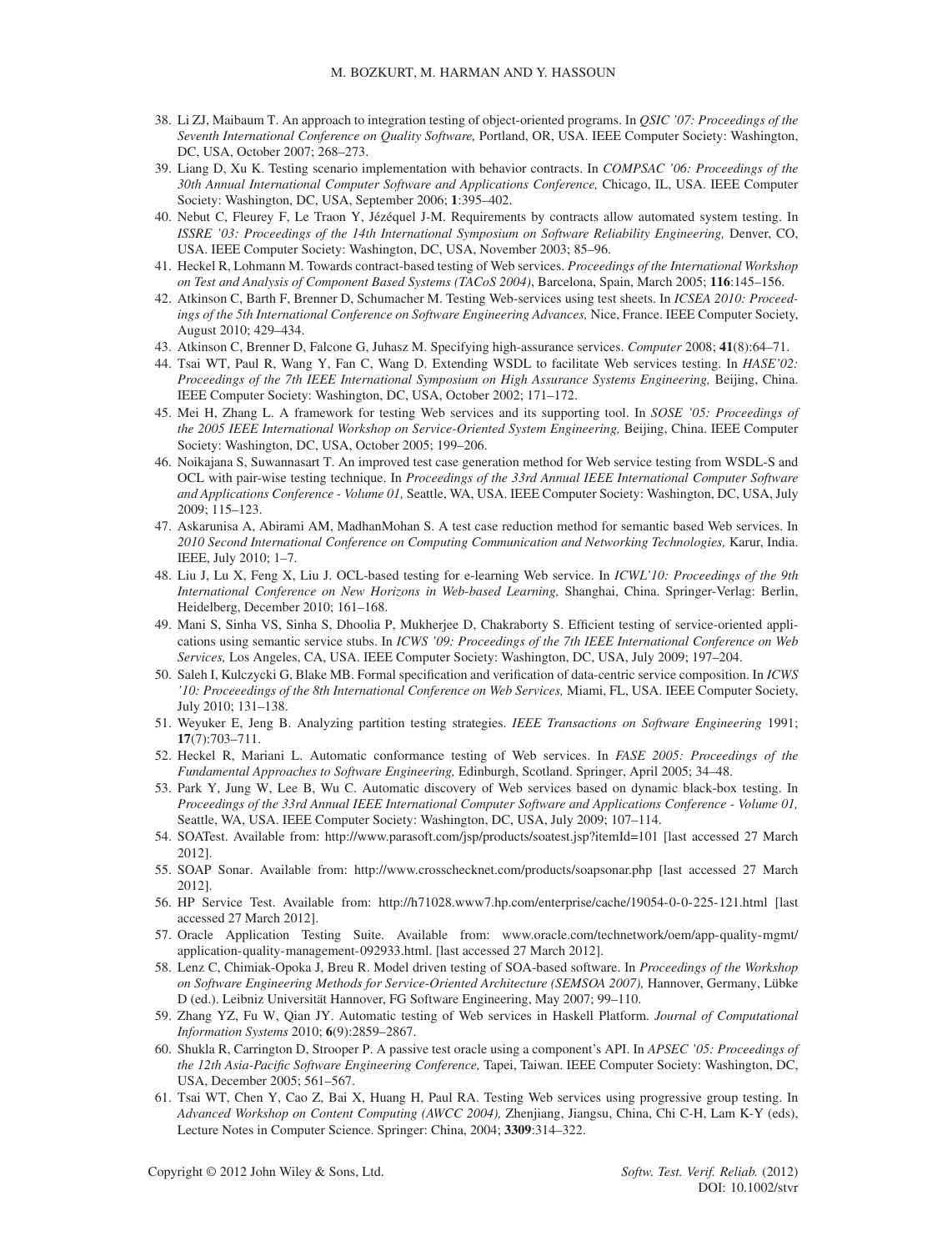- 62. Chan WK, Cheung SC, Leung KRPH. Towards a metamorphic testing methodology for service-oriented software applications. In *Proceedings of the 5th International Conference on Quality Software (QSIC 2005),* Melbourne, Australia. IEEE Computer Society: Washington, DC, USA, September 2005; 470–476.
- 63. Chen TY, Cheung SC, Yiu SM. Metamorphic testing: a new approach for generating next test cases. *Tech. Rep. HKUST-CS98-01*, Department of Computer Science, Hong Kong University of Science and Technology, 1998.
- 64. FIT: Framework for Integrated Test. Available from: http://fit.c2.com/ [last accessed 27 March 2012].
- 65. Tsai WT, Chen Y, Zhang D, Huang H. Voting multi-dimensional data with deviations for Web services under group testing. In *ICDCSW '05: Proceedings of the 4th International Workshop on Assurance in Distributed Systems and Networks (ADSN),* Columbus, OH, USA. IEEE Computer Society: Washington, DC, USA, June 2005; 65–71.
- 66. Tsai WT, Chen Y, Paul R, Huang H, Zhou X, Wei X. Adaptive testing, oracle generation, and test case ranking for Web services. In *COMPSAC '05: Proceedings of the 29th Annual International Computer Software and Applications Conference,* Edinburgh, UK. IEEE Computer Society: Washington, DC, USA, July 2005; **2**:101–106.
- 67. Yue Q, Lu X, Shan Z, Xu Z, Yu H, Zha L. A model of message-based debugging facilities for Web or grid services. In *Proceedings of the 2009 Congress on Services - I,* Los Angeles, CA, USA. IEEE Computer Society: Washington, DC, USA, July 2009; 155–162.
- 68. Yue Q, Xu Z, Yu H, Li W, Zha L. An approach to debugging grid or Web services. In *ICWS'07: Proceedings of the 2007 IEEE International Conference on Web Services,* Salt Lake City, UT, USA. IEEE Computer Society: Los Alamitos, CA, USA, July 2007; 330–337.
- 69. Mayer P, Lübke D. Towards a BPEL unit testing framework. In *TAV-WEB '06: Proceedings of the 2006 workshop on Testing, Analysis, and Verification of Web Services and Applications,* Portland, Maine, USA. ACM: New York, NY, USA, 2006; 33–42.
- 70. Web Services Addressing (WS-Addressing). Available from: http://www.w3.org/Submission/ws-address1ing/ [last accessed 27 March 2012].
- 71. Li Z, Sun W, Jiang ZB, Zhang X. BPEL4WS unit testing: framework and implementation. In *ICWS '05: Proceedings of the 2005 IEEE International Conference on Web Services,* Orlando, FL, USA. IEEE Computer Society: Washington, DC, USA, July 2005; **1**:103–110.
- 72. Palomo-Duarte M, García-Domínguez A, Medina-Bulo I, Álvarez Ayllón A, Santacruz J. Takuan: a tool for WS-BPEL composition testing using dynamic invariant generation. In *ICWE'10: Proceedings of the 10th International Conference on Web Engineering*, Vienna, Austria, July 2010; 531–534.
- 73. Ilieva S, Pavlov V, Manova I. A composable framework for test automation of service-based applications. In *QUATIC '10: Proceedings of the 7th International Conference on the Quality of Information and Communications Technology,* Oporto, Portugal. IEEE Computer Society: Washington, DC, USA, 2010; 286–291.
- 74. Reza H, Van Gilst D. A framework for testing RESTful Web services. In *ITNG '10: Proceedings of the 7th International Conference on Information Technology: New Generations,* Las Vegas, NV, USA. IEEE Computer Society: Washington, DC, USA, April 2010; 216–221.
- 75. Li X, Huai J, Liu X, Zeng J, Huang Z. SOArMetrics: a toolkit for testing and evaluating SOA middleware. In *Proceedings of the 2009 Congress on Services - I,* Los Angeles, CA, USA. IEEE Computer Society: Washington, DC, USA, 2009; 163–170.
- 76. Zhou ZQ, Huang DH, Tse TH, Yang Z, Huang H, Chen TY. Metamorphic testing and its applications. In *Proceedings of the 8th International Symposium on Future Software Technology (ISFST 2004)*, Xian, China, October 2004.
- 77. Morell LJ. A theory of fault-based testing. *IEEE Transactions on Software Engineering.* IEEE Press: Piscataway, NJ, USA. 1990; **16**(8):844–857.
- 78. Xu W, Offutt J, Luo J. Testing Web services by XML perturbation. In *ISSRE '05: Proceedings of the 16th IEEE International Symposium on Software Reliability,* Engineering *Chicago, IL, USA*. IEEE Computer Society: Washington, DC, USA, 2005; 257–266.
- 79. de Almeida LFJ, Vergilio SR. Exploring perturbation based testing for Web services. In *ICWS '06: Proceedings of the 2006 IEEE International Conference on Web Services,* Chicago, IL, USA. IEEE Computer Society: Washington, DC, USA, 2006; 717–726.
- 80. Zhang J, Zhang L-J. Criteria analysis and validation of the reliability of Web services-oriented systems. In *ICWS '05: Proceedings of the 2005 IEEE International Conference on Web Services,* Orlando, FL, USA. IEEE Computer Society: Washington, DC, USA, July 2005; 621–628.
- 81. Vieira M, Laranjeiro N, Madeira H. Benchmarking the robustness of Web services. In *PRDC '07: Proceedings of the 13th Pacific Rim International Symposium on Dependable Computing,* Melbourne, Victoria, Australia. IEEE Computer Society: Washington, DC, USA, December 2007; 322–329.
- 82. Martin E, Basu S, Xie T. Automated testing and response analysis of Web services. In *ICWS '07: Proceedings of the 2007 IEEE International Conference on Web Services,* Salt Lake City, UT, USA. IEEE Computer Society, July 2007; 647–654.
- 83. Salva S, Rabhi I. Stateful Web service robustness. In *ICIW '10: Proceedings of the 5th International Conference on Internet and Web Applications and Services,* Barcelona, Spain. IEEE Computer Society: Washington, DC, USA, May 2010; 167–173.
- 84. Wang Y, Ishikawa F, Honiden S. Business semantics centric reliability testing for Web services in BPEL. In *SERVICES '10: Proceedings of the 2010 6th World Congress on Services*, SERVICES '10, Los Angeles, CA, USA. IEEE Computer Society: Washington, DC, USA, July 2010; 237–244.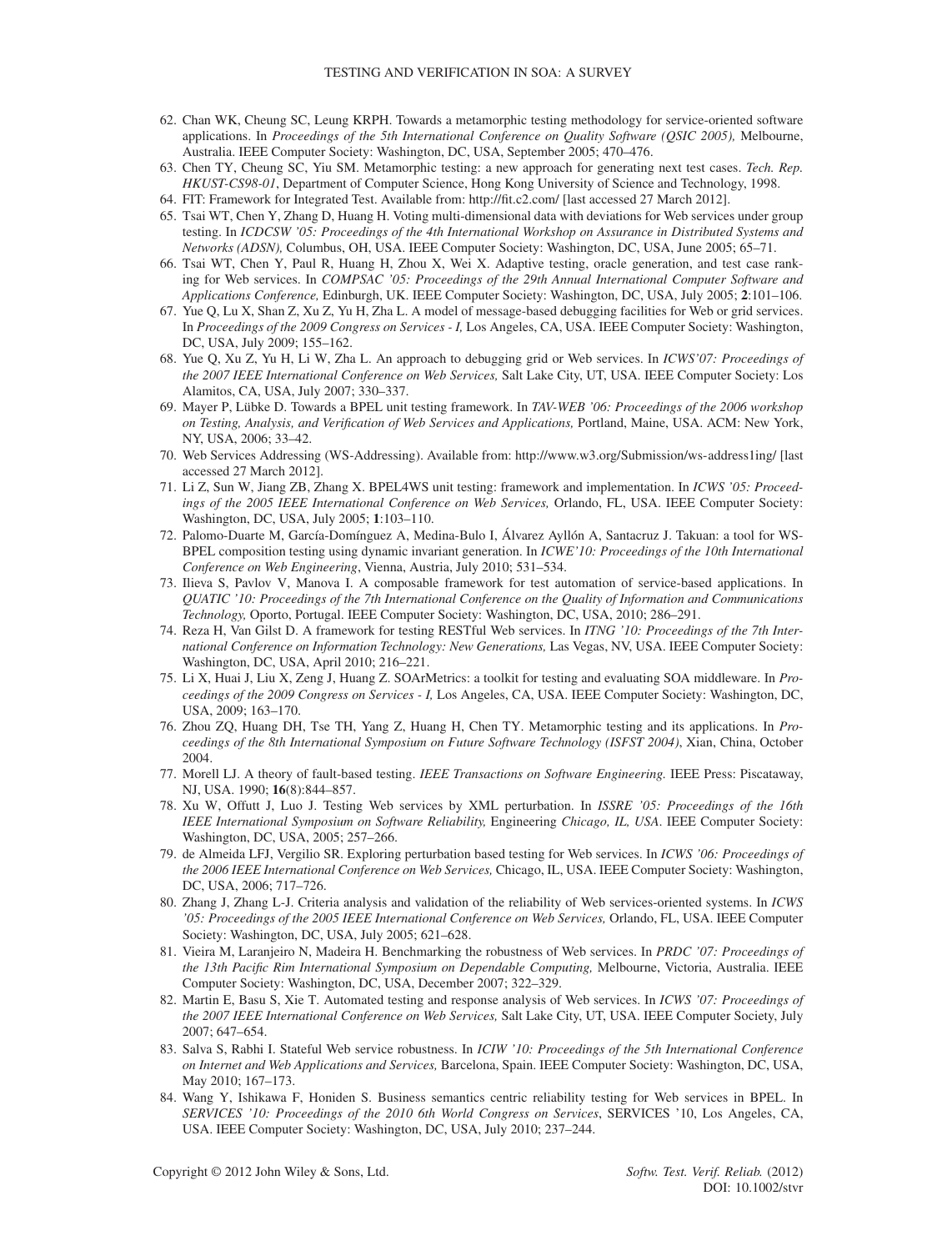- 85. Looker N, Xu J, Munro M. Determining the dependability of service-oriented architectures. *International Journal of Simulation and Process Modelling* 2007; **3**(26):88–97.
- 86. Juszczyk L, Dustdar S. Script-based generation of dynamic testbeds for SOA. In *ICWS '10: Proceedings of the 2010 IEEE International Conference on Web Services,* Miami, FL, USA. IEEE Computer Society, July 2010; 195–202.
- 87. Juszczyk L, Dustdar S. Testbeds for emulating dependability issues of mobile Web services. In *SERVICES '10: Proceedings of the 6th World Congress on Services,* Miami, FL, USA. IEEE Computer Society: Washington, DC, USA, July 2010; 683–686.
- 88. Siblini R, Mansour N. Testing Web services. In *Proceedings of the 3rd ACS/IEEE International Conference on Computer Systems and Applications,* Cairo, Egypt. IEEE Computer Society: Washington, DC, USA, January 2005; 135.
- 89. Lee S, Bai X, Chen Y. Automatic mutation testing and simulation on OWL-S specified Web services. In *ANSS-41 '08: Proceedings of the 41st Annual Simulation Symposium,* Ottawa, Canada. IEEE Computer Society: Washington, DC, USA, April 2008; 149–156.
- 90. Wang R, Huang N. Requirement model-based mutation testing for Web service. In *NWESP '08: Proceedings of the 2008 4th International Conference on Next Generation Web Services Practices,* Seoul, Korea. IEEE Computer Society: Washington, DC, USA, October 2008; 71–76.
- 91. Wang X, Huang N, Wang R. Mutation test based on OWL-S requirement model. In *ICWS '09: Proceedings of the 7th IEEE International Conference on Web Services,* Los Angeles, CA, USA. IEEE Computer Society: Washington, DC, USA, July 2009; 1006–1007.
- 92. SWRL: A Semantic Web Rule Language. Available from: http://www.w3.org/Submission/SWRL/ [last accessed 27 March 2012].
- 93. Apilli BS. Fault-based combinatorial testing of web services. In *OOPSLA '09: Proceeding of the 24th ACM SIGPLAN Conference Companion on Object Oriented Programming Systems Languages and Applications,* Orlando, Florida, USA. ACM: New York, NY, USA, October 2009; 731–732.
- 94. Watkins KZ. Introducing fault-based combinatorial testing to Web services. In *Proceedings of the IEEE SoutheastCon 2010,* Charlotte-Concord, NC, USA. IEEE Computer Society, March 2010; 131–134.
- 95. Fu C, Ryder BG, Milanova A, Wonnacott D. Testing of java web services for robustness. In *ISSTA '04: Proceedings of the 2004 ACM SIGSOFT International Symposium on Software Testing and Analysis,* Boston, Massachusetts, USA. ACM, July 2004; 23–34.
- 96. Laranjeiro N, Canelas S, Vieira M. wsrbench: an on-line tool for robustness benchmarking. In *SCC '08: Proceedings of the 2008 IEEE International Conference on Services Computing,* Honolulu, HI, USA. IEEE Computer Society: Washington, DC, USA, 2008; 187–194.
- 97. Laranjeiro N, Vieira M, Madeira H. Improving Web services robustness. In *ICWS '09: Proceedings of the 2009 IEEE International Conference on Web Services,* Los Angeles, CA, USA. IEEE Computer Society: Washington, DC, USA, July 2009; 397–404.
- 98. wsrbench. Available from: http://wsrbench.dei.uc.pt/ [last accessed 27 March 2012].
- 99. Laranjeiro N, Oliveira R, Vieira M. Applying text classification algorithms in Web services robustness testing. In *SRDS 2010: 29th IEEE Symposium on Reliable Distributed Systems,* New Delhi, India. IEEE Computer Society, November 2010; 255–264.
- 100. Bessayah F, Cavalli A, Maja W, Martins E, Valenti A. A fault injection tool for testing Web services composition. In *Testing – Practice and Research Techniques*, Vol. 6303, Bottaci L, Fraser G (eds), Lecture Notes in Computer Science. Springer: Berlin / Heidelberg, 2010; 137–146.
- 101. Domínguez-Jiménez JJ, Estero-Botaro A, García-Domínguez A, Medina-Bulo I. Gamera: an automatic mutant generation system for WS-BPEL compositions. In *Proceedings of the 7th European Conference on Web Services (ECOWS'09),* Eindhoven, Netherlands. IEEE Computer Society, November 2009; 97–106.
- 102. El-Far IK. Enjoying the perks of model-based testing. In *STARWEST 2001: Proceedings of the Software Testing, Analysis, and Review Conference*, San Jose, CA, USA, October 2001.
- 103. Yang Y, Tan Q, Xiao Y. Verifying Web services composition based on hierarchical colored Petri nets. In *IHIS '05: Proceedings of the First International Workshop on Interoperability of Heterogeneous Information Systems,* Bremen, Germany. ACM: New York, NY, USA, November 2005; 47–54.
- 104. Morimoto S. A survey of formal verification for business process modeling. In *ICCS '08: Proceedings of the 8th International Conference on Computational Science, Part II,* Kraków, Poland. Springer-Verlag: Berlin, Heidelberg, June 2008; 514–522.
- 105. Endo AT, Simão AS, Souza SRS, Souza PSL. Web services composition testing: a strategy based on structural testing of parallel programs. In *TAIC-PART '08: Proceedings of the Testing: Academic & Industrial Conference - Practice and Research Techniques,* Windsor, UK. IEEE Computer Society: Washington, DC, USA, August 2008;  $3 - 12$ .
- 106. Yan J, Li Z, Yuan Y, Sun W, Zhang J. BPEL4WS unit testing: test case generation using a concurrent path analysis approach. In *ISSRE '06: Proceedings of the 17th International Symposium on Software Reliability Engineering,* Raleigh, NC, USA. IEEE Computer Society: Washington, DC, USA, November 2006; 75–84.
- 107. Yuan Y, Li Z, Sun W. A graph-search based approach to BPEL4WS test generation. In *ICSEA '06: Proceedings of the International Conference on Software Engineering Advances,* Tahiti, French Polynesia. IEEE Computer Society: Washington, DC, USA, October 2006; 14.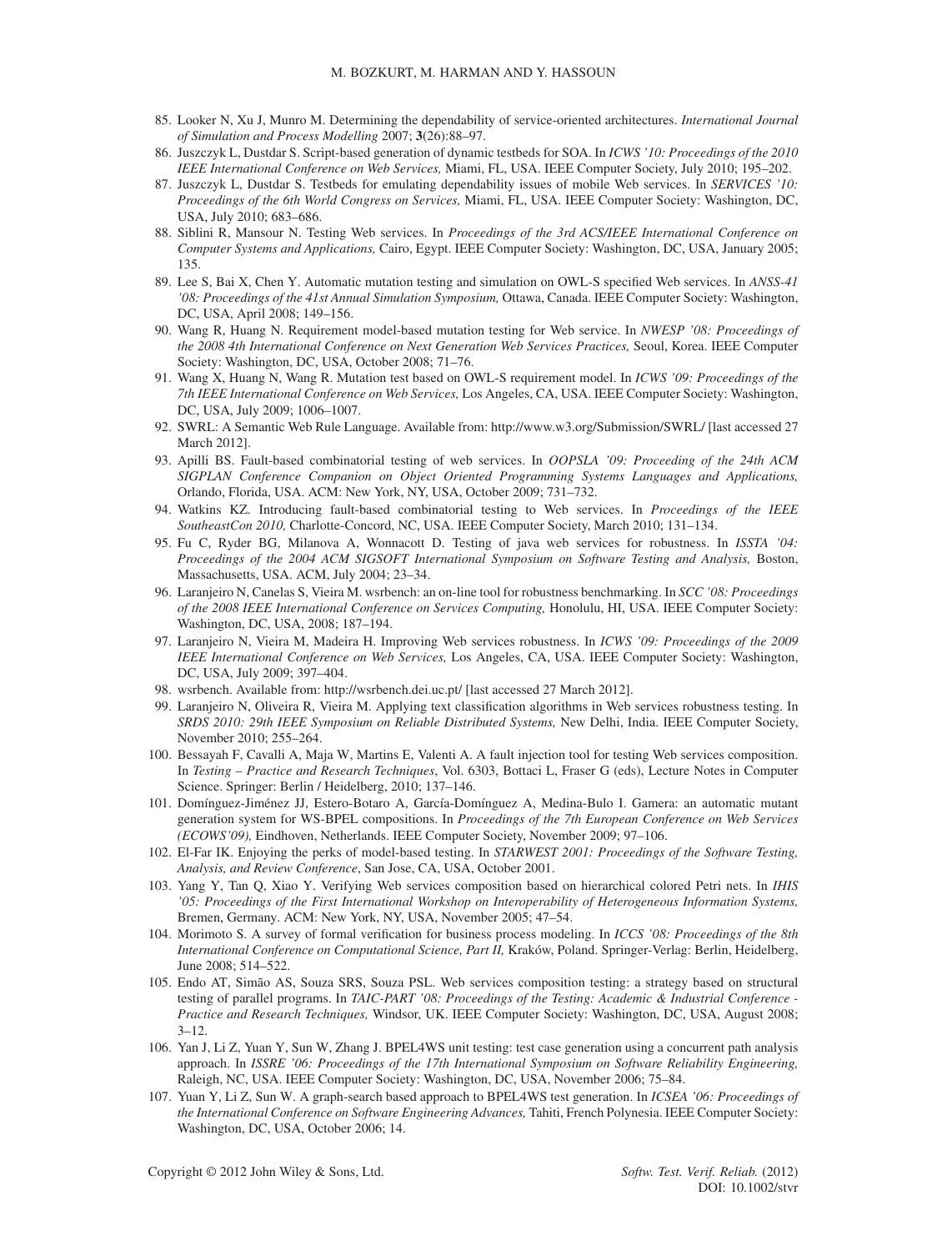- 108. Lallali M, Zaidi F, Cavalli A. Timed modeling of Web services composition for automatic testing. In *SITIS '07: Proceedings of the 2007 International IEEE Conference on Signal-Image Technologies and Internet-Based System,* Shanghai, China. IEEE Computer Society: Washington, DC, USA, December 2007; 417–426.
- 109. Lallali M, Zaidi F, Cavalli A, Hwang I. Automatic timed test case generation for Web services composition. In *ECOWS '08: Proceedings of the 2008 6th European Conference on Web Services,* Dublin, Ireland. IEEE Computer Society: Washington, DC, USA, November 2008; 53–62.
- 110. Cao T-D, Felix P, Castanet R, Berrada I. Testing Web services composition using the TGSE tool. In *Proceedings of the 2009 Congress on Services - I,* Los Angeles, CA, USA. IEEE Computer Society: Washington, DC, USA, July 2009; 187–194.
- 111. Cao T-D, Felix P, Castanet R, Berrada I. Online testing framework for Web services. In *ICST '10: Proceedings of the 3rd International Conference on Software Testing, Verification and Validation,* Paris, France. IEEE Computer Society: Washington, DC, USA, April 2010; 363–372.
- 112. Li L, Chou W. A combinatorial approach to multi-session testing of stateful Web services. In *Proceedings of the 2009 Congress on Services - I,* Los Angeles, CA, USA. IEEE Computer Society: Washington, DC, USA, July 2009; 179–186.
- 113. Li L, Chou W. An abstract GFSM model for optimal and incremental conformance testing of Web services. In *ICWS '09: Proceedings of the 2009 IEEE International Conference on Web Services,* Los Angeles, CA, USA. IEEE Computer Society: Washington, DC, USA, July 2009; 205–212.
- 114. Belli F, Linschulte M. Event-driven modeling and testing of real-time web services. *Service Oriented Computing and Applications* 2010; **4**:3–15.
- 115. Endo AT, Linschulte M, Simão AS, Souza SRS. Event- and coverage-based testing of Web services. In *Proceedings of the 2010 Fourth International Conference on Secure Software Integration and Reliability Improvement Companion,* Singapore, Singapore, SSIRI-C '10. IEEE Computer Society: Washington, DC, USA, April 2010; 62–69.
- 116. Hou SS, Zhang L, Lan Q, Mei H, Sun JS. Generating effective test sequences for BPEL testing. In *QSIC 2009: Proceedings of the 9th International Conference on Quality Software*. IEEE Computer Society Press: Jeju, Korea, August 2009.
- 117. Paradkar AM, Sinha A, Williams C, Johnson RD, Outterson S, Shriver C, Liang C. Automated functional conformance test generation for semantic Web services. In *ICWS '07: Proceedings of the 2007 IEEE International Conference on Web Services*, Salt Lake City, UT, USA, July 2007; 110–117.
- 118. Guangquan Z, Mei R, Jun Z. A business process of Web services testing method based on UML2.0 activity diagram. In *IITA'07: Proceedings of the Workshop on Intelligent Information Technology Application,* Nanchang, China. IEEE Computer Society, December 2007; 59–65.
- 119. Pilone D, Pitman N. *UML 2.0 in a Nutshell (In a Nutshell (O'Reilly))*. O'Reilly Media, Inc: Sebastopol, CA, USA, 2005.
- 120. Ma C, Wu J, Zhang T, Zhang Y, Cai X. Testing BPEL with Stream X-Machine. In *ISISE '08: Proceedings of the 2008 International Symposium on Information Science and Engineering,* Shanghai, China. IEEE Computer Society: Washington, DC, USA, December 2008; 578–582.
- 121. Laycock G. The theory and practice of specification based software testing. *Ph.D. Dissertation*, University of Sheffield, 2003.
- 122. Casado R, Tuya J, Younas M. Testing long-lived Web services transactions using a risk-based approach. In *QSIC '10: Proceedings of the 10th International Conference on Quality Software,* Zhangjiajie, China. IEEE Computer Society: Washington, DC, USA, July 2010; 337–340.
- 123. Ali S, Briand LC, Hemmati H, Panesar-Walawege RK. A systematic review of the application and empirical investigation of search-based test case generation. *IEEE Transactions on Software Engineering* 2010; **36**:742–762.
- 124. Harman M. Automated test data generation using search based software engineering. In *AST '07: Proceedings of the Second International Workshop on Automation of Software Test,* Minneapolis, MN, USA. IEEE Computer Society: Washington, DC, USA, May 2007; 2.
- 125. McMinn P. Search-based software test data generation: a survey. *Software Testing, Verification & Reliability (STVR)* 2004; **14**(2):105–156.
- 126. Blanco R, García-Fanjul J, Tuya J. A first approach to test case generation for BPEL compositions of Web services using scatter search. In *ICSTW '09: Proceedings of the IEEE International Conference on Software Testing, Verification, and Validation Workshops,* Denver, CO, USA. IEEE Computer Society: Washington, DC, USA, 2009; 131–140.
- 127. Tarhini A, Fouchal H, Mansour N. Regression testing Web services-based applications. In *Proceedings of the 4th ACS/IEEE International Conference on Computer Systems and Applications,* Sharjah, UAE. IEEE Computer Society: Washington, DC, USA, March 2006; 163–170.
- 128. Tarhini A, Fouchal H, Mansour N. A simple approach for testing Web service based applications. In *Proceedings of the 5th International Workshop on Innovative Internet Community Systems (IICS 2005),* Paris, France, Bui A, Bui M, Böhme T, Unger H (eds), Lecture Notes in Computer Science. Springer, 2005; **3908**:134–146.
- 129. King JC. Symbolic execution and program testing. *Communications of the ACM* 1976; **19**(7):385–394.
- 130. Legeard B. BZ-Testing-Tools: model-based test generator. *The 18th IEEE International Conference on Automated Software Engineering (ASE 2003) - Demo Paper*, Montreal, Canada, October 2003.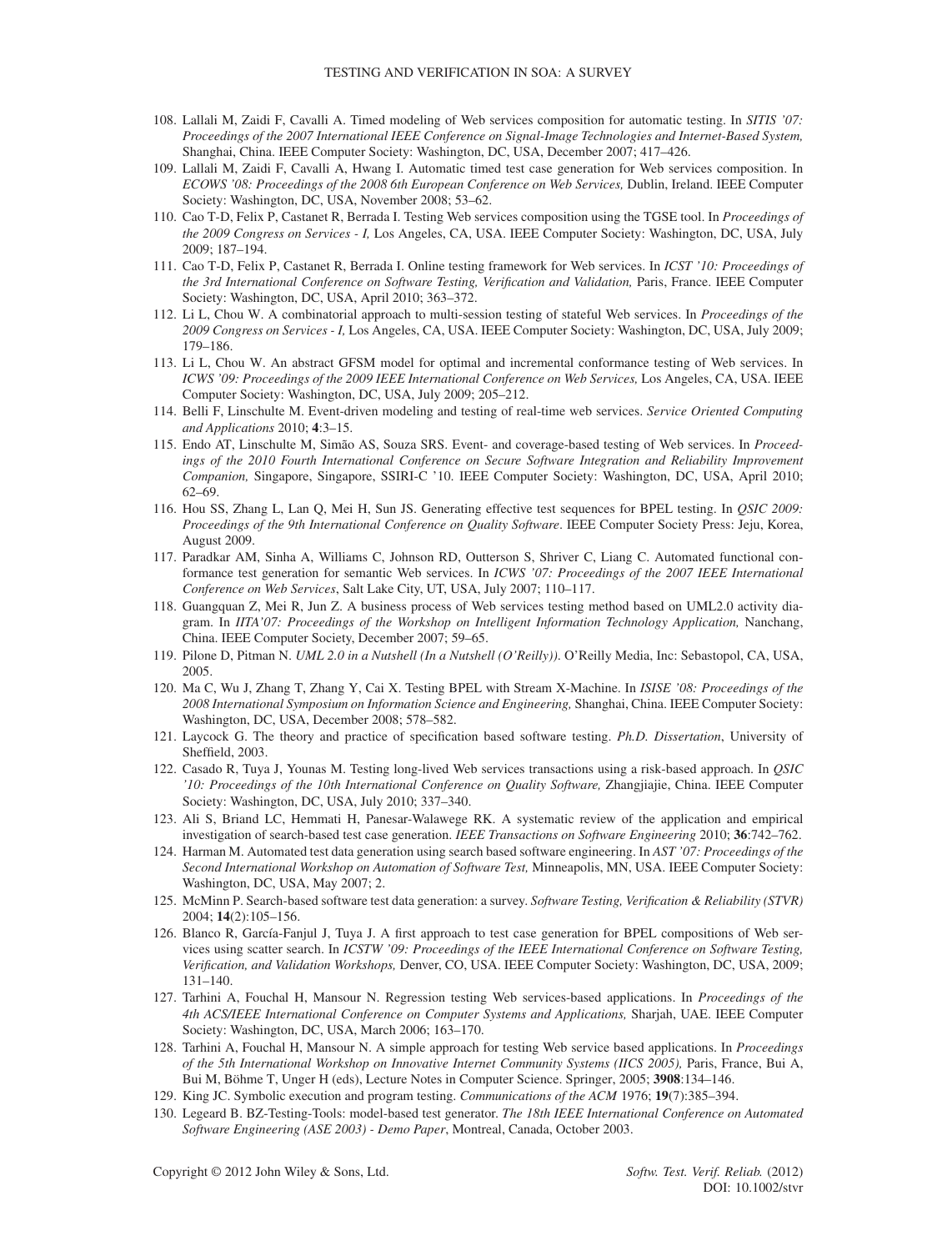- 131. Sinha A, Paradkar A. Model-based functional conformance testing of Web services operating on persistent data. In *TAV-WEB '06: Proceedings of the 2006 workshop on Testing, Analysis, and Verification of Web Services and Applications,* Portland, Maine. ACM: New York, NY, USA, 2006; 17–22.
- 132. Disjunctive Normal Form. Available from: http://mathworld.wolfram.com/DisjunctiveNormalForm.html [last accessed 27 March 2012].
- 133. Bentakouk L, Poizat P, Zaïdi F. A formal framework for service orchestration testing based on symbolic transition systems. In *TestCom/FATES: 21st IFIP WG 6.1 International Conference, TESTCOM 2009 and 9th International Workshop, FATES 2009, Eindhoven, The Netherlands, November 2–4, 2009. Proceedings*, Vol. 5826/2009, Lecture Notes in Computer Science. Springer: Berlin / Heidelberg, November 2009; 16–32.
- 134. Zhou L, Ping J, Xiao H, Wang Z, Pu G, Ding Z. Automatically testing Web services choreography with assertions. In *ICFEM'10: Proceedings of the 12th International Conference on Formal Engineering Methods and Software Engineering,* Shanghai, China. Springer-Verlag: Berlin, Heidelberg, November 2010; 138–154.
- 135. Escobedo JP, Gaston C, Le Gall P, Cavalli A. Testing Web service orchestrators in context: a symbolic approach. In *SEFM '10: Proceedings of the 8th IEEE International Conference on Software Engineering and Formal Methods,* Pisa, Italy. IEEE Computer Society: Washington, DC, USA, September 2010; 257–267.
- 136. Clarke EM, Schlingloff B-H. Model checking. In *Handbook of Automated Reasoning*, Vol. 2, ch. 24, Robinson JA, Voronkov A (eds). Elsevier Science Publishers B. V: Amsterdam, The Netherlands, 2001; 1635–1790.
- 137. Carroll J, Long D. *Theory of finite automata with an introduction to formal languages*. Prentice-Hall, Inc.: Upper Saddle River, NJ, USA, 1989.
- 138. Gill A. *Introduction to the Theory of Finite-State Machines*. McGraw-Hill, 1962.
- 139. SPIN. Available from: http://spinroot.com/spin/whatispin.html [last accessed 27 March 2012].
- 140. NuSMV. Available from: http://nusmv.irst.itc.it/ [last accessed 27 March 2012].
- 141. BLAST. Available from: http://mtc.epfl.ch/software-tools/blast/ [last accessed 27 March 2012].
- 142. Fu X, Bultan T, Su J. Analysis of interacting BPEL Web services. In *WWW '04: Proceedings of the 13th International Conference on World Wide Web,* New York, New York, USA. ACM, May 2004; 621–630.
- 143. XML Path Language (XPath). Available from: http://www.w3.org/TR/xpath/ [last accessed 27 March 2012].
- 144. Promela Manual. Available from: http://spinroot.com/spin/Man/promela.html [last accessed on 27 March 2012].
- 145. Banieqbal B, Barringer H, Pnueli A (eds). *Temporal Logic in Specification, Altrincham, UK, April 8–10, 1987, Proceedings*, Lecture Notes in Computer Science, Vol. 398. Springer, 1989.
- 146. García-Fanjul J, de la Riva C, Tuya J. Generating test cases specifications for compositions of Web services. In *Proceedings of International Workshop on Web Services Modeling and Testing (WS-MaTe2006),* Palermo, Italy, Bertolino A, Polini A (eds), June 2006; 83–94.
- 147. Zheng Y, Zhou J, Krause P. A model checking based test case generation framework for Web services. In *ITNG '07: Proceedings of the International Conference on Information Technology,* Las Vegas, NV, USA. IEEE Computer Society: Washington, DC, USA, April 2007; 715–722.
- 148. Zheng Y, Zhou J, Krause P. Analysis of BPEL data dependencies. In *EUROMICRO '07: Proceedings of the 33rd EUROMICRO Conference on Software Engineering and Advanced Applications,* Lbeck, Germany. IEEE Computer Society: Washington, DC, USA, August 2007; 351–358.
- 149. Huang H, Tsai W-T, Paul RA, Chen Y. Automated model checking and testing for composite Web services. In *ISORC: 8th IEEE International Symposium on Object-Oriented Real-Time Distributed Computing (ISORC 2005),* Seattle, WA, USA. IEEE Computer Society, May 2005; 300–307.
- 150. Jokhio MS, Dobbie G, Sun J. A framework for testing semantic Web services using model checking. In *SEEFM '09: Proceedings of the 4th South-East European Workshop on Formal Methods,* Thessaloniki, Grece. IEEE Computer Society: Washington, DC, USA, December 2009; 17–24.
- 151. Qi Z, Liu L, Zhang F, Guan H, Wang H, Chen Y. FLTL-MC: online high level program analysis for Web services. In *Proceedings of the 2009 Congress on Services - I,* Los Angeles, CA, USA. IEEE Computer Society: Washington, DC, USA, July 2009; 171–178.
- 152. Betin-Can A, Bultan T. Verifiable Web services with hierarchical interfaces. In *ICWS '05: Proceedings of the 2005 IEEE International Conference on Web Services,* Orlando, Florida, USA. IEEE Computer Society: Washington, DC, USA, July 2005; **1**:85–94.
- 153. Java PathFinder. Available from: http://javapathfinder.sourceforge.net/ [last accessed 27 March 2012].
- 154. Ramsokul P, Sowmya A. ASEHA: a framework for modelling and verification of Web services protocols. In *SEFM '06: Proceedings of the Fourth IEEE International Conference on Software Engineering and Formal Methods,* Pune, India. IEEE Computer Society: Washington, DC, USA, September 2006; 196–205.
- 155. Guermouche N, Godart C. Timed model checking based approach for Web services analysis. In *ICWS '09: Proceedings of the 7th IEEE International Conference on Web Services,* Los Angeles, CA, USA. IEEE Computer Society: Washington, DC, USA, July 2009; 213–221.
- 156. Yuan M, Huang Z, Li X, Yan Y. Towards a formal verification approach for business process coordination. In *ICWS '10: Proceedings of the 2010 IEEE International Conference on Web Services,* Miami, FL, USA. IEEE Computer Society: Washington, DC, USA, 2010; 361–368.
- 157. Murata T. Petri nets: properties, analysis and applications. In *Proceedings of the IEEE* 1989; **77**(4):541–580.
- 158. Dong W-L, Yu H. Web service testing method based on fault-coverage. In *EDOC Workshops: The 10th IEEE International Enterprise Distributed Object Computing Conference (EDOC'06),* Hong Kong, China. IEEE Computer Society: Washington, DC, USA, October 2006; 43.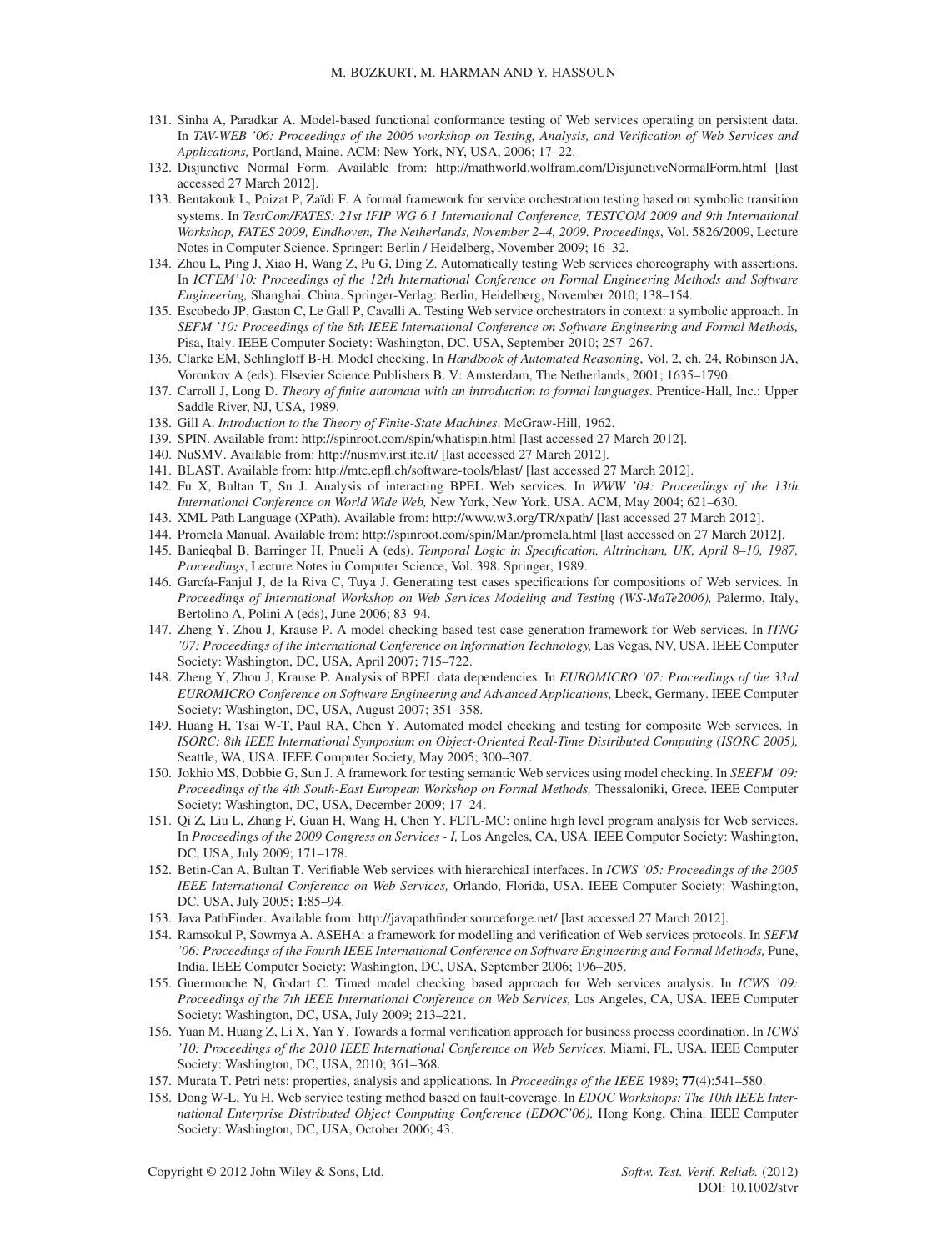- 159. Ouyang C, Verbeek HMW, van der Aalst WMP, Breutel S, Dumas M, ter Hofstede AHM. WofBPEL: A Tool for Automated Analysis of BPEL Processes. In *Service-Oriented Computing - ICSOC 2005*. Springer-Verlag: Berlin / Heidelberg, 2005; **3826**:484–489.
- 160. WofBPEL and BPEL2PNML. Available from: http://www.bpm.fit.qut.edu.au/projects/babel/tools/ [last accessed 27 March 2012].
- 161. Schlingloff H, Martens A, Schmidt K. Modeling and model checking Web services. *Electronic Notes in Theoretical Computer Science* 2005; **126**:3–26.
- 162. Schmidt K. LoLA: A Low Level Analyser. In *Proceedings of the 21st International Conference on Application and Theory of Petri Nets (ICATPN 2000),* Aarhus, Denmark, Vol. 1825/2000, Lecture Notes in Computer Science. Springer: Berlin / Heidelberg, June 2000; 465–474.
- 163. Lohmann N, Massuthe P, Stahl C, Weinberg D. Analyzing interacting BPEL processes. In *Business Process Management*, Vol. 4102/2006, Lecture Notes in Computer Science. Springer-Verlag: Berlin, Heidelberg, October 2006;  $17 - 32$ .
- 164. Moser S, Martens A, Grlach K, Amme W, Godlinski A. Advanced verification of distributed WS-BPEL business processes incorporating CSSA-based data flow analysis. In *Proceedings of the 2007 IEEE International Conference on Services Computing (SCC 2007),* Salt Lake City, Utah, USA. IEEE Computer Society, July 2007; 98 –105.
- 165. Jensen K. Coloured Petri nets: status and outlook. In *Applications and Theory of Petri Nets 2003*, Vol. 2679, van der Aalst W, Best E (eds), Lecture Notes in Computer Science. Springer: Berlin / Heidelberg, 2003; 1–2.
- 166. CPNTOOLS. Available from: http://wiki.daimi.au.dk/cpntools/cpntools.wiki [last accessed 27 March 2012].
- 167. Yi X, Kochut KJ. A CP-nets-based design and verification framework for Web services composition. In *ICWS '04: Proceedings of the 2004 IEEE International Conference on Web Services,* San Diego, CA, USA. IEEE Computer Society: Washington, DC, USA, July 2004; 756–760.
- 168. Dong W-L, Yu H, Zhang Y-B. Testing BPEL-based Web service composition using high-level Petri nets. In *EDOC'06: The 10th IEEE International Enterprise Distributed Object Computing Conference,* Hong Kong, China. IEEE Computer Society: Washington, DC, USA, October 2006; 441–444.
- 169. Dai G, Bai X, Zhao C. A framework for model checking Web service compositions based on BPEL4WS. In *ICEBE 2007: Proceedings of the IEEE International Conference on e-Business Engineering,* Hong Kong*, China*. IEEE Computer Society: Washington, DC, USA, October 2007; 165–172.
- 170. Xu C, Wang H, Qu W. Modeling and verifying BPEL using synchronized net. In *SAC '08: Proceedings of the 2008 ACM symposium on Applied Computing,* Fortaleza, Ceara, Brazil. ACM: New York, NY, USA, March 2008; 2358–2362.
- 171. Petri Net Markup Language (PNML). Available from: http://www2.informatik.hu-berlin.de/top/pnml/about.html [last accessed 27 March 2012].
- 172. Li L, Chou W, Guo W. Control flow analysis and coverage driven testing for Web services. In *ICWS '08: Proceedings of the 2008 IEEE International Conference on Web Services,* Beijing, China. IEEE Computer Society: Washington, DC, USA, September 2008; 473–480.
- 173. Resource Description Framework (RDF). Available from: http://www.w3.org/RDF/ [last accessed 27 March 2012].
- 174. Yang X, Huang J, Gong Y. Defect analysis respecting dead path elimination in BPEL process. In *APSCC '10: Proceedings of the 2010 IEEE Asia-Pacific Services Computing Conference,* Hangzhou, China. IEEE Computer Society: Washington, DC, USA, December 2010; 315–321.
- 175. Felderer M, Breu R, Chimiak-Opoka J, Breu M, Schupp F. Concepts for model-based requirements testing of service oriented systems. In *Software Engineering, SE 2009*. IASTED: Innsbruck, Austria, March 2009; 152–157.
- 176. Felderer M, Zech P, Fiedler F, Breu R. A tool-based methodology for system testing of service-oriented systems. In *VALID '10: Proceedings of the 2nd International Conference on Advances in System Testing and Validation Lifecycle,* Nice, France. IEEE Computer Society: Washington, DC, USA, August 2010; 108–113.
- 177. Frantzen L, Las Nieves Huerta M, Kiss ZG, Wallet T. On-the-fly model-based testing of Web services with Jambition. *Web Services and Formal Methods*, Vol. 5387, Bruni R, Wolf K (eds), Lecture Notes in Computer Science. Springer-Verlag: Berlin, Heidelberg, September 2009; 143–157.
- 178. PLASTIC Framework. Available from: http://plastic.isti.cnr.it/wiki/tools [last accessed 27 March 2012].
- 179. Cavalli AR, Cao T-D, Mallouli W, Martins E, Sadovykh A, Salva S, Zaïdi F. WebMov: a dedicated framework for the modelling and testing of Web services composition. In *International Conference on Web Services,* Paris, France. IEEE Computer Society: Washington, DC, USA, April 2010; 377–384.
- 180. Web Service Interoperability Organisation (WS-I). Basic Profile 1.2, November 2010. Available from: http: //www.ws-i.org/deliverables/workinggroup.aspx?wg=basicprofile [last accessed 27 March 2012].
- 181. Senthil Kumar KM, Das AS, Padmanabhuni S. WS-I basic profile: a practitioner's view. In *ICWS '04: Proceedings of the 2004 IEEE International Conference on Web Services,* San Diego, CA, USA. IEEE Computer Society: Washington, DC, USA, July 2004; 17–24.
- 182. Skonnard A. Web services and datasets. MSDN magazine, April 2003. Available from: http://msdn.microsoft.com/ en-us/magazine/cc188755.aspx [last accessed 27 March 2012].
- 183. Narita M, Shimamura M, Iwasa K, Yamaguchi T. Interoperability verification for Web service based robot communication platforms. In *ROBIO 2007: Proceedings of the 2007 IEEE International Conference on Robotics and Biomimetics,* Sanya, China. IEEE Computer Society: Washington, DC, USA, December 2007; 1029–1034.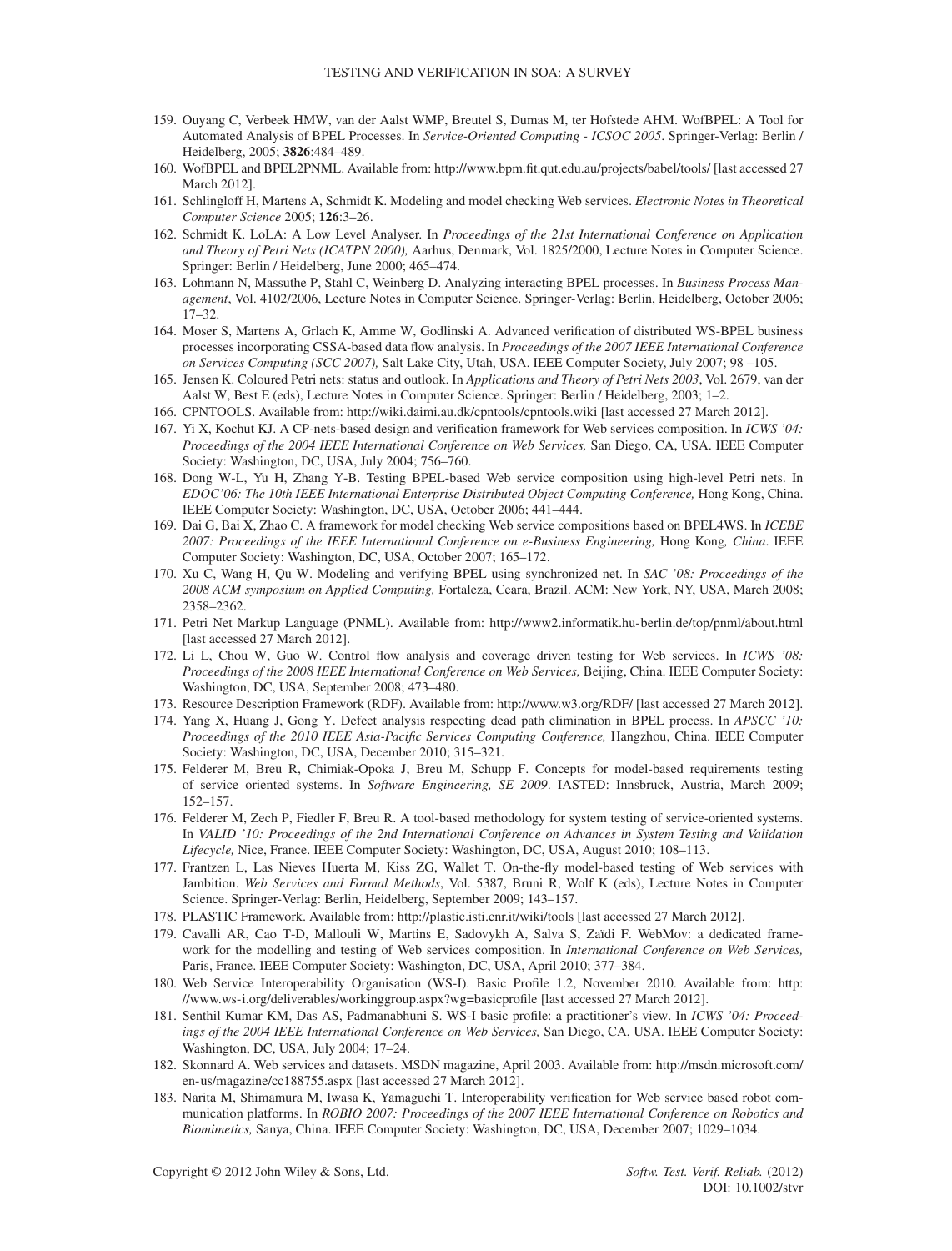- 184. Yu Y, Huang N, Ye M. Web services interoperability testing based on ontology. In *CIT '05: Proceedings of the Fifth International Conference on Computer and Information Technology,* Binghamton, NY, USA. IEEE Computer Society: Washington, DC, USA, September 2005; 1075–1079.
- 185. Bertolino A, Polini A. The audition framework for testing Web services interoperability. In *Proceedings of the 31st EUROMICRO Conference on Software Engineering and Advanced Applications (SEAA),* Porto, Portugal. IEEE Computer Society: Washington, DC, USA, August 2005; 134–142.
- 186. Jess Rule Engine. Available from: http://www.jessrules.com/jess/index.shtml [last accessed 27 March 2012].
- 187. Smythe C. Initial investigations into interoperability testing of Web services from their specification using the unified modelling language. In *Proceedings of the International Workshop on Web Services Modeling and Testing (WS-MaTe2006),* Palermo Italy, Bertolino A, Polini A (eds), 2006; 95–119.
- 188. Ramsokul P, Sowmya A. A sniffer based approach to WS protocols conformance checking. In *ISPDC '06: Proceedings of The Fifth International Symposium on Parallel and Distributed Computing,* Timisoara, Romania. IEEE Computer Society: Washington, DC, USA, July 2006; 58–65.
- 189. Web Services Atomic Transaction (WS-AtomicTransaction). Available from: http://schemas.xmlsoap.org/ws/2004/ 10/wsat/ [last accessed 27 March 2012].
- 190. Web Services Business Activity (WS-BusinessActivity). Available from: http://docs.oasis-open.org/ws-tx/wsba/ 2006/06 [last accessed 27 March 2012].
- 191. Cavalli A, Gervy C, Prokopenko S. New approaches for passive testing using an extended finite state machine specification. *Information and Software Technology* 2003; **45**(12):837–852.
- 192. Benharref A, Dssouli R, Serhani M, En-Nouaary A, Glitho R. New approach for EFSM-based passive testing of Web services. In *Testing of Software and Communicating Systems*, Vol. 4581, Petrenko A, Veanes M, Tretmans J, Grieskamp W (eds), Lecture Notes in Computer Science. Springer: Berlin/Heidelberg, 2007; 13–27.
- 193. Andrés C, Cambronero M, Núñez M. Passive testing of Web services. In *Web Services and Formal Methods*, Vol. 6551, Bravetti M, Bultan T (eds), Lecture Notes in Computer Science. Springer: Berlin/Heidelberg, 2011; 56–70.
- 194. Morales G, Maag S, Cavalli A. Timed extended invariants for the passive testing of Web services. In *ICWS '10: Proceeedings of the 8th International Conference on Web Services,* Miami, FL, USA. IEEE Computer Society, July 2010; 76–82.
- 195. Cao T-D, Phan-Quang T-T, Félix P, Castanet R. Automated runtime verification for Web services. In *ICWS '10: Proceeedings of the 8th International Conference on Web Services,* Miami, FL, USA. IEEE Computer Society, July 2010; 76–82.
- 196. Tsai WT, Paul R, Cao Z, Yu L, Saimi A. Verification of Web services using an enhanced UDDI server. *Proceedings of the 8th International Workshop on Object-Oriented Real-Time Dependable Systems (WORDS 2003)*, Turku, Finland, January 2003; 131–138.
- 197. Benedetto C. SOA and Integration Testing: The End-to-End View, September 2006. Available from: http://soa. sys-con.com/node/275057 [last accessed 27 March 2012].
- 198. Tsai WT, Paul R, Song W, Cao Z. Coyote: an XML-based framework for Web services testing. In *HASE'02: Proceedings of the 7th IEEE International Symposium on High Assurance Systems Engineering,* Tokyo, Japan. IEEE Computer Society: Washington, DC, USA, October 2002; 173.
- 199. Duvall P, Matyas S, Glover A. *Continuous integration: improving software quality and reducing risk*. Addison-Wesley Professional: Upper Saddle River, NJ, USA, 2007.
- 200. Huang HY, Liu HH, Li ZJ, Zhu J. Surrogate: a simulation apparatus for continuous integration testing in service oriented architecture. In *IEEE SCC: 2008 IEEE International Conference on Services Computing (SCC 2008),* Honolulu, Hawaii, USA, Vol. 2. IEEE Computer Society, July 2008; 223–230.
- 201. Liu H, Li Z, Zhu J, Tan H, Huang H. A unified test framework for continuous integration testing of SOA solutions. In *ICWS '09: Proceedings of the 7th IEEE International Conference on Web Services,* Los Angeles, CA, USA. IEEE Computer Society: Washington, DC, USA, July 2009; 880–887.
- 202. Peyton L, Stepien B, Seguin P. Integration testing of composite applications. In *HICSS '08: Proceedings of the 41st Annual Hawaii International Conference on System Sciences,* Waikoloa, Big Island, Hawaii. IEEE Computer Society: Washington, DC, USA, January 2008; 96.
- 203. ETSI ES 201 873-1. The Testing and Test Control Notation version 3, Part1: TTCN-3 Core notation, V2.1.1, June 2005. Available from: http://www.ttcn-3.org/StandardSuite.htm [last accessed 27 March 2012].
- 204. Mei L, Chan WK, Tse TH. Data flow testing of service-oriented workflow applications. In *ICSE '08: Proceedings of the 30th International Conference on Software Engineering,* Leipzig, Germany. ACM: New York, NY, USA, May 2008; 371–380.
- 205. de Angelis F, Polini A, de Angelis G. A counter-example testing approach for orchestrated services. In *ICST '10: Proceedings of the 3rd International Conference on Software Testing, Verification and Validation,* Paris, France. IEEE Computer Society: Washington, DC, USA, 2010; 373–382.
- 206. Yu Y, Huang N, Luo Q. OWL-S based interaction testing of Web service-based system. In *NWESP '07: Proceedings of the Third International Conference on Next Generation Web Services Practices,* Seoul, South Korea. IEEE Computer Society: Washington, DC, USA, October 2007; 31–34.
- 207. Tsai WT, Chen Y, Paul R, Liao N, Huang H. Cooperative and group testing in verification of dynamic composite Web services. In *COMPSAC '04: Proceedings of the 28th Annual International Computer Software and*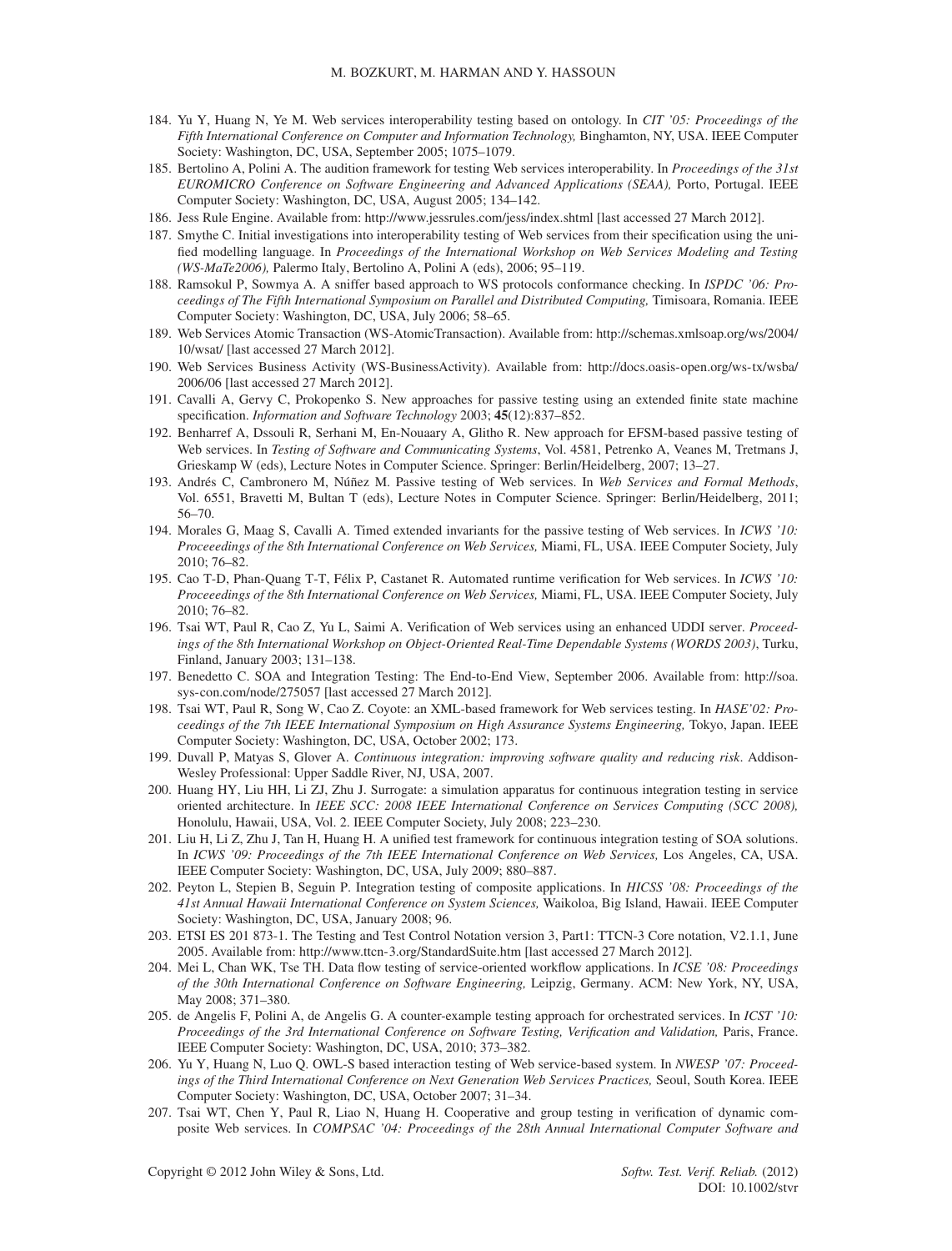*Applications Conference - Workshops and Fast Abstracts,* Vol. 2, Hong Kong, China. IEEE Computer Society: Washington, DC, USA, September 2004; 170–173.

- 208. Bai X, Wang Y, Dai G, Tsai WT, Chen Y. A framework for contract-based collaborative verification and validation of Web services. In *CBSE 2007: Proceeedings of the 10th International Symposium on Component-Based Software Engineering*, Vol. 4608, Schmidt HW, Crnkovic I, Heineman GT, Stafford JA (eds), Lecture Notes in Computer Science. Springer: Medford, Massachusetts, USA, 2007; 258–273.
- 209. Zhang Y, Zhu H. Ontology for service oriented testing of Web services. In *SOSE '08: Proceedings of the 2008 IEEE International Symposium on Service-Oriented System Engineering,* Jhongli, Taiwan. IEEE Computer Society: Washington, DC, USA, 2008; 129–134.
- 210. Zhu H. A framework for service-oriented testing of Web services. In *COMPSAC '06: Proceedings of the 30th Annual International Computer Software and Applications Conference,* Chicago, IL, USA, Vol. 2. IEEE Computer Society: Washington, DC, USA, September 2006; 145–150.
- 211. Bartolini C, Bertolino A, Elbaum S, Marchetti E. Whitening SOA testing. In *ESEC/FSE '09: Proceedings of the 7th Joint Meeting of the European Software Engineering Conference and the ACM SIGSOFT Symposium on the Foundations of Software Engineering,* Amsterdam, The Netherlands. ACM: New York, NY, USA, August 2009; 161–170.
- 212. Eler MM, Delamaro ME, Maldonado JC, Masiero PC. Built-in structural testing of Web services. In *SBES '10: Proceedings of the 2010 Brazilian Symposium on Software Engineeringm,* Salvador, Brasil. IEEE Computer Society: Washington, DC, USA, October 2010; 70–79.
- 213. Campanella M, Chivalier P, Sevasti A, Simar N. *Quality of service definition*, Service Quality across Independently Managed Networks (SEQUIN), March 2001.
- 214. Web Services Glossary. Available from: http://www.w3.org/TR/ws-gloss/ [last accessed 27 March 2012].
- 215. Lee K, Jeon J, Lee W, Jeong S-H, Park S-W. QoS for Web services: requirements and possible approaches. *Technical Report*, W3C, November 2003. Available from http://www.w3c.or.kr/kr-office/TR/2003/ws-qos/ [last accessed 27 March 2012].
- 216. Web Services Agreement Specification (WSAgreement). Available from: www.ogf.org/documents/GFD.107.pdf [last accessed 27 March 2012].
- 217. Chandrasekaran S, Miller J, Silver G, Arpinar IB, Sheth A. Composition, performance analysis and simulation of Web services. *Electronic Markets: The International Journal of Electronic Commerce and Business Media (EM)* June 2003; **13**(2):120–132.
- 218. Di Penta M, Canfora G, Esposito G, Mazza V, Bruno M. Search-based testing of service level agreements. In *Proceedings of the 9th Annual Conference on Genetic and Evolutionary Computation (GECCO 2007),* London, England, UK. ACM, July 2007; 1090–1097.
- 219. Di Penta M, Bruno M, Esposito G, Mazza V, Canfora G. Web services regression testing. In *Test and Analysis of Web Services*, Baresi L, di Nitto E (eds). Springer: Berlin / Heidelberg, 2007; 205–234.
- 220. Gu Y, Ge Y. Search-based performance testing of applications with composite services. In *Proceedings of the 2009 International Conference on Web Information Systems and Mining (WISM 2009),* Shanghai, China. IEEE Computer Society, November 2009; 320–324.
- 221. Palacios M, García-Fanjul J, Tuya J, de la Riva C. A proactive approach to test service level agreements. In *ICSEA '10: Proceedings of the 5th International Conference on Software Engineering Advances,* Nice, France. IEEE Computer Society: Washington, DC, USA, August 2010; 453–458.
- 222. Bertolino A, De Angelis G, Polini A. Automatic generation of test-beds for pre-deployment QoS evaluation of Web services. In *Proceedings of the Sixth International Workshop on Software and Performance (WOSP 2007),* Buenos Aires, Argentina. ACM, February 2007; 137–140.
- 223. Bertolino A, De Angelis G, Frantzen L, Polini A. Model-based generation of testbeds for Web services. In *Proceedings of the 8th Testing of Communicating Systems and Formal Approaches to Software Testing (TESTCOM/FATES 2008),* Tokyo, Japan, Lecture Notes in Computer Science. Springer, 2008; 266–282.
- 224. Grundy J, Hosking J, Li L, Liu N. Performance engineering of service compositions. In *SOSE '06: Proceedings of the 2006 International Workshop on Service-Oriented Software Engineering,* Shanghai, China. ACM: New York, NY, USA, 2006; 26–32.
- 225. MaramaMTE. Available from: https://wiki.auckland.ac.nz/display/csidst/MaramaMTE [last accessed 27 March 2012].
- 226. Driss M, Jamoussi Y, Ghezala HHB. QoS testing of service-based applications. In *Proceedings of the 3rd IEEE International Design and Test Workshop (IDT '08),* Monastir, Tunisia. IEEE, December 2008; 45–50.
- 227. Pretre V, Bouquet F, Lang C. Using common criteria to assess quality of Web services. In *ICSTW '09: Proceedings of the IEEE International Conference on Software Testing, Verification, and Validation Workshops,* Denver, CO, USA. IEEE Computer Society: Washington, DC, USA, 2009; 295–302.
- 228. Yeom G, Yun T, Min D. QoS model and testing mechanism for quality-driven web services selection. In *SEUS-WCCIA '06: Proceedings of the The Fourth IEEE Workshop on Software Technologies for Future Embedded and Ubiquitous Systems, and the Second International Workshop on Collaborative Computing, Integration, and Assurance,* Gyeongju, Korea. IEEE Computer Society: Washington, DC, USA, 2006; 199–204.
- 229. Yoo S, Harman M. Regression testing minimisation, selection and prioritisation: a survey. *Software Testing, Verification, and Reliability* 2010. DOI: 10.1002/stvr.430.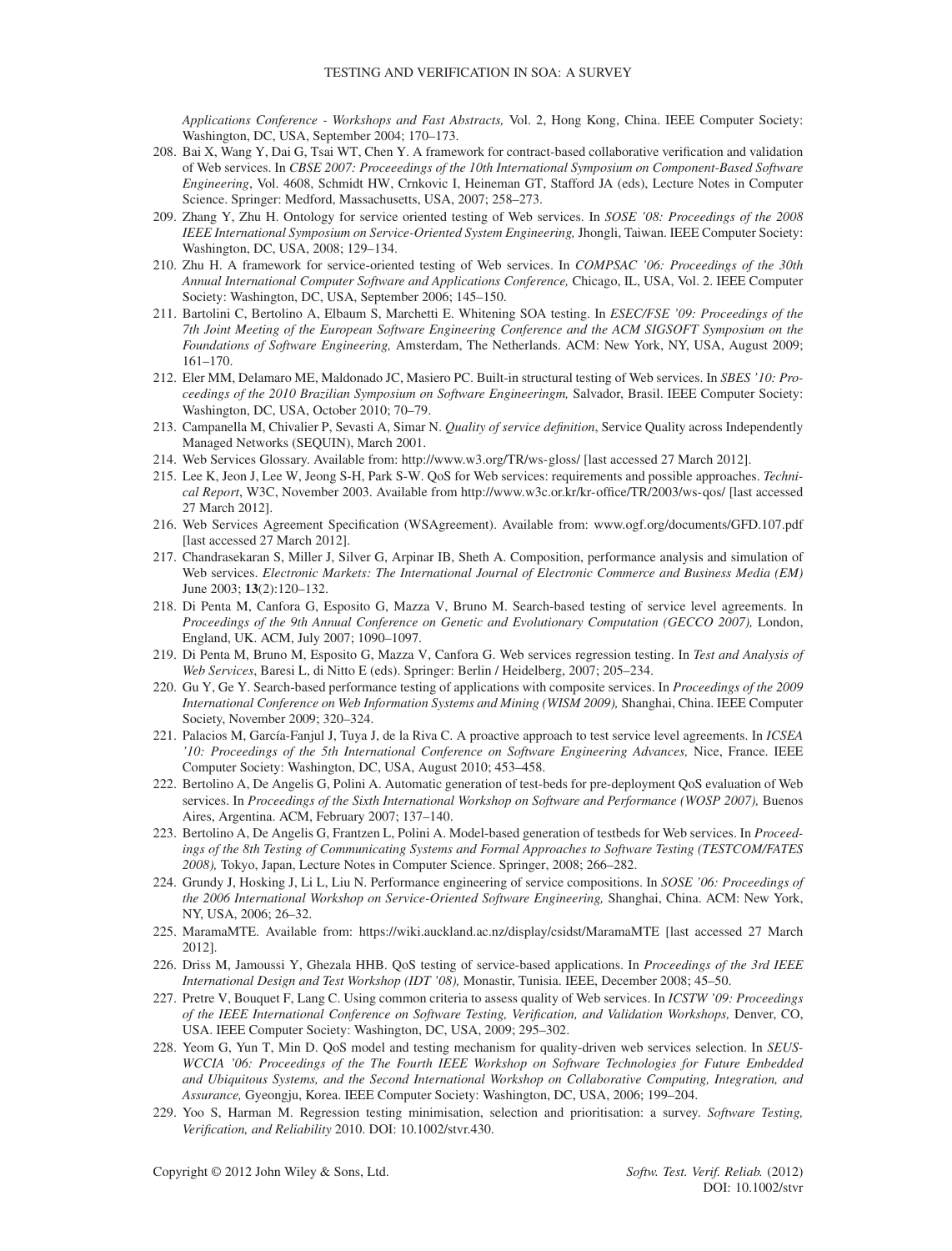- 230. Rothermel G, Harrold MJ. A safe, efficient regression test selection technique. *ACM Transactions on Software Engineering and Methodology (TOSEM)* 1997; **6**(2):173–210.
- 231. Ruth M, Tu S. Concurrency issues in automating RTS for Web services. In *ICWS '07: Proceedings of the 2007 IEEE International Conference on Web Services,* Salt Lake City, UT, USA. IEEE Computer Society: Washington, DC, USA, July 2007; 1142–1143.
- 232. Ruth M, Tu S. A safe regression test selection technique for Web services. In *ICIW '07: Proceedings of the Second International Conference on Internet and Web Applications and Services,* Mauritius. IEEE Computer Society: Washington, DC, USA, May 2007; 47.
- 233. Liu H, Li Z, Zhu J, Tan H. Business Process Regression Testing. In *Proceedings of the 5th International Conference on Service-Oriented Computing,* Vienna, Austria. Springer-Verlag: Berlin Heidelberg, 2007; 157–168.
- 234. Mei L, Chan WK, Tse TH, Merkel RG. Tag-based techniques for black-box test case prioritization for service testing. In *Proceedings of the 9th International Conference on Quality Software (QSIC 2009),* Jeju, Korea. IEEE Computer Society Press, August 2009; 21–30.
- 235. Tsai WT, Zhou X, Paul RA, Chen Y, Bai X. A coverage relationship model for test case selection and ranking for multi-version software. In *HASE '07: Proceedings of the 10th IEEE High Assurance Systems Engineering Symposium,* Dallas, TX, USA. IEEE Computer Society: Washington, DC, USA, November 2007; 105–112.
- 236. Hou S-S, Zhang L, Xie T, Sun J-S. Quota-constrained test-case prioritization for regression testing of servicecentric systems. In *ICSM: 24th IEEE International Conference on Software Maintenance (ICSM 2008),* Beijing, China. IEEE, October 2008; 257–266.
- 237. Lin F, Ruth M, Tu S. Applying safe regression test selection techniques to Java Web services. In *NWESP '06: Proceedings of the International Conference on Next Generation Web Services Practices,* Seoul, South Korea. IEEE Computer Society: Washington, DC, USA, September 2006; 133–142.
- 238. Web Services Metadata Exchange (WS-MetadataExchange). Available from: http://www.w3.org/TR/2009/ WD-ws-metadata-exchange-20090317/ [last accessed 27 March 2012].
- 239. Ruth M, Oh S, Loup A, Horton B, Gallet O, Mata M, Tu S. Towards automatic regression test selection for Web services. *COMPSAC '07: Proceedings of the 31st Annual International Computer Software and Applications Conference*, Vol. 2, Beijing, China, July 2007; 729–736.
- 240. Harrold MJ, Jones JA, Li T, Liang D, Orso A, Pennings M, Sinha S, Spoon SA, Gujarathi A. Regression test selection for Java software. In *OOPSLA '01: Proceedings of the 16th ACM SIGPLAN Conference on Object Oriented Programming, Systems, Languages, and Applications,* Tampa Bay, Florida, USA. ACM: New York, NY, USA, 2001; 312–326.
- 241. Apache Web Services Project Apache Axis. Available from: http://ws.apache.org/axis/ [last accessed 27 March 2012].
- 242. WSDL2Java. Available from: http://cwiki.apache.org/CXF20DOC/wsdl-to-java.html [last accessed 27 March 2012].
- 243. Wang D, Li B, Cai J. Regression testing of composite service: an XBFG-based approach. In *Proceedings of the 2008 IEEE Congress on Services Part II (SERVICES-2 '08),* Beijing, China. IEEE Computer Society: Washington, DC, USA, 2008; 112–119.
- 244. Li B, Qiu D, Ji S, Wang D. Automatic test case selection and generation for regression testing of composite service based on extensible BPEL flow graph. In *ICSM '10: Proceedings of the 26th IEEE International Conference on Software Maintenance,* Timi¸soara, Romania. IEEE Computer Society: Washington, DC, USA, September 2010;  $1 - 10$ .
- 245. Yang B, Wu J, Liu C, Xu L. A regression testing method for composite Web service. In *ICBECS 2010: 2010 International Conference on Biomedical Engineering and Computer Science,* Wuhan, China. IEEE Computer Society, April 2010; 1–4.
- 246. Mei L, Zhang Z, Chan WK, Tse TH. Test case prioritization for regression testing of service-oriented business applications. In *Proceedings of the 18th International Conference on World Wide Web*, WWW '09, Madrid, Spain. ACM: New York, NY, USA, 2009; 901–910.
- 247. Athira B, Samuel P. Web services regression test case prioritization. In *CISIM 2010: Proceedings of the 2010 International Conference on Computer Information Systems and Industrial Management Applications,* Kraków, Poland. IEEE Computer Society, October 2010; 438–443.
- 248. Chen L, Wang Z, Xu L, Lu H, Xu B. Test case prioritization for Web service regression testing. In *SOSE 2010: Proceedings 5th IEEE International Symposium on Service Oriented System Engineering,* Loughborough, United Kingdom. IEEE Computer Society, June 2010; 173–178.
- 249. Zhai K, Jiang B, Chan WK, Tse TH. Taking advantage of service selection: a study on the testing of location-based Web services through test case prioritization. In *ICWS '10: Proceedings of the 8th IEEE International Conference on Web Services,* Miami, FL, USA. IEEE Computer Society: Washington, DC, USA, July 2010; 211–218.
- 250. Pautasso C. JOpera: an agile environment for Web service composition with visual unit testing and refactoring. In *VLHCC '05: Proceedings of the 2005 IEEE Symposium on Visual Languages and Human-Centric Computing,* Dallas, TX, USA. IEEE Computer Society: Washington, DC, USA, September 2005; 311–313.
- 251. Pautasso C, Alonso G. The JOpera visual composition language. *Journal of Visual Languages and Computing (JVLC)* 2005; **16**(1-2):119–152.
- 252. Iskold A. Web 3.0: When Web Sites Become Web Services, March 2007. Available from: www.readwriteweb.com/ archives/web\_30\_when\_web\_sites\_become\_web\_services.php [last accessed 27 March 2012].